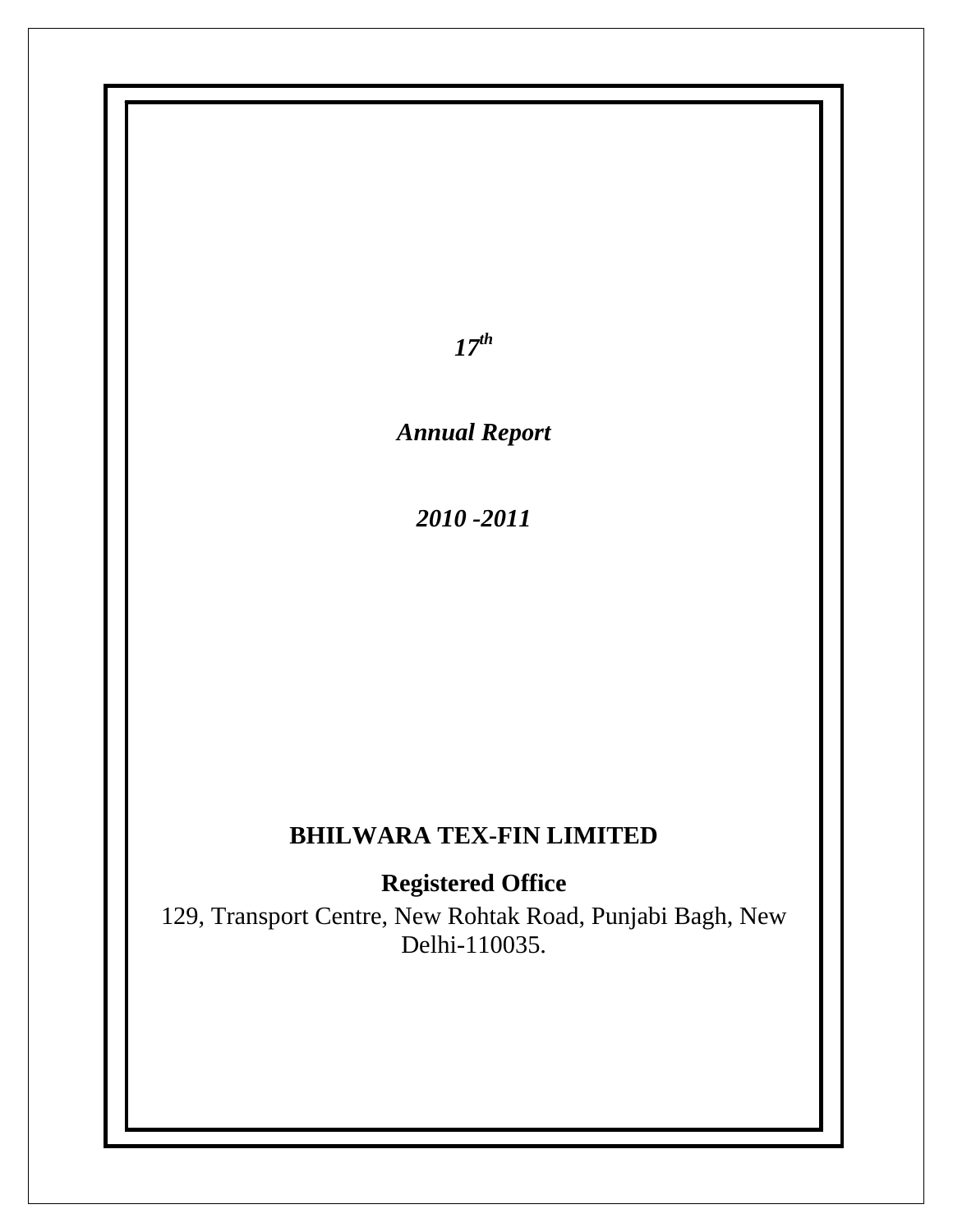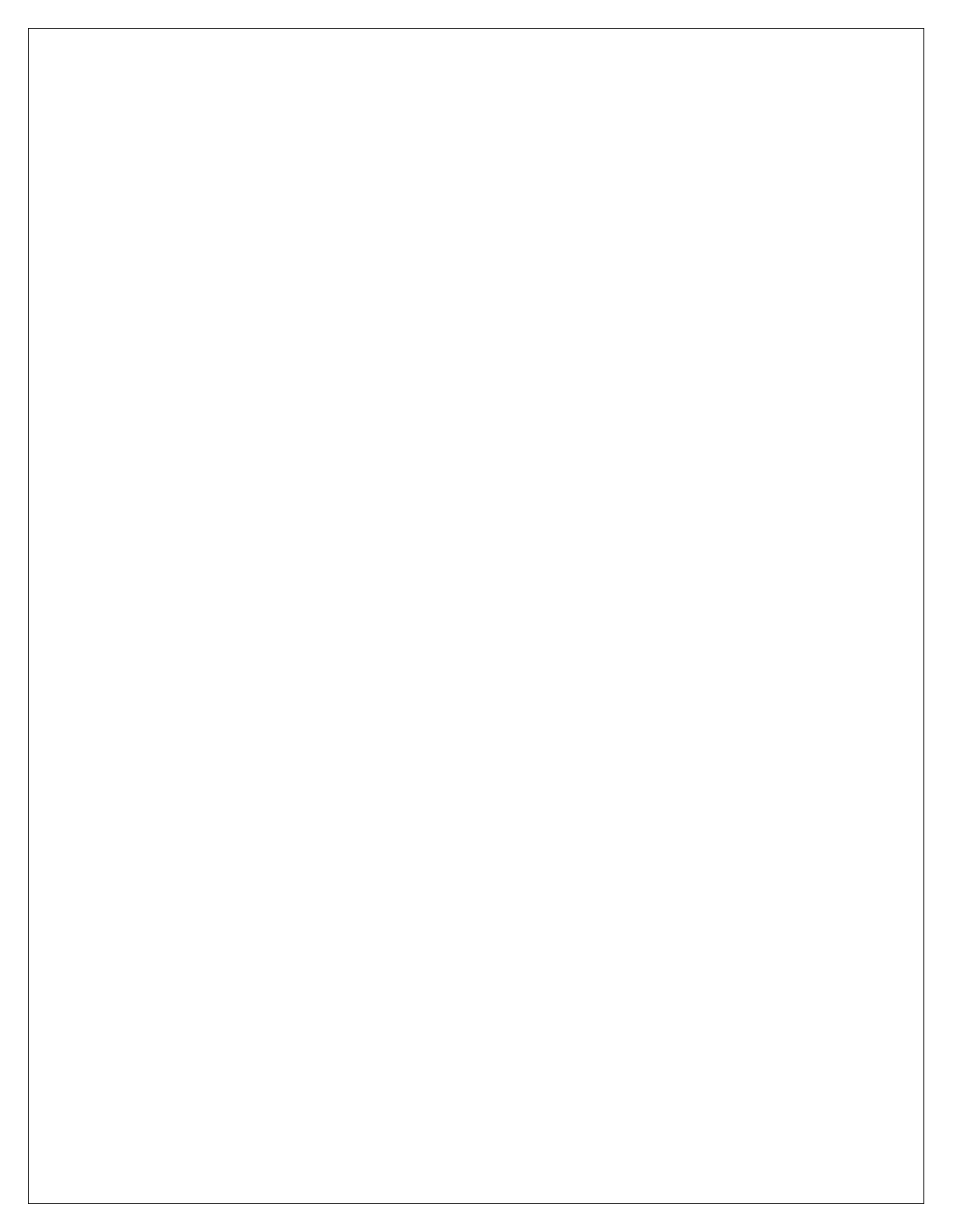#### **NOTICE**

Notice is hereby given that the 17<sup>th</sup> Annual General Meeting of the Company shall be held on Friday, 30<sup>th</sup> day of **September, 2011 at 11.30 a.m.** at the Farm House of M/s Kapil Construction Private Limited, Kishangarh-Mehrauli Road, Near Maa Anandmai Ashram, New Delhi –110057 to transact the following businesses:

#### **Ordinary Business:**

- 1. To consider and adopt the Balance Sheet of the Company as at 31<sup>st</sup> March 2011 and Profit & Loss Account of the Company for the period from 1<sup>st</sup> April, 2010 to  $31<sup>st</sup>$  March 2011 together with the Directors' Report and Auditors' Report thereon.
- **2. To consider and if thought fit, to pass with or without modification(s), the following resolution as an Ordinary Resolution:**

**"RESOLVED THAT Mr. Baldev Singh Kashtwal,** who retires by rotation at the ensuing Annual General Meeting has expressed his desire not to offer himself for reappointment as Director and the resulting vacancy be not filled up at the meeting."

**3. To consider and if thought fit, to pass with or without modification(s), the following resolution as an Ordinary Resolution:** 

**"RESOLVED THAT Mr. Ajay Sachdeva,** who retires by rotation at the ensuing Annual General Meeting, has expressed his desire not to offer himself for reappointment as Director and the resulting vacancy be not filled at the meeting."

**4. To appoint Statutory Auditors and to fix their remuneration and to consider and, if thought fit, to pass with or without modification(s), the following resolution as an Ordinary Resolution in this regard:** 

**"RESOLVED THAT M/s Nagar Goel & Chawla, Chartered Accountants, New Delhi, retiring Statutory** Auditors of the Company, being eligible for re-appointment and offer themselves for re-appointment, be and are hereby re-appointed as Statutory Auditors of the Company, to hold office as such from the date of conclusion of the ensuing Annual General Meeting till the date of conclusion of the next Annual General Meeting on such remuneration as mutually agreed by the Board and the Statutory Auditors."

#### **SPECIAL BUSINESS**

**5. To consider and if thought fit, to pass with or without modification(s), the following resolution as an Ordinary Resolution:** 

**"RESOLVED THAT** Pursuant to the section 260 of the Companies Act, 1956, **Mr. Sanjay Hasija,** who was appointed as an Additional Director of the Company at the meeting of Board of Directors of the Company, held on  $10^{th}$  August, 2011 whose term expires on the Annual General Meeting scheduled to be held on  $30^{th}$ September, 2011 and for appointment of whom a Notice under Section 257 of the Companies Act, 1956 proposing his candidature for the office of Director has been received, be and is hereby appointed as a Director of the Company whose period of office will be liable to be determined by rotation."

#### **6. To consider and if thought fit, to pass with or without modification(s), the following resolution as an Ordinary Resolution:**

**"RESOLVED THAT** Pursuant to the section 260 of the Companies Act, 1956, **Mr. Samai Singh,** who was appointed as an Additional Director of the Company at the meeting of Board of Directors of the Company, held on  $10<sup>th</sup>$  August, 2011 whose term expires on the Annual General Meeting scheduled to be held on 30<sup>th</sup> September, 2011 and for appointment of whom a Notice under Section 257 of the Companies Act, 1956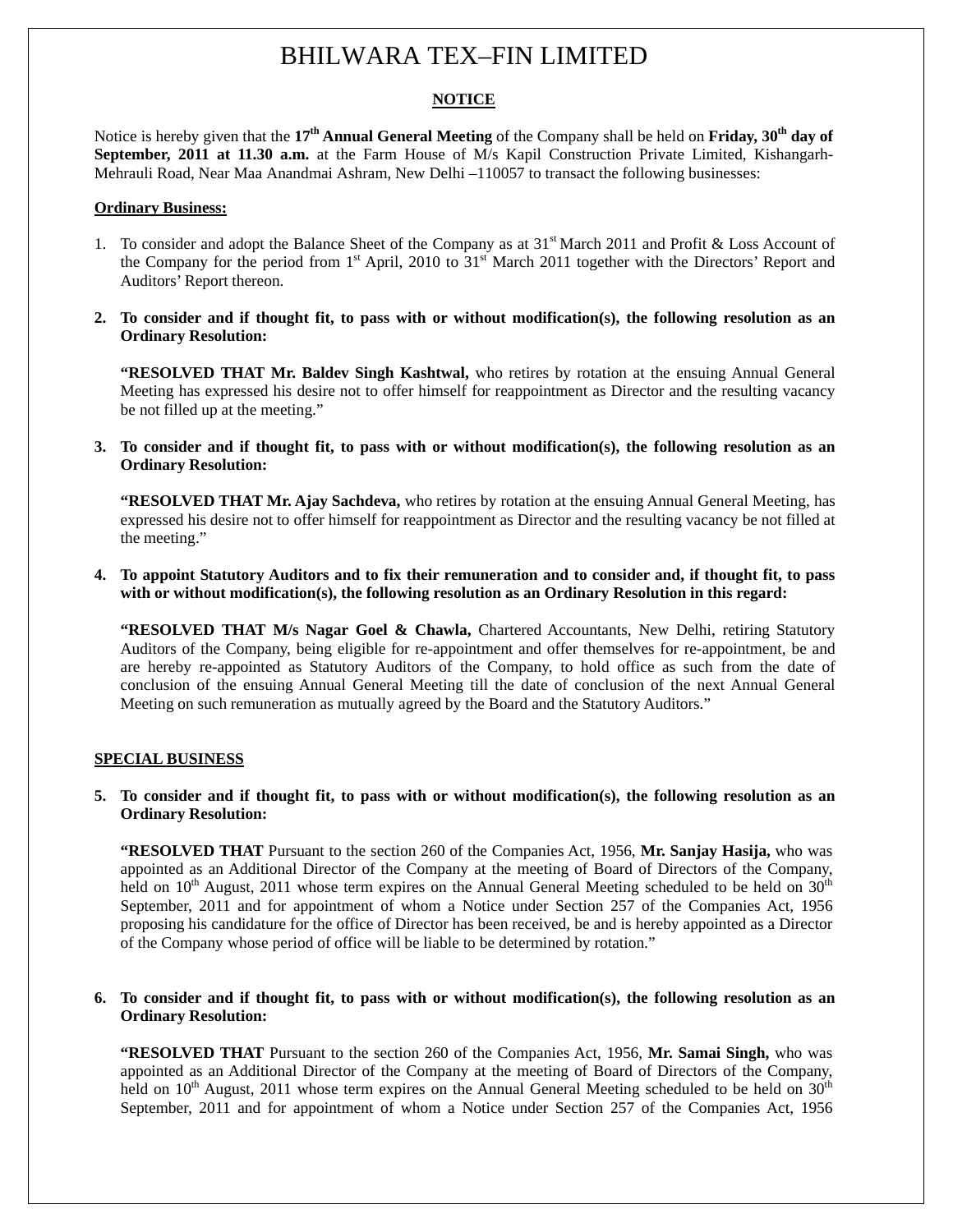proposing his candidature for the office of Director has been received, be and is hereby appointed as a Director of the Company whose period of office will be liable to be determined by rotation."

#### **7. To consider and if thought fit, to pass with or without modification(s), the following resolution as an Ordinary Resolution:**

**"RESOLVED THAT** Pursuant to the section 260 of the Companies Act, 1956, **Mr. Vadake Chundayil Sreenivasan,** who was appointed as an Additional Director of the Company at the meeting of Board of Directors of the Company, held on 10<sup>th</sup> August, 2011 whose term expires on the Annual General Meeting scheduled to be held on 30<sup>th</sup> September, 2011 and for appointment of whom a Notice under Section 257 of the Companies Act, 1956 proposing his candidature for the office of Director has been received, be and is hereby appointed as a Director of the Company whose period of office will be liable to be determined by rotation."

> **By order and on behalf of the Board Bhilwara Tex-Fin Limited**

**Date: 25<sup>th</sup> August, 2011** Director **Director Director** 

**Sd/- Place: New Delhi (Satish Kumar Sharma)** 

#### **NOTES**:

- **1. A MEMBER ENTITLED TO ATTEND AND VOTE AT THE ANNUAL GENERAL MEETING IS ENTITLED TO APPOINT PROXY TO ATTEND AND VOTE ON A POLL, IF ANY, INSTEAD OF HIMSELF/HERSELF AND A PROXY NEED NOT BE A MEMBER OF THE COMPANY.**
- **2. PROXIES IN ORDER TO THE EFFECTIVE MUST BE RECEIVED BY THE COMPANY NOT LESS THEN 48 HOURS BEFORE THE MEETING. A BLANK PROXY FORM IS ENCLOSED HEREWITH.**
- 3. Annual report has been sent to all members and members are requested to bring their copy of the Report to the meeting along with duly filled attendance slip (to be handed over at the entrance). No copy of Annual Report shall be distributed at the meeting as an endeavor of the Company to reduce operational cost.
- 4. Corporate Members intending to send their authorized representatives to attend the meeting are requested to send a certified copy of the board Resolution / Power of Attorney authorising their representative to attend and vote on their behalf at the meeting.
- 5. The Register of Members and Share Transfer Book of the Company shall remain closed from **Saturday, 24th September, 2011 to Friday, 30th September, 2011** (both days inclusive) for the purpose of Annual General Meeting.
- **6. Explanatory statement pursuant to section 173(2) of the Companies Act, 1956 is given below:**

#### **Item No. 2**

Since **Mr. Baldev Singh Kashtwal**, Director retiring by rotation has not offered himself for re-appointment and it is decided not to fill up the vacancy at the ensuing meeting, the above resolution in terms of Section 256 of the Companies Act, 1956 and Clause 150 the Articles of Association of the Company, is proposed.

None of the Directors of the Company, except **Mr. Baldev Singh Kashtwal** is interested or concerned in passing of the said Ordinary Resolution. The Board of Directors of your Company commends the resolution for approval.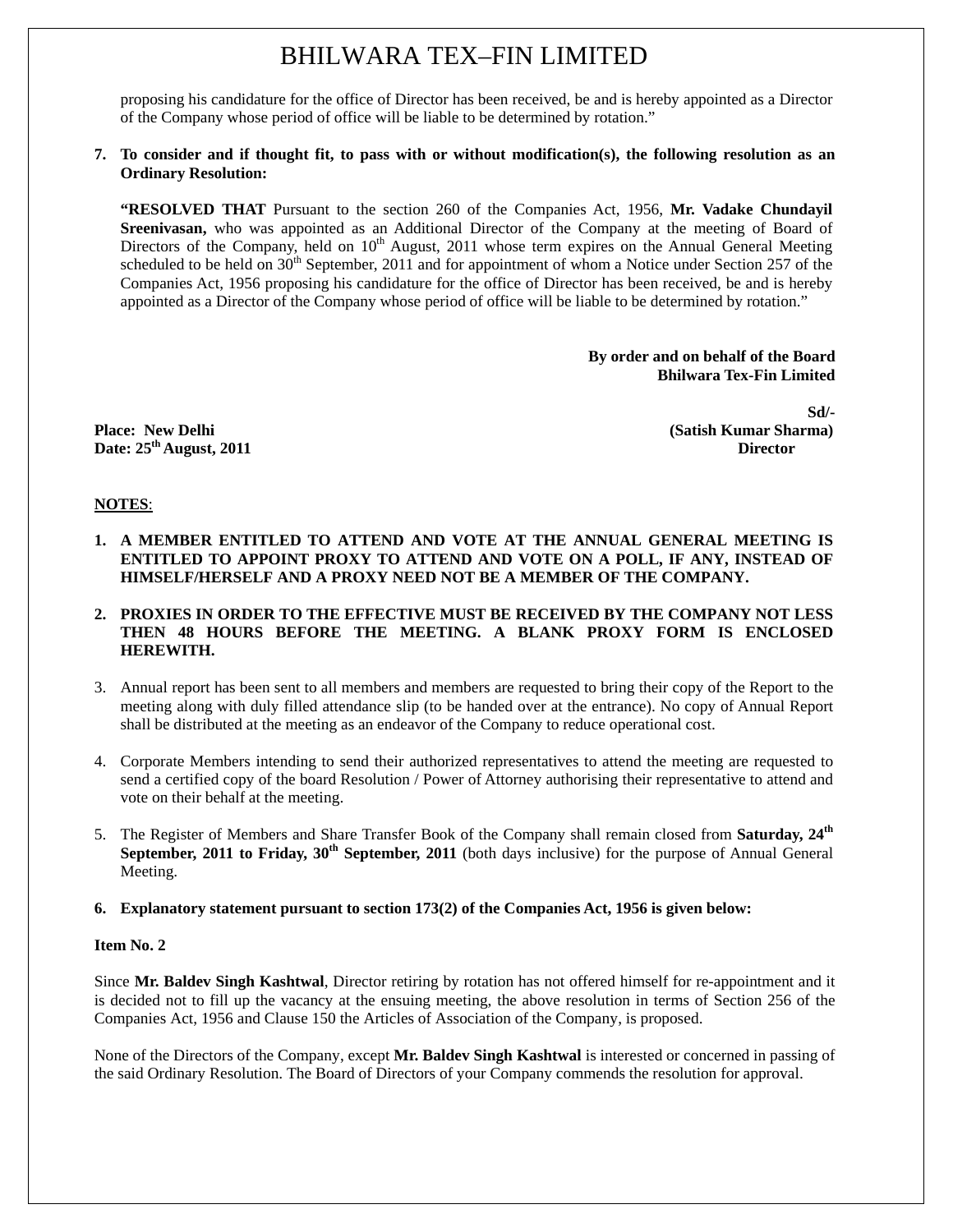#### **Item No. 3**

Since **Mr. Ajay Sachdeva**, Director retiring by rotation has not offered himself for re-appointment and it is decided not to fill the vacancy at the meeting, the above resolution in terms of Section 256 of the Companies Act, 1956 and Clause 150 of the Articles of Association of the Company, is proposed.

None of the Directors of the Company, except **Mr. Ajay Sachdeva** is interested or concerned in passing of the said Ordinary Resolution. The Board of Directors of your Company commends the resolution for approval.

#### **Item No. 5**

Pursuant to the section 260 of the Companies Act, 1956, **Mr. Sanjay Hasija** was appointed as an Additional Director of the Company w.e.f.  $10<sup>th</sup>$  August, 2011 whose directorship will expire on the date of the ensuing Annual General Meeting of the Company. He being eligible, has offered himself to be appointed as Director of the Company whose office will be liable to be retired by rotation. A notice under Section 257 of the Companies Act, 1956 has been received by the Company from **Mr. Sanjay Hasija,** offering his candidature for the office of Director liable to retire by rotation. He will act as an Independent Director of the Company. You directors recommend the resolution for your approval.

None of the Directors is interested in the passing of this resolution except **Mr. Sanjay Hasija.**

#### **Item No. 6**

Pursuant to the section 260 of the Companies Act, 1956, **Mr. Samai Singh** was appointed as an Additional Director of the Company w.e.f.  $10<sup>th</sup>$  August, 2011 whose directorship will expire on the date of the ensuing Annual General Meeting of the Company. He being eligible, has offered himself to be appointed as Director of the Company whose office will be liable to be retired by rotation. A notice under Section 257 of the Companies Act, 1956 has been received by the Company from **Mr. Samai Singh,** offering his candidature for the office of Director liable to retire by rotation. He will act as an Independent Director of the Company. You directors recommend the resolution for your approval.

None of the Directors is interested in the passing of this resolution except **Mr. Samai Singh.**

#### **Item No. 7**

Pursuant to the section 260 of the Companies Act, 1956, **Mr. Vadake Chundayil Sreenivasan** was appointed as an Additional Director of the Company w.e.f.  $10<sup>th</sup>$  August, 2011 whose directorship will expire on the date of the ensuing Annual General Meeting of the Company. He being eligible, has offered himself to be appointed as Director of the Company whose office will be liable to be retired by rotation. A notice under Section 257 of the Companies Act, 1956 has been received by the Company from **Mr. Vadake Chundayil Sreenivasan**, offering his candidature for the office of Director liable to retire by rotation. He will act as an Independent Director of the Company. You directors recommend the resolution for your approval.

None of the Directors is interested in the passing of this resolution except **Mr. Vadake Chundayil Sreenivasan**.

**By order and on behalf of the Board Bhilwara Tex-Fin Limited** 

**Date: 25<sup>th</sup> August, 2011** Director

**Sd/- Sd/- Sd/- Sd/- Sd/- Sd/- Sd/- Sd Place: New Delhi (Satish Kumar Sharma)**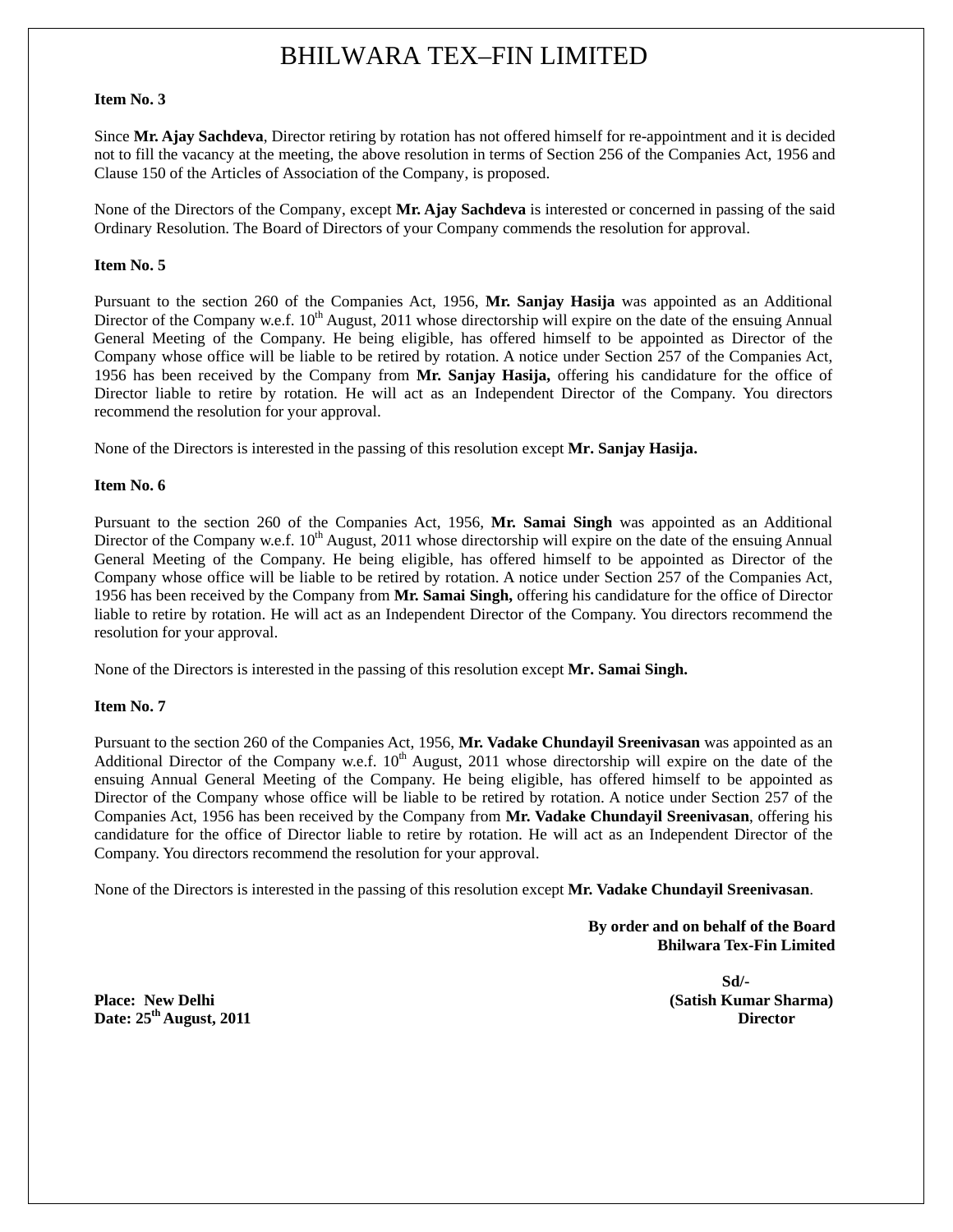### **DIRECTORS' REPORT**

#### The Members, **BHILWARA TEX-FIN LIMITED**

Your directors have pleasure in presenting their 17<sup>th</sup> Annual Report together with the Audited Statement of Accounts for the year ended on **31st March 2011.** 

#### **1. FINANCIAL RESULTS**

|       |                                                       |                | (Amount in Rupees) |
|-------|-------------------------------------------------------|----------------|--------------------|
|       | <b>Particulars</b>                                    | 2010-11        | $2009 - 10$        |
|       | Income                                                | 4,136,653.00   | 2,15,821.00        |
| Less: | <b>Total Expenditure</b>                              | 3,929,132.00   | 3,02,800.59        |
|       | Net Profit/(Loss) before Tax & Depreciation (PBDT)    | 207,520.00     | (86,979.59)        |
| Less: | Depreciation                                          |                |                    |
|       | Net Profit/(Loss) after Depreciation before Tax (PBT) | 207,520.00     | (86,979.59)        |
| Less: | Provision for Income Tax-Current                      | 37,449.00      | 9,506.39           |
|       | Provision for Income Tax-Deferred                     | ۰              |                    |
|       | Provision for Fringe Benefit Tax                      | ۰              |                    |
|       | <b>Profit after Tax</b>                               | 170,071.00     | (96, 485.98)       |
| Less: | <b>Transfer to Special Reserve Fund</b>               | ٠              |                    |
| Add:  | Balance brought forward from Previous Year            | (3,624,239.00) | (35, 27, 752.74)   |
|       | Balance carried forward to the Balance Sheet          | (3,488,418.00) | (36, 24, 238.72)   |

The Company has transferred Rs. 34,014/- to the Special Reserve Fund in Compliance of Section 45 IC of the Reserve Bank of India Act, 1934.

#### **2. DIVIDEND**

Your directors do not recommend any dividend for the financial year ended on  $31<sup>st</sup>$  March, 2011.

#### **3. DIRECTORS**

Mr. Baldev Singh Kashtwal and Mr. Ajay Sachdeva, Directors of the Company who retires by rotation and have expressed their desire not to offer themselves for reappointment as Directors and the resulting vacancy be not filled at the ensuing Annual General Meeting."

Further, **Mr. Sanjay Hasija, Mr. Samai Singh and Mr. Vadake Chundayil Sreenivasan** were appointed as Additional Directors of the Company w.e.f.  $10^{th}$  August, 2011 and their office will expire on the date of the Annual General Meeting of the Company scheduled to be held on  $30<sup>th</sup>$  September, 2011. They being eligible, have offered themselves to be appointed as Directors of the Company and they will be liable to be retired by rotation. The notices under Section 257 of the Companies Act, 1956 have been received by the Company from them offering their candidatures for the office of Directors liable to retire by rotation. They will act as an Independent Directors of the Company. Your directors recommend their appointment.

#### **4. PUBLIC DEPOSITS**

The Company has not invited or accepted any public deposits within the meaning of Section 58A & 58AA of the Companies Act, 1956 and section 45-I(bb) of the Reserve Bank of India Act, 1934 during the year under review. The Company does not hold any public deposit as on date and will not accept the same in future without the prior approval of Reserve Bank of India.

#### **5. AUDITORS REPORT**

The Report of Auditors' on Annual Accounts of the Company for the year ended on  $31<sup>st</sup>$  March, 2011 is self explanatory. Hence, no explanation is required to be given.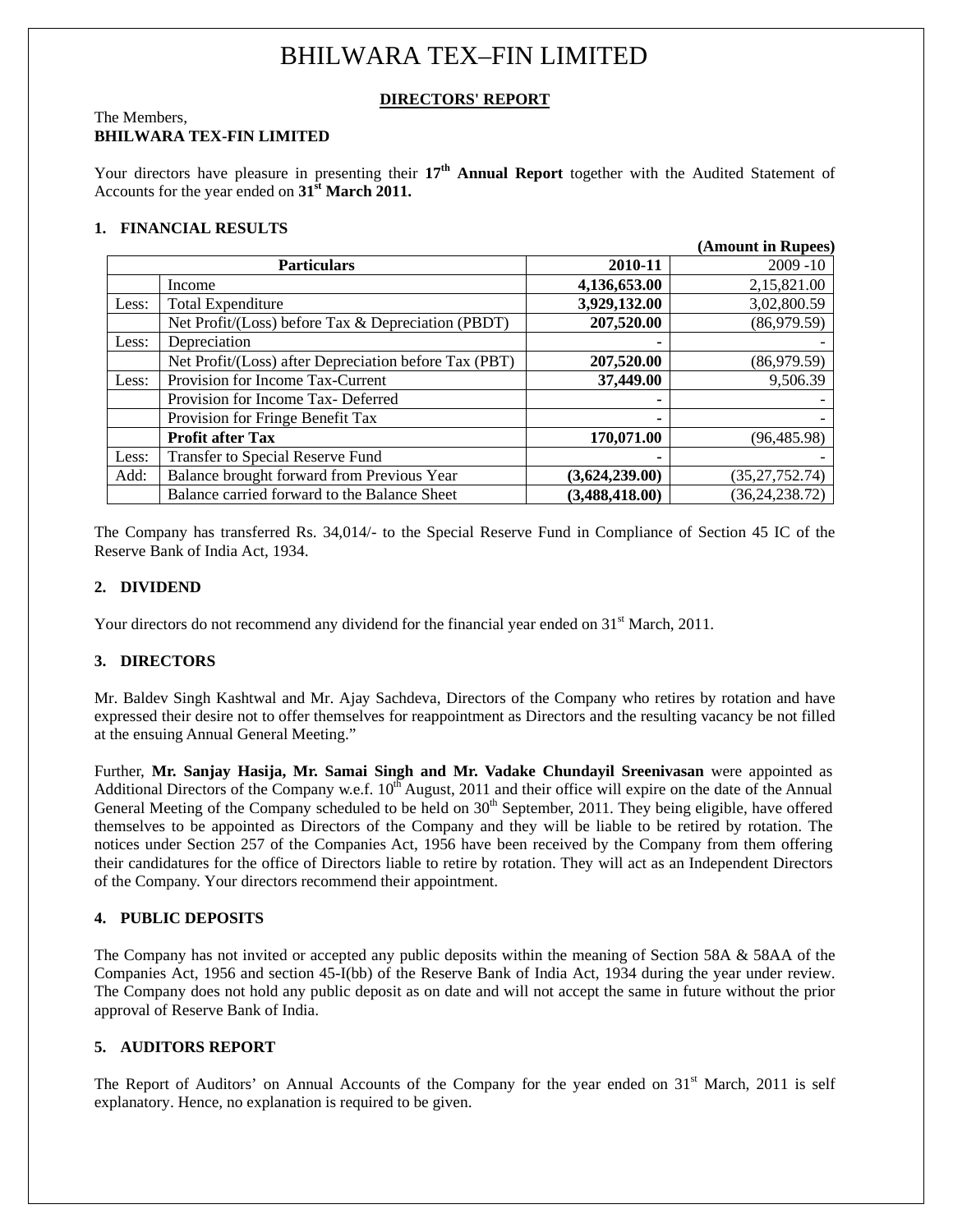#### **6. APPOINTMENT OF STATUTORY AUDITORS**

**M/s Nagar Goel & Chawla, Chartered Accountants,** New Delhi, retiring Statutory Auditors of the company retire at the conclusion of this annual general meeting and being eligible, have offered themselves for reappointment. The Company has received a certificate from them pursuant to Section 224(1B) of the Companies Act 1956, confirming their eligibility for re-appointment. You directors recommend their re-appointment for the period commencing from the conclusion of ensuing Annual General Meeting till the conclusion of the next Annual General Meeting of the Company.

#### **7. CONSERVATION OF ENERGY, TECHNOLOGY ABSORPTION & FOREIGN EXCHANGE EARNINGS AND OUTGO**

The provisions of Section 217(1) (e) of the Companies Act, 1956 is not applicable to our Company. Hence, Statement detailing the particulars required under the said Section read with the Companies (Disclosures of particulars in the report of Board of Directors) Rules, 1988 are not being furnished. There was no foreign exchange earnings and outgo in the Company during the financial year.

#### **8. PARTICULARS OF EMPLOYEE U/S 217 (2A) OF THE COMPANIES ACT, 1956**

None of the employees of the Company has drawn salary in excess of the limits prescribed in the Section 217(2A) of the Companies Act, 1956 read with Companies (Particulars of employees) Rules, 1975 and hence no such list is being provided.

#### **9. DIRECTORS' RESPONSIBILITY STATEMENT**

Pursuant to requirement under Section 217(2AA) of the Companies (Amendment) Act, 2000 with respect to Directors Responsibility Statement, it is hereby confirmed:

- a) That in the preparation of the Annual Accounts for the financial year ended on  $31<sup>st</sup>$  March, 2011, the applicable Accounting Standards had been followed along with proper explanation relating to the material departures.
- b) That the Directors had selected such Accounting policies and applied them consistently and made judgements and estimates that are reasonable and prudent so as to give a true and fair view of the state of affairs of the Company at the end of the Financial year and of the profit or loss of the Company for that period.
- c) That the Directors had taken proper and sufficient care for the maintenance of adequate accounting records in accordance with the provisions of this Act for safeguarding the Assets of the Company and for preventing and detecting fraud or other irregularities.
- d) That the Directors had prepared the Annual Accounts on a going concern basis.

#### **10. CORPORATE GOVERNANCE REPORT**

A detailed report on Corporate Governance prepared in accordance with the Clause 49 of the Listing Agreement is annexed herewith and is forming part of this Annual Report.

#### 11. **SECRETARIAL COMPLIANCE CERTIFICATE**:

The Secretarial Compliance Certificate, pursuant to proviso to sub-section (1) of section 383A of the Companies Act, 1956, is obtained from Practicing Company Secretary and the same is annexed herewith.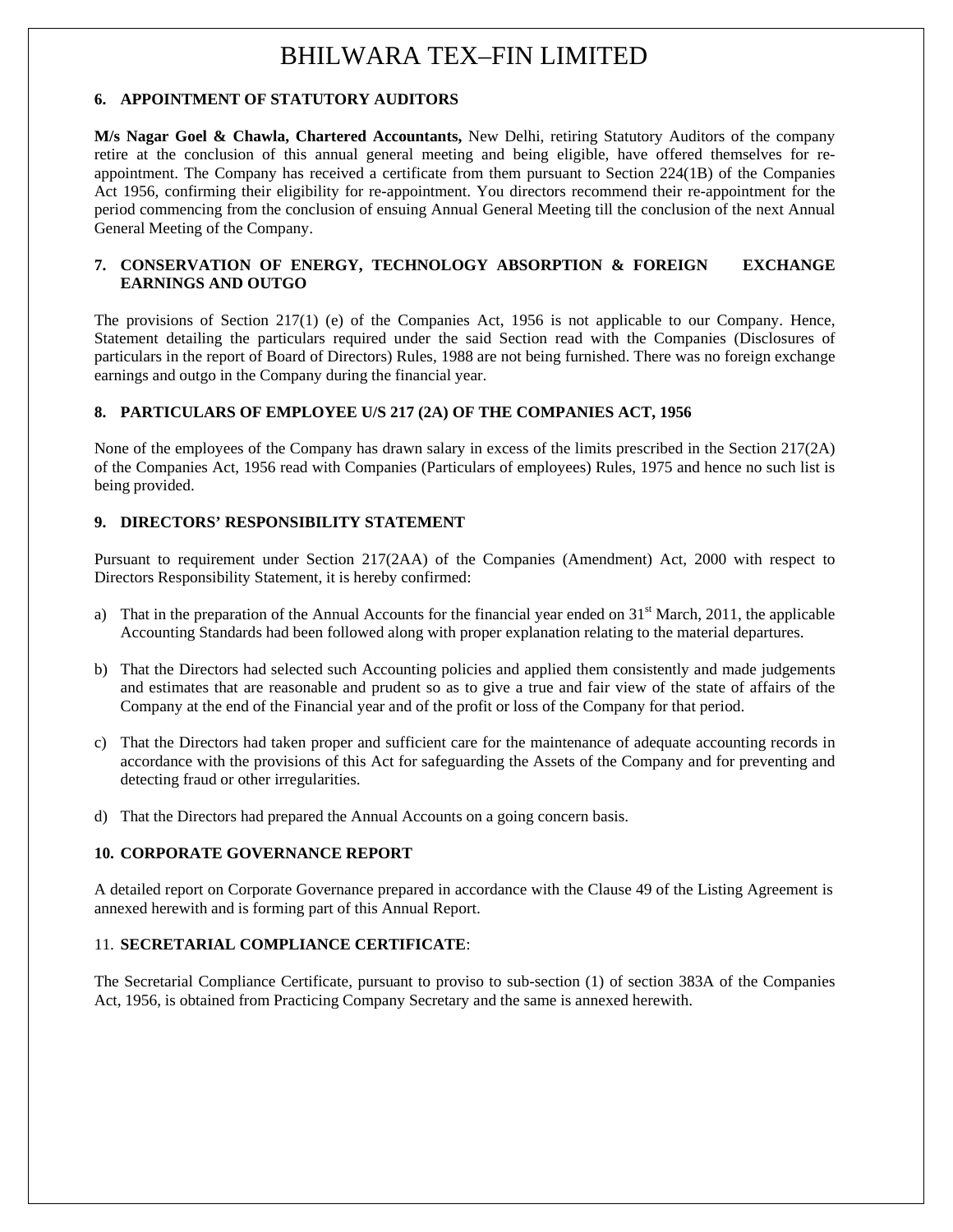#### **12. LISTING OF SHARES**

Presently the Equity Shares of the Company are listed at Bombay Stock Exchange. Listing fees for the financial year 2011-12 has been paid by the Company to the Stock Exchange. However, the Company has got delisted its securities voluntarily from two other Stock Exchanges i.e. namely - Delhi Stock Exchange Limited and Jaipur Stock Exchange Limited vide their letter No.DSE/List/8226/14952 dated 21<sup>st</sup> June, 2011 and JSEL/2010/500 dated 4<sup>th</sup> March, 2010 respectively.

#### **13. ACKNOWLEDGEMENT**

Your directors would like to place their grateful appreciation for the assistance and co-operation received from the Company's bankers during the year under review. The directors also acknowledge with appreciation the support and co-operation rendered by various Govt. agencies and Departments. Your Directors would also wish to place on record their deep sense of appreciation for the continued support of all the investors of the Company.

> By Order of the Board of Directors **Bhilwara Tex-Fin Limited**

**Place: New Delhi Sanjay Hasija Satish Kumar Sharma**  Date:  $25<sup>th</sup>$  August, 2011 Director **Director Director** 

**Sd/- Sd/-**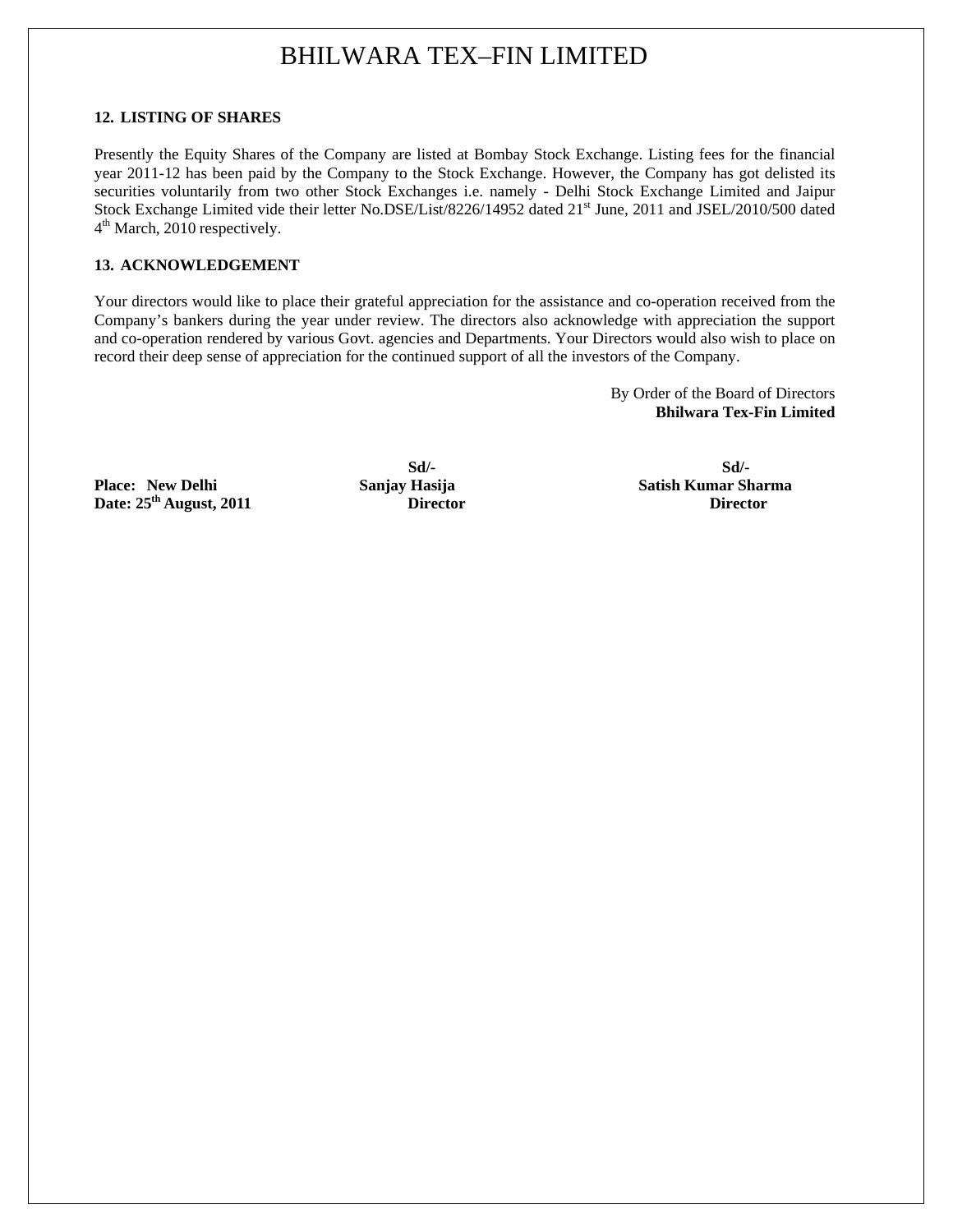#### **Corporate Governance Report for the year ended 31st March, 2011**

*"Corporate Governance is about working ethically and finding a balance between economic and social goals. It includes the ability to function profitably while obeying laws, rules and regulations."* 

#### **1. Board's Philosophy on Corporate Governance**

Effective Corporate Governance requires a clear understanding of the respective roles of the Board and senior management, and their relationship with others in the corporate structure; relationship of the Board and the Management with stakeholders should be characterized by candour; their relationship with employees should be characterized by fairness; their relationship with the communities in which they operate should be characterized by good citizenship; and their relationship with the government should be characterized by a commitment to compliance.

We believe that sound corporate governance is critical to enhance and retain stakeholders' trust. Accordingly, we always seek to ensure that we attain our performance rules with integrity. Board exercises its fiduciary responsibilities in the widest sense of the term.

Our corporate governance philosophy is based on the following principles:

- $\triangleright$  Satisfy the spirit of the law and not just the letter of the law. Corporate governance standards should go beyond the law.
- $\triangleright$  Be transparent and maintain a high degree of disclosure levels.
- ¾ Make a clear distinction between personal conveniences and corporate resources.
- $\triangleright$  Management is the trustee of the shareholder's capital and not the owner.

#### **2. Board of Directors**

#### **2.1 Composition of the Board of Directors**

The Board of Directors provides strategic direction and the thrust to the operations of the Company and accountable at all time to the shareholders of the Company. The Company has a professionally constituted Board of Directors. The composition of the Board of Directors as on date is as follows:

| <b>NAME OF DIRECTOR</b>           | <b>CATEGORY</b>                           |
|-----------------------------------|-------------------------------------------|
| Mr. Rajendra Prasad Baldwa        | Promoter - Executive Director             |
| Mr. Satish Kumar Sharma           | Non-Independent - Executive Director      |
| Mr. Sanjay Hasija*                | Independent Non-Executive Director        |
| Mr. Samai Singh*                  | <b>Independent Non-Executive Director</b> |
| Mr. Vadake Chundayil Sreenivasan* | Independent Non-Executive Director        |
| Mr. Ajay Sachdeva                 | <b>Independent Non-Executive Director</b> |
| Mr. Baldev Singh Kashthwal        | <b>Independent Non-Executive Director</b> |

\* appointed as additional directors at the Board of Director of the company w.e.f.  $10^{th}$  August, 2011.

Mr. Satish Kumar Sharma, Director of the Company acts as Chairman at the Board Meetings and at the General Meetings of the Company. He is also the Compliance Officer of the Company.

None of the Director of the Company is member in more than ten Committees and they do not act as Chairman of more than five Committees across all Companies in which they are directors.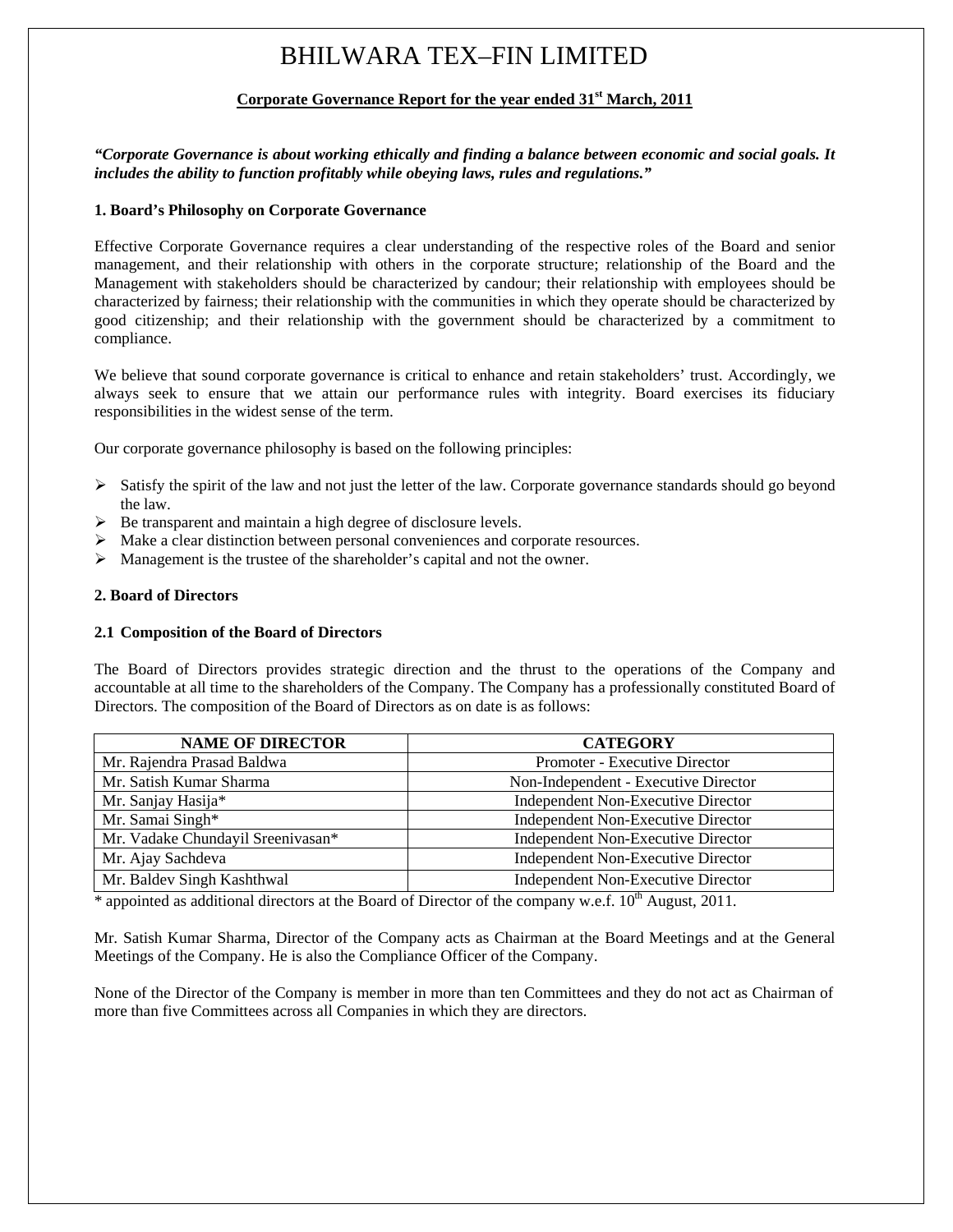#### **2.2 Number of Board Meetings**

As against the requirement of holding one meeting every three months and at least four such meeting in every year under section 285 of the Companies Act, 1956, the Board of director of the Company met **7 (Seven)** times on i.e. **30th April 2010, 31st July 2010, 4th September 2010, 29th October 2010, 10th November 2010, 31st January 2011**  and 31<sup>st</sup> March 2011 during the year under review. The time gap between two meetings was not more than four months as stipulated in clause 49 of the listing agreement.

#### **2.3 Attendance record of Directors at Board Meeting and Annual General Meeting and number of other Directorships / Committee memberships / Chairmanships.**

Attendance of each Director at Board Meetings and at the last Annual General Meeting held during the year 2010- 2011 and number of other Directorship / Committee Memberships / Chairmanships of each director is given below:

| <b>NAME OF DIRECTOR</b>              | <b>ATTENDANCE DETAILS</b>      |                                             | <b>NUMBER OF</b><br><b>OTHER</b>                  | <b>OTHER COMMITTES OF</b><br><b>WHICH</b> |               |
|--------------------------------------|--------------------------------|---------------------------------------------|---------------------------------------------------|-------------------------------------------|---------------|
|                                      | <b>BOARD</b><br><b>MEETING</b> | <b>AGM HELD</b><br>ON 30-09-<br><b>2010</b> | <b>COMPANIES IN</b><br><b>WHICH</b><br>DIRECTOR** | <b>CHAIRMAN</b>                           | <b>MEMBER</b> |
| Mr. Rajendra Prasad Baldwa           | <b>NIL</b>                     | No.                                         |                                                   |                                           |               |
| Mr. Satish Kumar Sharma              |                                | Yes                                         |                                                   | ↑                                         | ↑             |
| Mr. Ajay Sachdeva                    | 6                              | Yes                                         |                                                   |                                           |               |
| Mr. Baldev Singh Kashthwal           | 6                              | Yes                                         |                                                   |                                           |               |
| Mr. Sanjay Hasija*                   | N.A.                           | N.A.                                        | C                                                 |                                           |               |
| Mr. Samai Singh*                     | N.A.                           | N.A.                                        |                                                   |                                           |               |
| Mr. Vadake Chundayil<br>Sreenivasan* | N.A.                           | N.A.                                        |                                                   |                                           |               |

\* appointed as additional directors at the Board of Director of the company w.e.f.10<sup>th</sup> August, 2011.

\*\*Excluding directorship in Private Limited Companies and Foreign Companies.

#### **2.4 The Board has access to the following information/records:**

- **-** Annual operating plans and budgets;
- **-** Quarterly results;
- **-** Minutes of the meetings of the Share transfer and shareholders'/investors' grievances Committee;
- **-** Any other items/events of materially important nature.

#### **3. Committees of the Board**

The Board of Directors has constituted various committees of the Board to ensure focused attention on the various aspects of the Company's working. The Company has the following Committees of the Board.

#### **3.1 Audit Committee**

The Constitution of the Audit Committee meets with the requirements of section 292A of the Companies Act, 1956 as well as the Listing Agreement. All the members of the committee are financially literate members. Mr. Baldev Singh Kashtwal acts as the Chairman of the Committee who has in-depth knowledge of Accounts, Finance & Banking. However, Audit Committee was re-constituted w.e.f.  $10^{th}$  August, 2011 and Mr. Sanjay Hasija was inducted as Chairman of the Audit Committee in place of Mr. Baldev Singh Kasthawal and Mr. Vadake Chundayil Sreenivasan was inducted as member in place of Mr. Ajay Sachdeva in Audit Committee. The Audit Committee as on date comprises of the following Directors:

| Mr. Sanjay Hasija                | <b>Chairman</b> | Independent - Non Executive Director |
|----------------------------------|-----------------|--------------------------------------|
| Mr. Satish Kumar Sharma          | Member          | Non Independent - Executive director |
| Mr. Vadake Chundayil Sreeniyasan | Member          | Independent - Non Executive Director |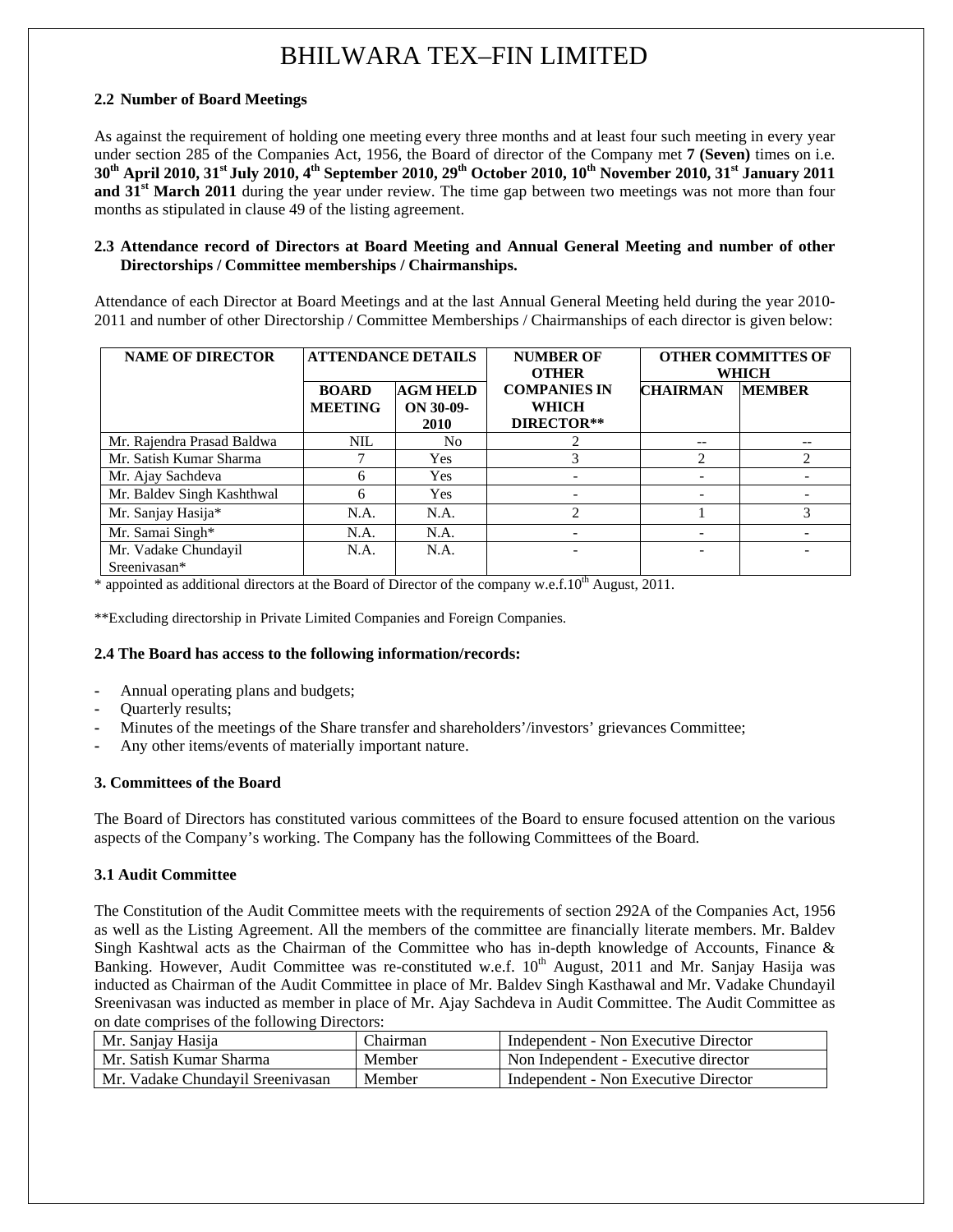The representatives of the Internal Auditors and Statutory Auditors attend the meeting of the Committee as and when invited.

The Audit Committee is responsible for the effective supervision of the financial reporting process to ensure proper disclosure of financial statements, their credibility, and compliance with the Accounting Standards, Stock Exchanges and other legal requirements, reviewing with internal and external audit and internal control systems, assessing their adequacy ensuring compliance with internal controls, reviewing findings of internal audit, reviewing the company's financial and risk management policies and ensuring follow up action on significant findings, and reviewing quarterly, half yearly and yearly annual accounts.

During the year under review i.e. 2010-11, Audit Committee met 5 (Five) times. The attendance record of the members during these meetings is set down below:-

| Date of Meeting  | Mr. Satish<br>Kumar Sharma | Mr. Ajay<br><b>Sachdeva</b> | Mr. Baldev<br>Singh<br><b>Kashtwal</b> | Mr. Sanjay<br>Hasija* | Mr. Vadake<br>Chundayil<br>Sreenivasan* |
|------------------|----------------------------|-----------------------------|----------------------------------------|-----------------------|-----------------------------------------|
| 30-04-2010       | <b>YES</b>                 | <b>YES</b>                  | <b>YES</b>                             | N.A.                  | N.A.                                    |
| 31-07-2010       | <b>YES</b>                 | <b>YES</b>                  | <b>YES</b>                             | N.A.                  | N.A.                                    |
| $04 - 09 - 2010$ | <b>YES</b>                 | <b>YES</b>                  | <b>YES</b>                             | N.A.                  | N.A.                                    |
| 29-10-2010       | <b>YES</b>                 | <b>YES</b>                  | <b>YES</b>                             | N.A.                  | N.A.                                    |
| $31 - 01 - 2011$ | <b>YES</b>                 | <b>YES</b>                  | <b>YES</b>                             | N.A.                  | N.A.                                    |

\* appointed as additional directors in the Board of Directors of the Company w.e.f. 10<sup>th</sup> August, 2011.

The Report of the Chairman as well as the minutes of the Audit Committee is circulated to all the Board Members for their consideration.

#### **3.2 Remuneration Committee**

The Company does not have Remuneration committee as contemplated under the Listing Agreement, as the Company is not paying any remuneration to its Directors.

#### **3.3 Share Transfer & Shareholder's/Investor's Grievance Committee**

The constitution of Share Transfer & Shareholders`/ Investors' Grievances Committee meets with the requirements of the Listing Agreement. However, Share Transfer & Shareholders`/ Investors' Grievances Committee was reconstituted w.e.f.  $10^{th}$  August, 2011 and Mr. Sanjay Hasija was inducted as Chairman of the Share Transfer & Shareholders`/ Investors' Grievances in place of Mr. Ajay Sachdeva and Mr. Vadake Chundayil Sreenivasan was inducted as member in place of Mr. Baldev Singh Kashtwal in such committee.

The **Share Transfer & Shareholders`/Investors' Grievances Committee** has been constituted to look into approval/rejection of transfer/transmission, issue of duplicate certificates, review & redressal of shareholders' and investors' grievances/complaints. The Committee as on date comprising of the following members:

| Mr. Sanjay Hasija                | Chairman | Independent - Non Executive director |
|----------------------------------|----------|--------------------------------------|
| Mr. Satish Kumar Sharma          | Member   | Non Independent - Executive Director |
| Mr. Vadake Chundavil Sreenivasan | Member   | Independent - Non Executive Director |

During the year under review i.e. 2010-11, the Share Transfer & Shareholder's / Investor's Grievance Committee met 4 (Four) times. The attendance record of the members during these meetings is summarized as under: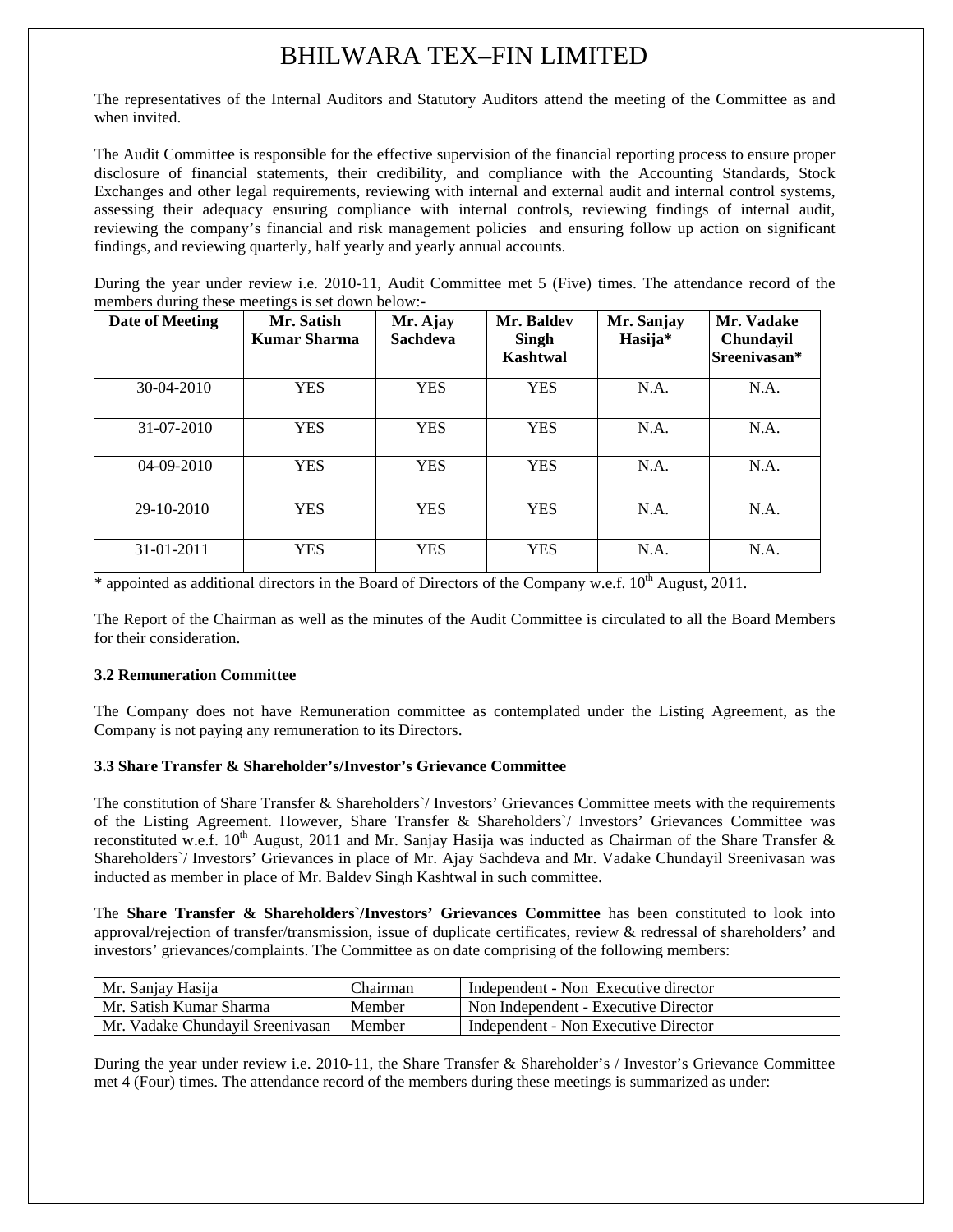| Date of Meeting | Mr. Satish<br>Kumar Sharma | Mr. Ajay<br>Sachdeva | Mr. Baldev Singh<br>Kashtwal | Mr. Sanjay<br>Hasija* | Mr. Vadake<br>Chundayil |
|-----------------|----------------------------|----------------------|------------------------------|-----------------------|-------------------------|
|                 |                            |                      |                              |                       | Sreenivasan*            |
| $23-04-2010$    | YES                        | YES                  | YES                          | N.A.                  | N.A.                    |
| 31-07-2010      | YES                        | YES                  | <b>YES</b>                   | N.A.                  | N.A.                    |
| 29-10-2010      | YES                        | <b>YES</b>           | <b>YES</b>                   | N.A.                  | N.A.                    |
| 31-01-2011      | YES                        | YES                  | <b>YES</b>                   | N.A.                  | N.A                     |

 $*$  appointed as additional directors in the Board of Directors of the Company w.e.f.  $10<sup>th</sup>$  August, 2011.

The details of queries/ complaints received from shares holders, status thereof etc. are summarised as under during the year under review:

| SI. | <b>Particulars</b>                                                                         | <b>Status</b> | <b>Remark</b> |
|-----|--------------------------------------------------------------------------------------------|---------------|---------------|
| 1.  | Number of queries/complaints received from shareholders/ investors from April 01, 2010 to  | NIL.          |               |
|     | March 31, 2011 regarding non-receipt of dividend/ interest warrants, non-receipt of shares |               |               |
|     | sent for transfer etc                                                                      |               |               |
| ۷.  | Number of queries/complaints not attended                                                  | N.A.          |               |
| 3.  | Number of request of Share Transfer / Transmission received during the year                |               |               |
| 4.  | Number of Share Transfer cases done during the year.                                       |               |               |
|     | Number of Share Transfer pending during the year.                                          | <b>NIL</b>    |               |

#### **4. General Body Meetings**

#### **4.1 Particulars of last three Annual General Meetings:**

| Year | Date of Meeting        | Time       | Venue                                                                   |
|------|------------------------|------------|-------------------------------------------------------------------------|
| 2010 | $30th$ September, 2010 | 11.30 A.M. | 129, Transport Centre, Rohtak Road, Punjabi Bagh,<br>New Delhi -110035. |
| 2009 | $30th$ September, 2009 | 11.30 A.M. | 129, Transport Centre, Rohtak Road, Punjabi Bagh,<br>New Delhi -110035. |
| 2008 | $30th$ September, 2008 | 11.30 A.M. | 129, Transport Centre, Rohtak Road, Punjabi Bagh,<br>New Delhi -110035. |

**4.2 Details of Special Resolution, if any passed during the year under review:** The following table summarizes the details of **Special Resolution** passed or not during the last three years:

| SL. | <b>Particulars</b>                                                                         | <b>Status</b> | <b>Remark</b> |
|-----|--------------------------------------------------------------------------------------------|---------------|---------------|
|     | Whether any special resolutions were passed at the last three Annual General   None        |               |               |
|     | Meeting                                                                                    |               |               |
|     | Whether special resolutions were put through postal ballot at the last three Annual   None |               |               |
|     | <b>General Meeting</b>                                                                     |               |               |
| 3.  | Persons who conducted the postal ballot                                                    | N.A.          |               |
|     | Procedure for postal ballot                                                                | N.A.          |               |

#### **5. Disclosures**

- 1) There is no materially significant related party transactions i.e. transactions of the Company of material nature with its Promoters, Directors or the Management, their subsidiaries/relatives that may have potential conflict with the interests of the Company at large.
- 2) There were no cases of non-compliance by the Company, penalties, strictures imposed on the Company by the Stock Exchanges, or the Securities and Exchange Board of India or any other statutory body/ authority, on any matter related to capital markets during the last three years

#### **6. Means of Communication**

Half Yearly Report sent to each Shareholder : No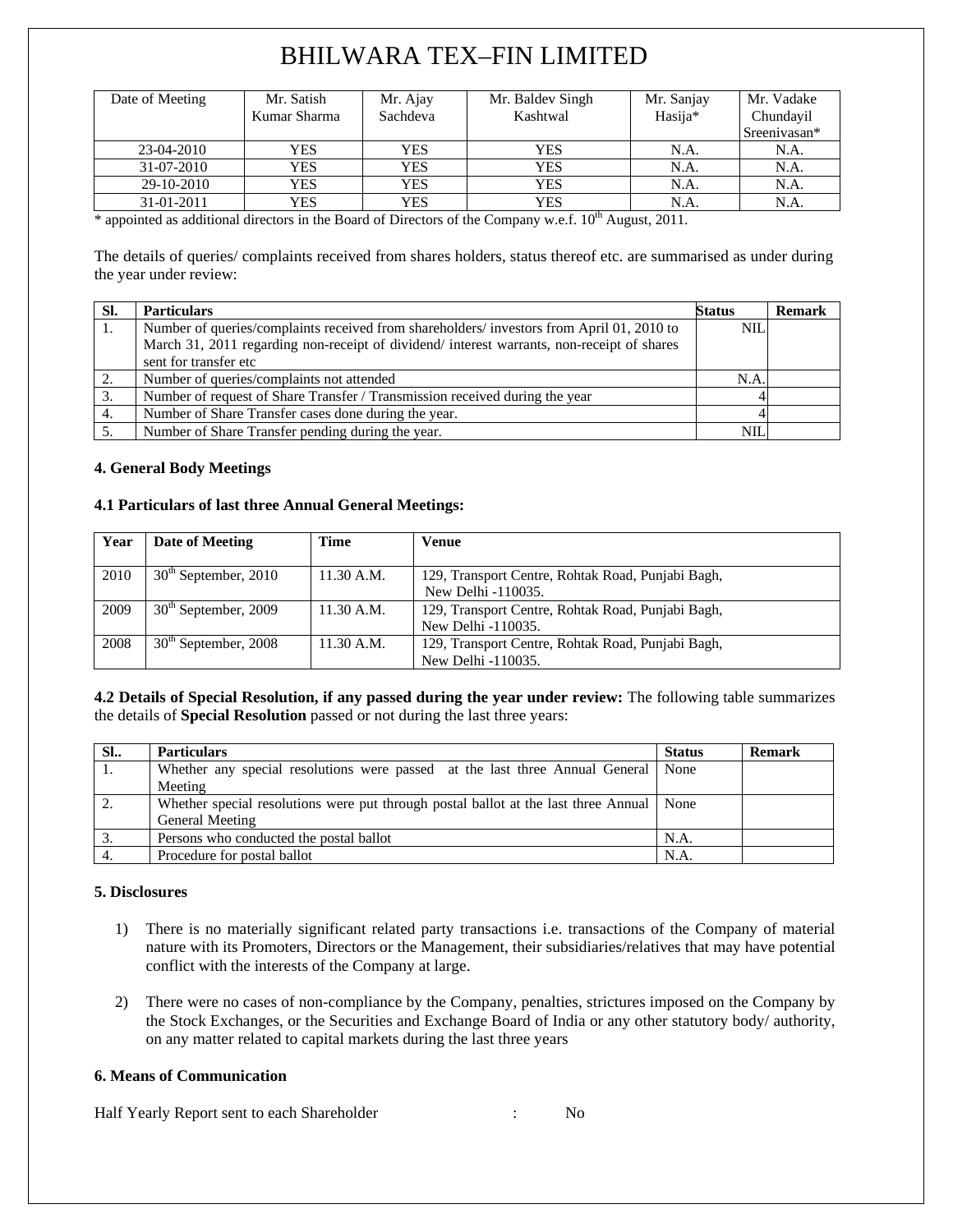|   | 1) The Pioneer (English)     |
|---|------------------------------|
|   | 2) Dainik Haribhoomi (Hindi) |
|   | Nο                           |
|   | No.                          |
| ٠ | No.                          |
|   | Forms part of Annual Report  |
|   |                              |

#### **7. GENERAL SHAREHOLDERS INFORMATION**

#### **7.1 Annual General Meeting:**

| Day & Date of AGM                  | : Friday, $30th$ day of September, 2011.      |
|------------------------------------|-----------------------------------------------|
| Time                               | $: 11:30$ a.m.                                |
| Venue                              | : At the Farm House of M/s Kapil Construction |
|                                    | Private Limited, Kishangarh - Mehrauli Road,  |
|                                    | Near Maa Anandmai Ashram, New Delhi – 110057  |
| 72 Einengiel Colender (Tentetive): |                                               |

#### **7.2 Financial Calendar (Tentative):**

| (a) Financial Year                     |                          | $1st$ April, 2011 to 31 <sup>st</sup> March, 2012 |
|----------------------------------------|--------------------------|---------------------------------------------------|
| (b) Results for the Quarter ended      |                          |                                                   |
| $30^{\text{th}}$ June, 2011            | $\overline{\phantom{a}}$ | By the end of July, 2011.                         |
| $30th$ September, 2011                 | $\blacksquare$           | By the end of October, 2011.                      |
| 31 <sup>st</sup> December, 2011        | $\overline{\phantom{a}}$ | By the end of January, 2012                       |
| $31st March$ , 2012                    |                          | By the end of April, 2012                         |
| (c) Annual General Meeting (Next Year) |                          | September 2012.                                   |

#### **7.3 Date of Book closure:**

From **Saturday, 24<sup>th</sup> day of September, 2011** to **Friday, 30<sup>th</sup> day of September, 2011**(both days inclusive)

#### **7.4 Listing on Stock Exchanges:**

 **The Bombay Stock Exchange Limited,** 25<sup>th</sup> Floor, P.J. Towers, Dalal Street, Mumbai - 400 001.

#### **The Listing fees have been paid to the above Stock Exchanges for the year 2011-2012.**

#### **Note:**

The Company has got voluntarily delisted its securities from two other Stock Exchanges namely - Delhi Stock Exchange Limited and Jaipur Stock Exchange Limited vide their letter No.DSE/List/8226/14952 dated 21<sup>st</sup> June, 2011 and JSEL/2010/500 dated 4<sup>th</sup> March, 2010 respectively.

#### **7.5 Market Price data (Highs and Lows) during the financial year:**

The Company's shares are listed at Bombay Stock Exchange. Stock Exchange Code of the Company is 530879.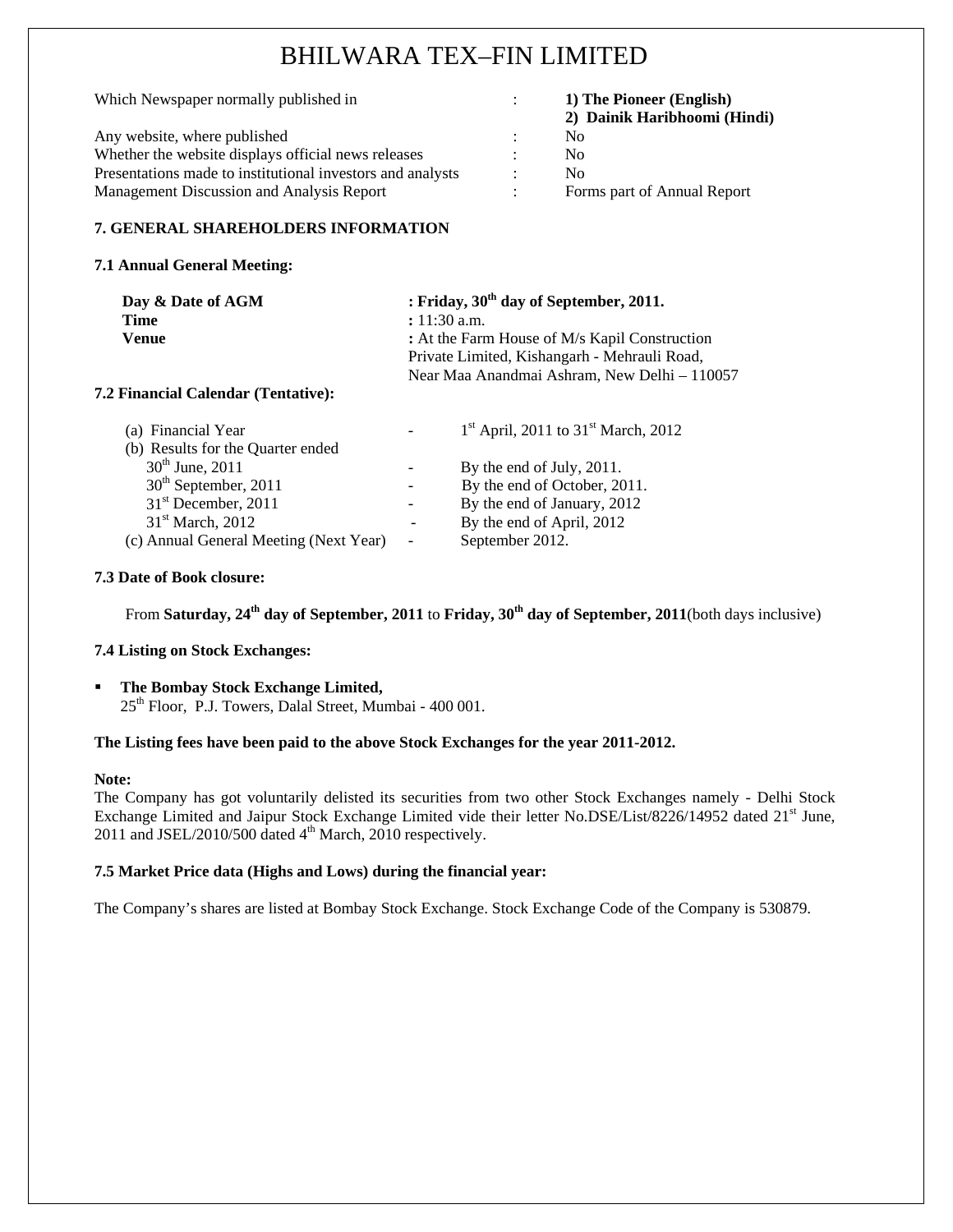| <b>Month</b>        | High  | Low   | Month          | High  | Low   |
|---------------------|-------|-------|----------------|-------|-------|
|                     | (Rs.) | (Rs.) |                | (Rs.) | (Rs.) |
| April, 2010         | 30.10 | 24.75 | October, 2010  | Nil   | Nil   |
| May, 2010           | 28.60 | 28.60 | November, 2010 | Nil   | Nil   |
| June, 2010          | Nil   | Nil   | December, 2010 | Nil   | Nil   |
| July, 2010          | Nil   | Nil   | January, 2011  | Nil   | Nil   |
| <b>August, 2010</b> | 27.00 | 27.00 | February, 2011 | Nil   | Nil   |
| September, 2010     | Nil   | Nil   | March, 2011    | 27.00 | 27.00 |

**Market Price data (as traded in the Bombay Stock Exchange Limited) during the year 2010-11:** 

### **7.6 Share Transfer System:**

Request for share transfer/transmission is attended in house as well as RTA office at the following Addresses:

| At the office of the RTA         | <b>Share Transfer Office of the Company</b>              |
|----------------------------------|----------------------------------------------------------|
| Indus Portfolio Private Limited. | 129, Transport Center, Rohtak Road,                      |
| $G-65$ , Bali Nagar,             | Punjabi Bagh,                                            |
| New Delhi $-110015$              | New Delhi-110035.                                        |
| <b>Tel. No:</b> 011-47671200     | <b>Tel. No.</b> $-011 - 28315036$                        |
| <b>Fax. No: 91-11-25449863</b>   | <b>Fax. No.</b> - 011 - 28315044                         |
| e-mail: bharat.b@indusinvest.com | <b>E-mail:</b> $\frac{info@sainik.org}{info@sainik.org}$ |
|                                  | 'or' legal.secretarial@sainikmining.com                  |
|                                  |                                                          |

Share transfer requests (in physical form), on receipt by the Company are affected in approximately 30 (thirty) days. The demat requests received by RTA are processed in about 10(ten) days from the date of receipt.

### **7.7 Distribution of shareholding as on 31st March, 2011:**

| wise<br>Category  | of<br><b>Number</b> | $\frac{6}{9}$<br>total<br>to | Number of Share | % to total share capital |
|-------------------|---------------------|------------------------------|-----------------|--------------------------|
| shareholding (in  | <b>Shareholders</b> | <b>Shareholders</b>          | held            |                          |
| shares)           |                     |                              |                 |                          |
| <b>UPTO - 500</b> | 263                 | 34.47                        | 115700          | 3.30                     |
| 501-1000          | 227                 | 29.75                        | 204600          | 5.84                     |
| 1001-5000         | 240                 | 31.45                        | 609800          | 17.40                    |
| 5001-10000        | 10                  | 1.31                         | 99000           | 2.82                     |
| 10001-20000       | 5                   | 0.66                         | 88200           | 2.51                     |
| 20001-30000       | 8                   | 1.05                         | 225300          | 6.43                     |
| 30001-40000       |                     | 0.13                         | 39600           | 1.13                     |
| 40001-50000       | 4                   | 0.52                         | 198000          | 5.65                     |
| 50001-100000      | 3                   | 0.39                         | 211600          | 6.04                     |
| Above 100000      | $\mathfrak{D}$      | 0.26                         | 1710900         | 48.88                    |
| <b>Total</b>      | 763                 | 100.00                       | 35,02,700       | 100.00                   |
|                   |                     |                              |                 |                          |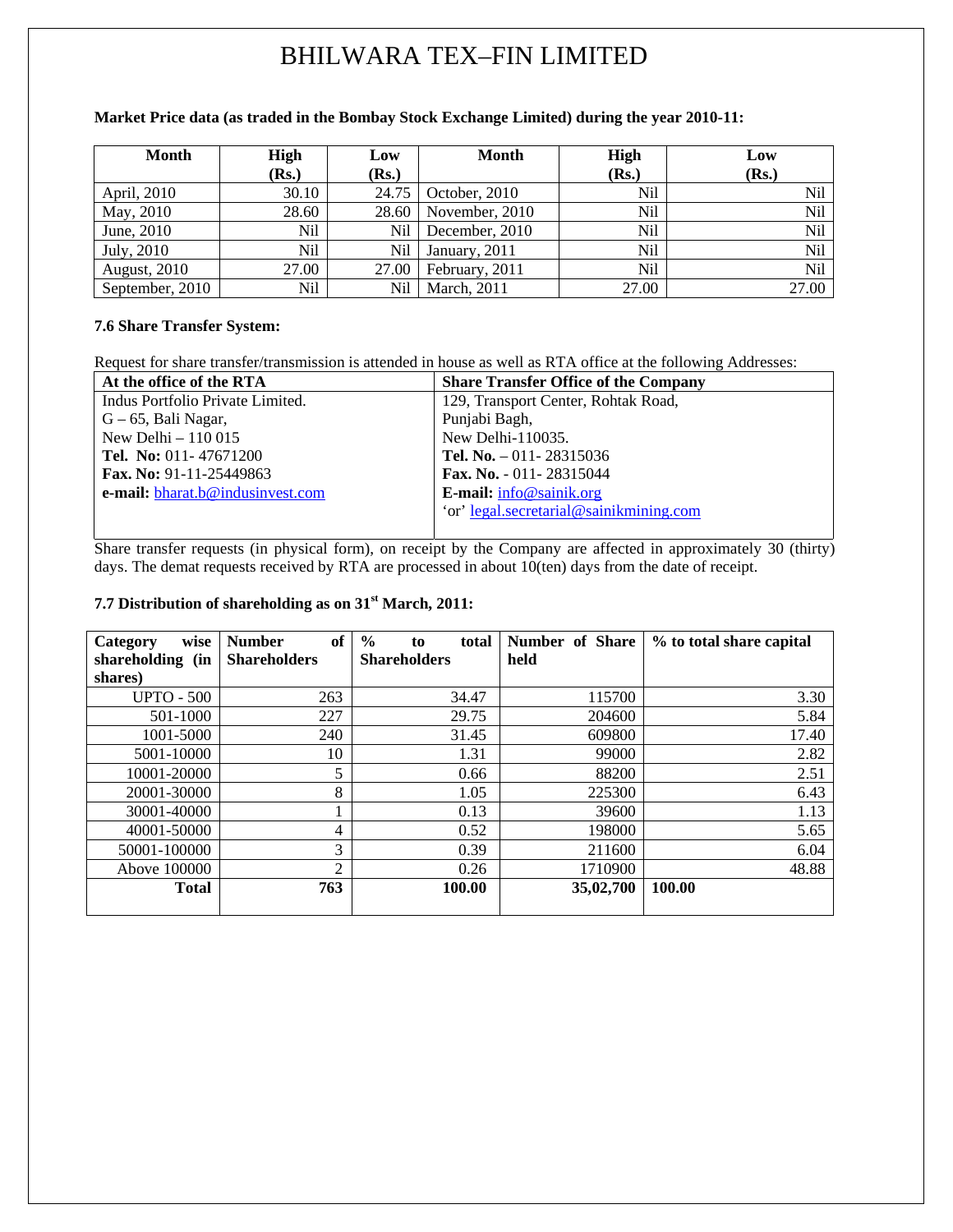#### **7.8 Shareholding details as on 31st March, 2011:**

| Category                                                           | No. of shares held | % to Total Shareholding |
|--------------------------------------------------------------------|--------------------|-------------------------|
| Promoters                                                          | 14,67,800          | 41.90                   |
| <b>Institutional Investors</b>                                     |                    |                         |
| Mutual Funds and UTI                                               |                    |                         |
| Banks, Financial Institutions, Insurance Companies (Central/State) |                    |                         |
| Institution / Non- Govt. institutions)                             |                    |                         |
| <b>FIIs</b>                                                        |                    |                         |
| <b>Private Corporate Bodies</b>                                    | 2,81300            | 8.03                    |
| Indian Public                                                      | 17,53200           | 50.06                   |
| NRIs/OBC                                                           | 400                | 0.01                    |
| <b>Total</b>                                                       | 35,02,700          | 100%                    |

#### **7.9 Top 10 shareholders as on 31st March, 2011:**

| SI. | Folio No. | <b>Name</b>                                     | <b>Shares</b> | In $%$ |
|-----|-----------|-------------------------------------------------|---------------|--------|
|     | 5349      | SAINIK MINING & ALLIED SERVICES LIMITED         | 14,67,800     | 41.90  |
| 2.  | 388       | ARCHANA AGARWAL                                 | 2,43,100      | 06.94  |
| 3.  | 1118      | LAXMI SYNTHETICS PACKAGING PVT. LIMITED         | 82,700        | 02.36  |
| 4.  | 404       | <b>CHHOTELAL PAREKH</b>                         | 69,400        | 01.98  |
| 5.  | 395       | <b>USHA JHAVERI</b>                             | 59,500        | 01.70  |
| 6.  | 451       | DHRUV CAPITAL LTD.                              | 49,500        | 01.41  |
| 7.  | 718       | SATYAM POLYTEX PVT. LTD.                        | 49,500        | 01.41  |
| 8.  | 904       | <b>JAMANA LAL LADDHA</b>                        | 49,500        | 01.41  |
| 9.  | 181       | DOOGAR & ASSOC. SECURITIES LTD.IMAGE SECURITIES | 49,500        | 01.41  |
|     |           | <b>LIMITED</b>                                  |               |        |
| 10. | 403       | <b>MANGAT RAM WADHWANI</b>                      | 39,600        | 01.13  |
|     |           | <b>TOTAL</b>                                    | 21,60,100     | 61.66  |

#### **7.10 - Dematerialization of Securities and Details thereof:**

The International Securities Identification Number (ISIN) allotted for the Company by NSDL and CDSL is **INE345H01016.** In case a member wants his shares to be dematerialized, he may send the shares along with the request through his depository participant (DP) to the Registrars, M/s Indus Portfolio Private Limited.

The Company's Registrar and Transfer Agent promptly intimate the DPs in the event of any deficiency and the shareholders are also kept informed. Pending demat requests in the records of the Depositories, if any are continually reviewed and appropriate action initiated.

As on **31st March, 2011,** 42.80% of the total paid up capital of the Company representing **14,99,300** Equity Shares of Rs 10/- each were held in dematerialised Form with NSDL & CDSL and remaining 57.20% representing 20,03,400 Equity Shares of Rs. 10/- each were held in physical form.

#### **7.11 Address for Correspondence**

**At the Registered office of the Company:** Bhilwara Tex- Fin Limited 129, Transport Centre, Punjabi Bagh, Rohtak Road, New Delhi-110035. **Tel. No:** 011-28315036 **Fax.No:**011- 28315044  **E-mail:** info@sainik.org 'or' legal.secretarial@sainikmining.com

For and on behalf of Board of Directors **Bhilwara Tex-Fin Limited** 

Date:  $25<sup>th</sup>$  August, 2011 Director **Director Director** 

 **Sd/- Sd/-** 

**Place: New Delhi Sanjay Hasija** Satish Kumar Sharma **Sharma Sharma Sharma Sharma Sharma Sharma Sharma Sharma Sharma Sharma Sharma Sharma Sharma Sharma Sharma Sharma Sharma Sharma Shar**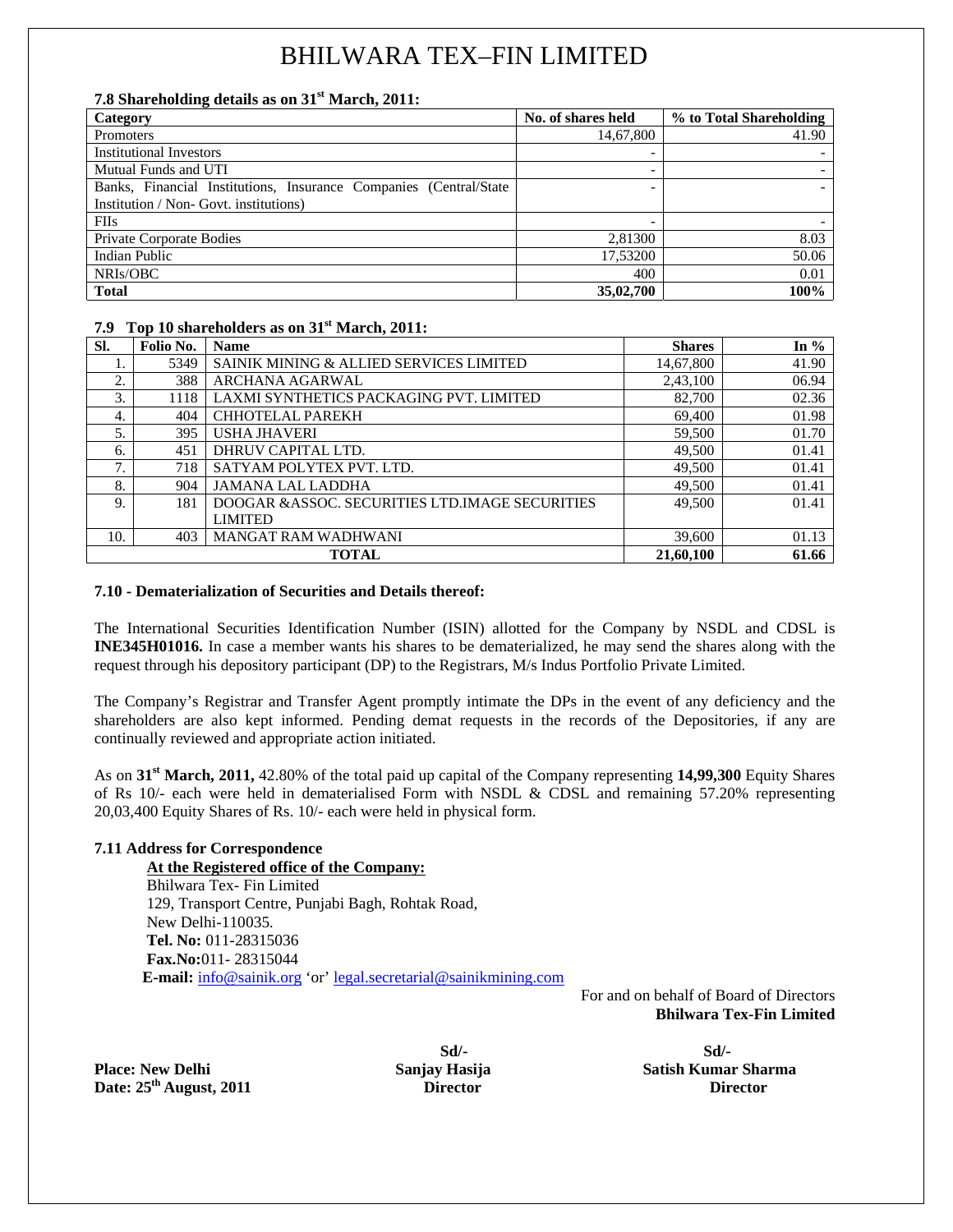### **Management Discussion and Analysis Report**

#### **INDIAN ECONOMY: DEVELOPMENTS AND OUTLOOK OUTPUT**

The robust GDP growth in the first half of 2010-11 suggests that the economy has returned to its earlier high growth path, satisfactory *Kharif* production and higher *Rabi* sowing point to stronger contribution of the agriculture sector to overall GDP growth in 2010-11. Industrial production has exhibited near double digit growth but the significant volatility adds uncertainty to the outlook. Lead indicators of the services sector show sustained buoyancy. In certain sectors, particularly non-cereal food items, however, the supply response to market signals in the form of higher prices has been weak, thereby exerting upward pressures on inflation. Core infrastructure sector has grown slower than both the overall GDP and the industrial sector, suggesting that it remains a constraint to higher growth. Capacity utilization levels have generally remained steady.

#### **GROWTH OUTLOOK**

The return to the high growth path in 2010-11 materialized despite an uncertain global environment. Though the overall global outlook suggests some moderation in growth in both advanced and emerging economies in 2011, downside risks to India's growth momentum have receded considerably. The inflation outlook, which is being conditioned by both demand side and supply side factors, suggests slow paced moderation in inflation, with the possibility of rigidity at above the comfort level in the near-term.

#### **OPPORTUNITIES AND THREATS**

Growth of GDP and Financing industry has a correlation. Demand will be driven by Government's ambitious plans for infrastructure development and its stimulus for enhancing rural income and affordable housing. Strong demand from housing sector is also anticipated arising out of increasing urbanization and higher disposable income of middle class. Though Indian economy has strong fundamentals, it has also witnessed impact of slowdown on growth. If demand growth is hampered due to loss of impetus to implement infrastructure development programmes and/ or escalating inflationary pressures, the oversupply could potentially become a significant issue.

#### **RISKS AND CONCERN**

Bhilwara Tex-Fin Limited is exposed to risks such as liquidity risk, interest rate risk, forex risk, credit risk and operational risk which are inherent in the financial intermediation business. The risk management process of the Company will proactively manage the uncertainty and volatility in the net interest income of the Company by prescribing maximum exposure limits.

#### **INTERNAL CONTROL SYSTEMS & THEIR ADEQUACY**

The Company has internal audit system which is effective and commensurate with the size of its operations. Adequate records and documents are maintained as required by law from time to time. Internal audits and checks are regularly conducted and internal auditor's recommendations are considered for improving systems and procedures.

#### **PERFORMANCE DURING THE YEAR**

During the year under review, the Company earned a net profit of Rs.1,70,071/- as compared to the Loss of Rs.96,486/- incurred during the previous year..

#### **HUMAN RESOURCES**

The Board values and appreciates the contribution and commitment of the employees towards performance of your Company during the year. To create the leadership bench and for sustainable competitive advantage, the company inducted / promoted employees during the year.

> For and on behalf of Board of Directors **Bhilwara Tex-Fin Limited**

**Sd/- Sd/-** 

Place: New Delhi **Sanjay Hasija Satish Kumar Sharma Date: 25<sup>th</sup> August, 2011 Director Director Director**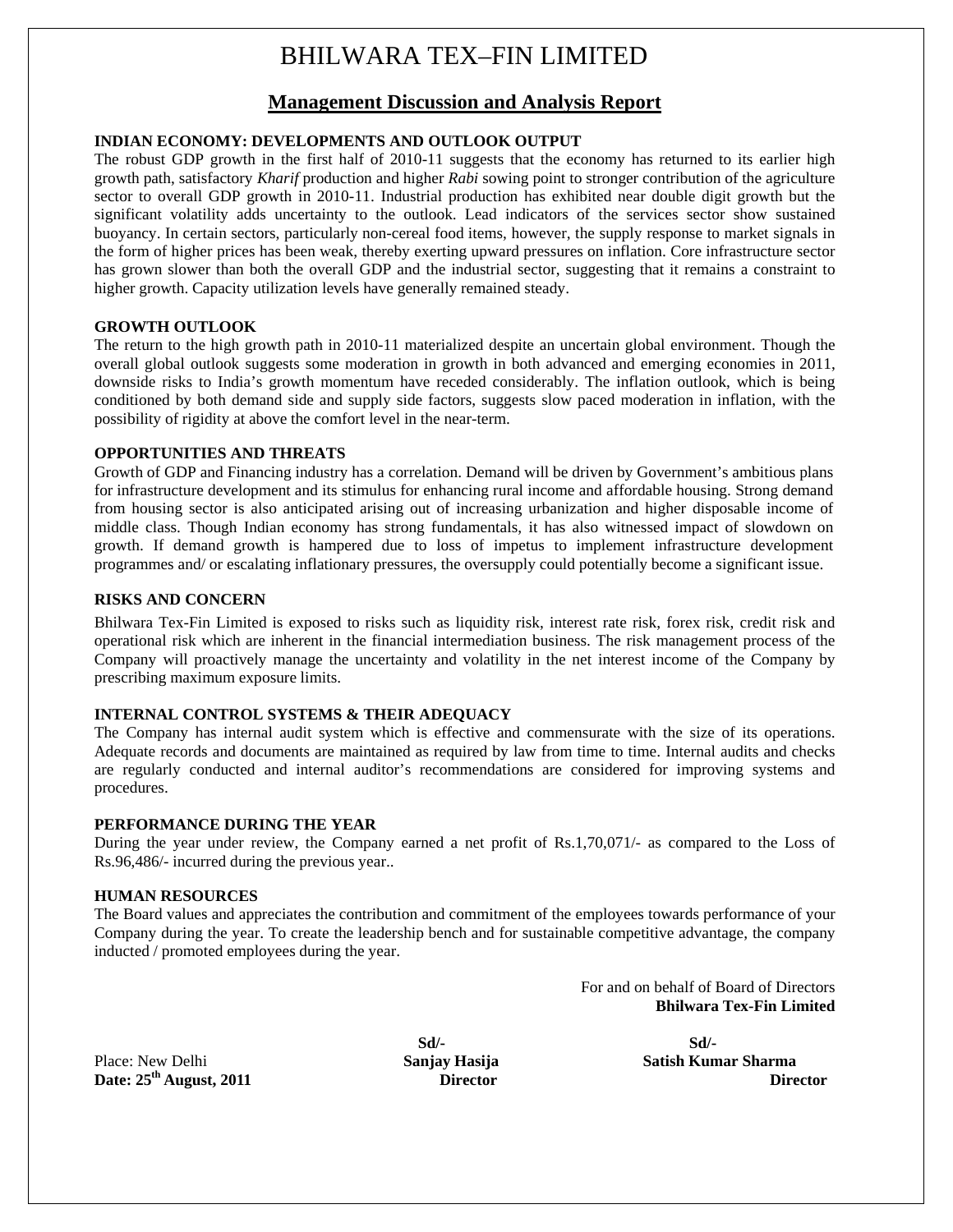#### **DECLARATION OF COMPLIANCE WITH CODE OF CONDUCT:**

This is to certify that all the Members of the Board of Directors and Senior Management (i.e. one level below the Executive Directors i.e. Vice President level) of the Company, have confirmed compliance with the Company's Code of Conduct during year  $1<sup>st</sup>$  April, 2010 to 31 $<sup>st</sup>$  March, 2011:-</sup>

The Company's Code requires every member of the Board and Senior Management to:

- Fulfill the functions of their office with integrity as well as professionalism and exercise the powers attached thereto, with due care and diligence.
- Act in the best interests of, and fulfill their fiduciary obligations to the Company's shareholders, whilst also considering the interests of other stakeholders.
- Take informed business decisions based on independent judgment and in the best interests of the Company, not influenced by personal interest or gain.
- Respect the confidentiality of information and use utmost discretion whilst deciding its disclosure or dissemination, ensuring that no personal advantage or detriment to the Company results from the same.
- Make available to, and share information with fellow Directors / Executives when considered expedient in the best interests of the Company.
- Protect and use the Company's assets for legitimate business purposes and be alert to situations that could lead to loss or misuse of these assets.
- Minimize any situation or action that can create conflict of interests of the Company vis-à-vis personal interest or interests of associated persons, and make adequate disclosures, where necessary.
- Act in a manner that will protect the Company's reputation.
- Encourage reporting of behavior, which is contrary to the Company's 'Values', and ensure that the person reporting such violation is not aggrieved in any manner.
- Comply, in letter and spirit, with all applicable laws, rules and regulations, and also honour the philosophy of 'good faith', guided by one's sense of right and wrong.
- Abide by the relevant terms of the Insider Trading Code formulated by the Company, and any other Code that may be formulated from time to time, as applicable.
- Adhere to the terms of the powers delegated by the Board.
- Whilst entering into contracts with Service Providers and Consultants, protect the arrangement for disclosure or dissemination of confidential information.
- Establish processes and systems for storage, retrieval and dissemination of documents, both in physical and electronic form, so that the obligations of this Code of Conduct are fulfilled.
- Raise concerns, if any, on the above issues, at a Board Meeting.

For and on behalf of Board of Directors **Bhilwara Tex-Fin Limited** 

Place: New Delhi **Sanjay Hasija Satish Kumar Sharma** 

 $Sd$ -**Date: 25<sup>th</sup> August, 2011 Director Director Director Director Director**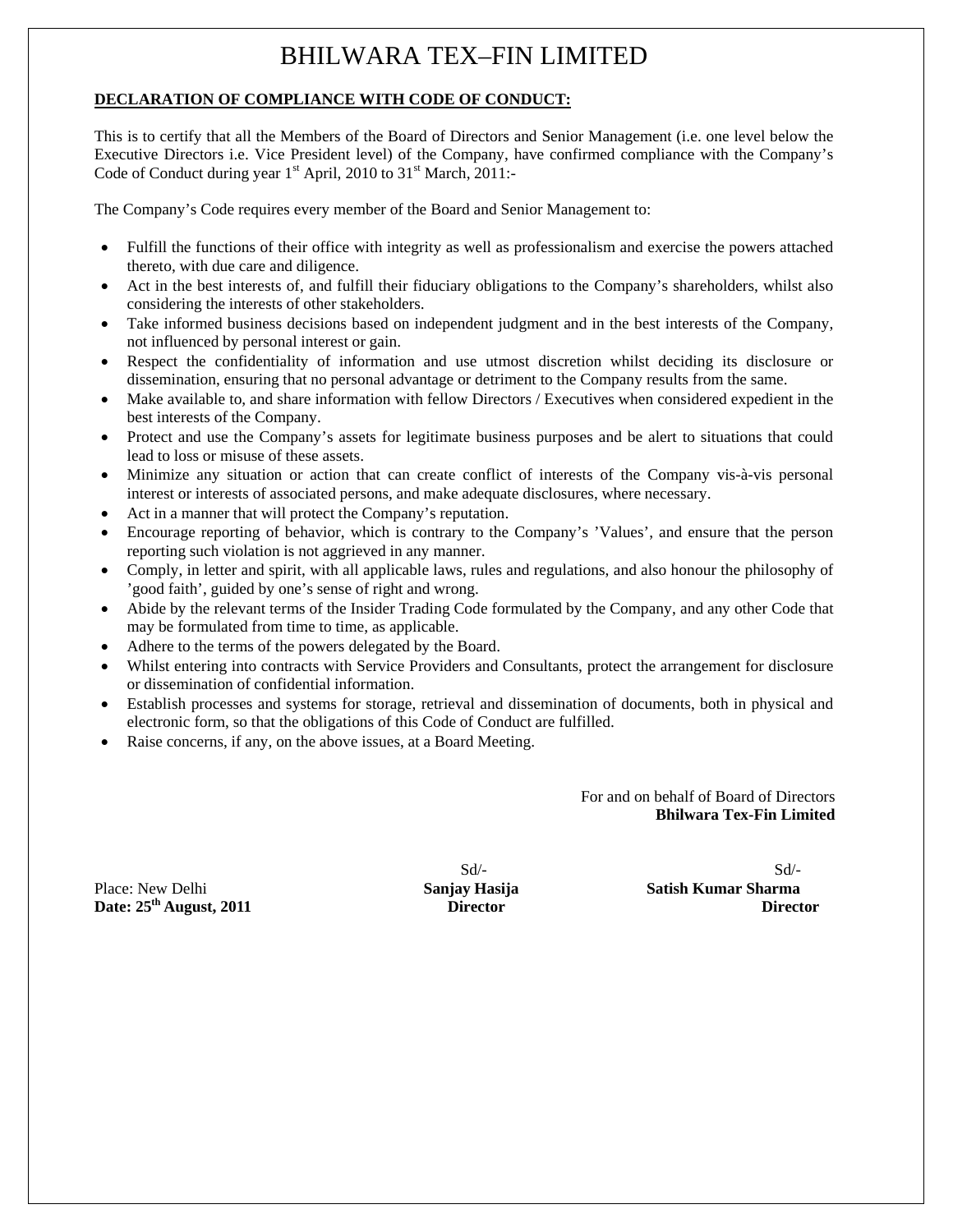#### **Chief Executive Officer and Chief Financial Officer's Certificate on Corporate Governance:**

To The Board of Directors  **Bhilwara Tex-Fin Limited** 

#### **CERTIFICATE**

We have reviewed the financial results and the cash flow Statement of Bhilwara Tex-Fin Limited for the financial year ended as at  $31<sup>st</sup>$  March 2011, and certifies that:

- (a) These results and statements, to the best of our knowledge and belief:
	- (i) do not contain any materially untrue statement or omit any material fact or contain statements that might be misleading;
	- (ii) present, a true and fair view of the Company's affairs and are in compliance with existing accounting standards, applicable laws and regulations.
- (b) To the best of our knowledge and belief, there are no transactions entered into by the Company during the year, which are fraudulent, illegal or violative of the Company's Code of Conduct.
- (c) We accept responsibility for establishing and maintaining internal controls and have evaluated the effectiveness of the internal control systems of the Company and have disclosed to the Auditors and the Audit Committee, deficiencies in the design or operation of internal controls of which we are aware, and the steps taken and proposed to be taken to rectify these deficiencies.
- (d) We have also intimated to the Auditors and the Audit Committee that there were no:
	- (i) Significant changes in the internal controls with respect to financial reporting during the year under review.
	- (ii) Significant changes in accounting policies during the year under review.
- (e) To the best of our knowledge and belief, there are no instances of significant fraud involving either the management or employees having a significant role in the Company's internal control systems with respect to financial reporting.

Sd/- Satish Kumar Sharma **Dated: 25<sup>th</sup> August, 2011 Finance Director/ CEO Finance Director/ CEO** 

**Place: New Delhi**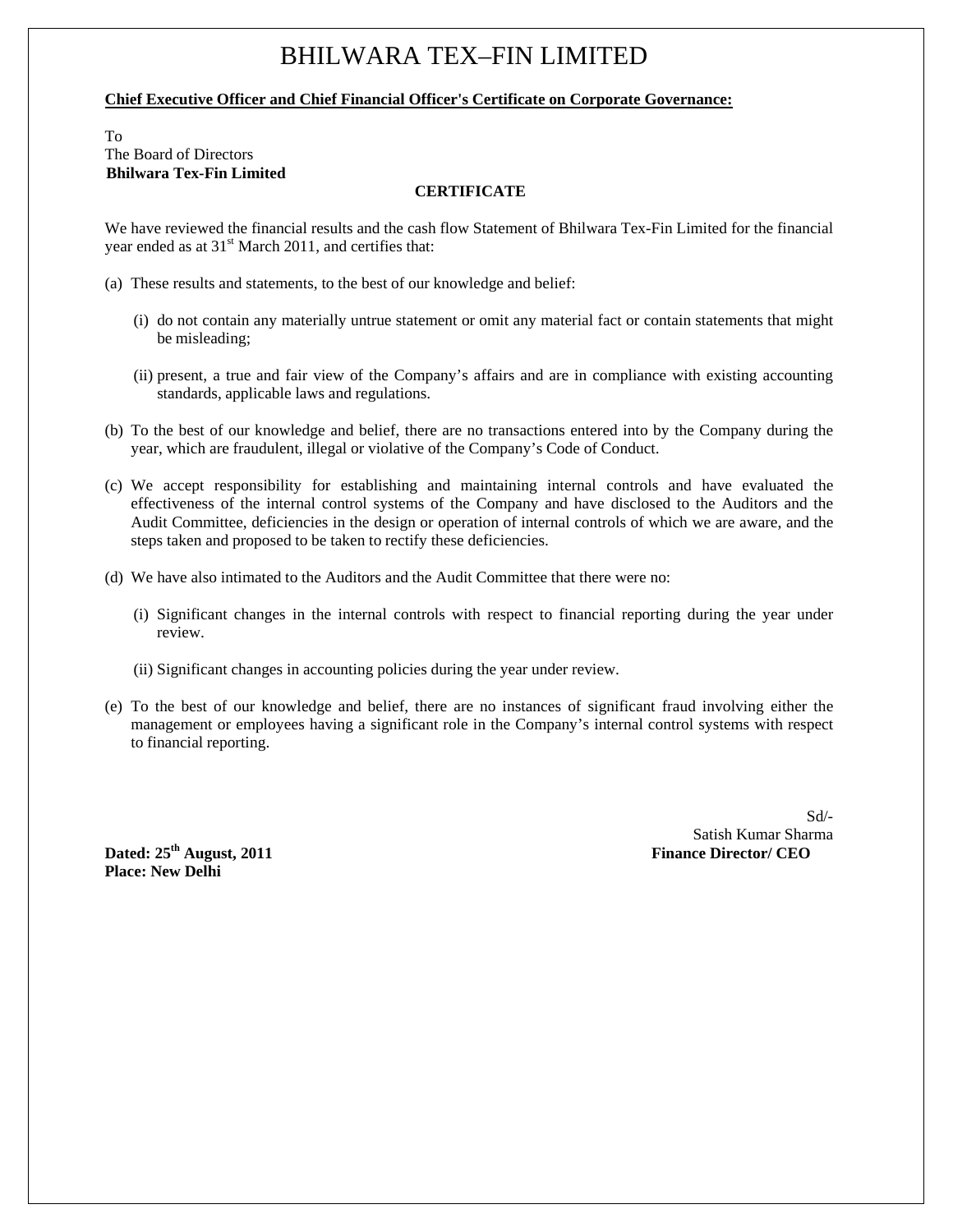**Registration No. : - L74899DL1994PLC128577** 

**Nominal Capital :- Rs. 40,000,000/-**

### **COMPLIANCE CERTIFICATE**

To, The Members, **BHILWARA TEX-FIN LIMITED**  129, Transport Centre, Rohtak Road, Punjabi Bagh, New Delhi- 110035

I have examined the registers, records, books and papers of **M/s Bhilwara Tex-Fin Limited** as required to be maintained under the Companies Act, 1956, and the rules made thereunder and also the provisions contained in the Memorandum and Articles of Association of the Company for the financial year ended on 31<sup>st</sup> March, 2011. In my opinion and to the best of my information and according to the examinations carried out by me and the explanations furnished to me by the Company, its officers and agents, I certify that in respect of the aforesaid financial year:-

- 1. The Company has kept and maintained all registers as stated in **Annexure 'A'** to this Certificate, as per the provisions of the Act and the rules made there under and all entries therein have been duly recorded.
- 2. The Company has duly filed the forms and returns as stated in **Annexure 'B'** to this Certificate, with the Registrar of Companies within the time prescribed under the Act and the rules made thereunder.
- 3. The Company being a Public Limited Company, comment regarding maximum members, acceptance of public deposits is not required.
- 4. The Board of Directors duly met 7 times on 30.04.2010, 31.07.2010, 04.09.2010, 29.10.2010, 10.11.2010, 31.01.2011 and 31.03.2011 in respect of which, proper notices were given and the proceedings were properly recorded and signed including the circular/ resolutions passed, if any, in the Minutes Book maintained for the purpose.
- 5. The Company has closed its Register of Members & Share Transfer Book from Friday, 24<sup>th</sup> September, 2010 to Thursday,  $30<sup>th</sup>$  September, 2010 (both days inclusive) during the financial year under review.
- 6. The Annual General Meeting for the financial year ended on 31<sup>st</sup> March, 2010 was held on 30<sup>th</sup> September, 2010 after giving due notice to the members of the Company and the resolutions passed there at were duly recorded in the Minutes Book maintained for the purpose.
- 7. No Extra- Ordinary General Meeting was held during the financial year under review.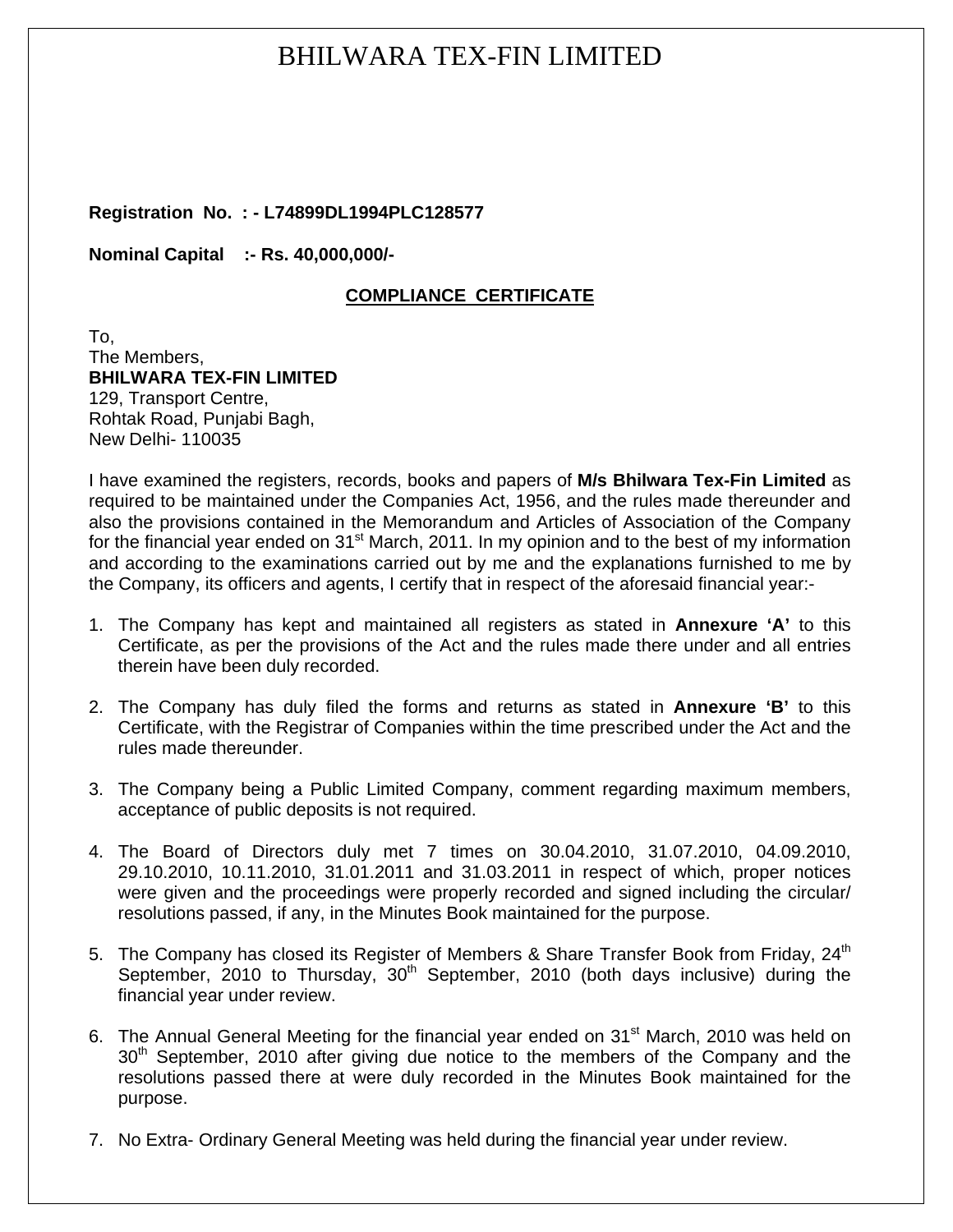- 8. According to the information and explanation given to us, the Company has not given any loan as covered under the provision of Section 295 of the Act during the year under scrutiny.
- 9. According to the information and explanation given to us, the Company has duly complied with the provisions of Section 297 of the Act in respect of contracts specified in that section during the year under review.
- 10. The Company has made necessary entries required to be made in the registers maintained under Section 301 of the Act during the financial year under review.
- 11. As there were no instances falling with in the preview of section 314 of the Act, the Company has not require to obtain any approvals from the board of directors, members or Central Government as the case may be.
- 12. The Company has not issued any duplicate share certificates during the financial year under review.
- 13. (i) There was no fresh allotment of securities during the year under review.
	- (ii) The company has delivered all the certificates on lodgment thereof for transfer in accordance with the provision of the Act.
	- (iii) The Company has not deposited any amount in a separate Bank Account as no dividend was declared during the financial year under review.
	- (iv) The Company was not required to post dividend warrants to any member of the Company as no dividend was declared during the financial year under review.
	- (v) The Company was not required to transfer any amount to Investor Education and Protection Fund since there was no unpaid dividend, application money due for refund, matured deposits, matured debenture and the interest accrued thereon.
	- (vi) That the Company has duly complied with the requirements of Section 217 of the Companies Act, 1956 during the year under review.
- 14. The Board of Directors of the Company is duly constituted and there was no appointment of additional directors, alternate directors and directors to fill casual vacancies during the financial year under review.
- 15. The Company has not appointed any Managing Director/ Whole time director/ Manager during the financial year under review.
- 16. The Company has not appointed any sole-selling agent during the financial year under review.
- 17. The Company was not required to obtain any approvals of the Central Government, Company Law Board, Regional Director, Registrar and/ or such authorities prescribed under the various provisions of the Act during the financial year under review.
- 18. The Directors have disclosed their interest in other firms/ Companies to the Board of Directors pursuant to the provision of the Act during the financial year under review.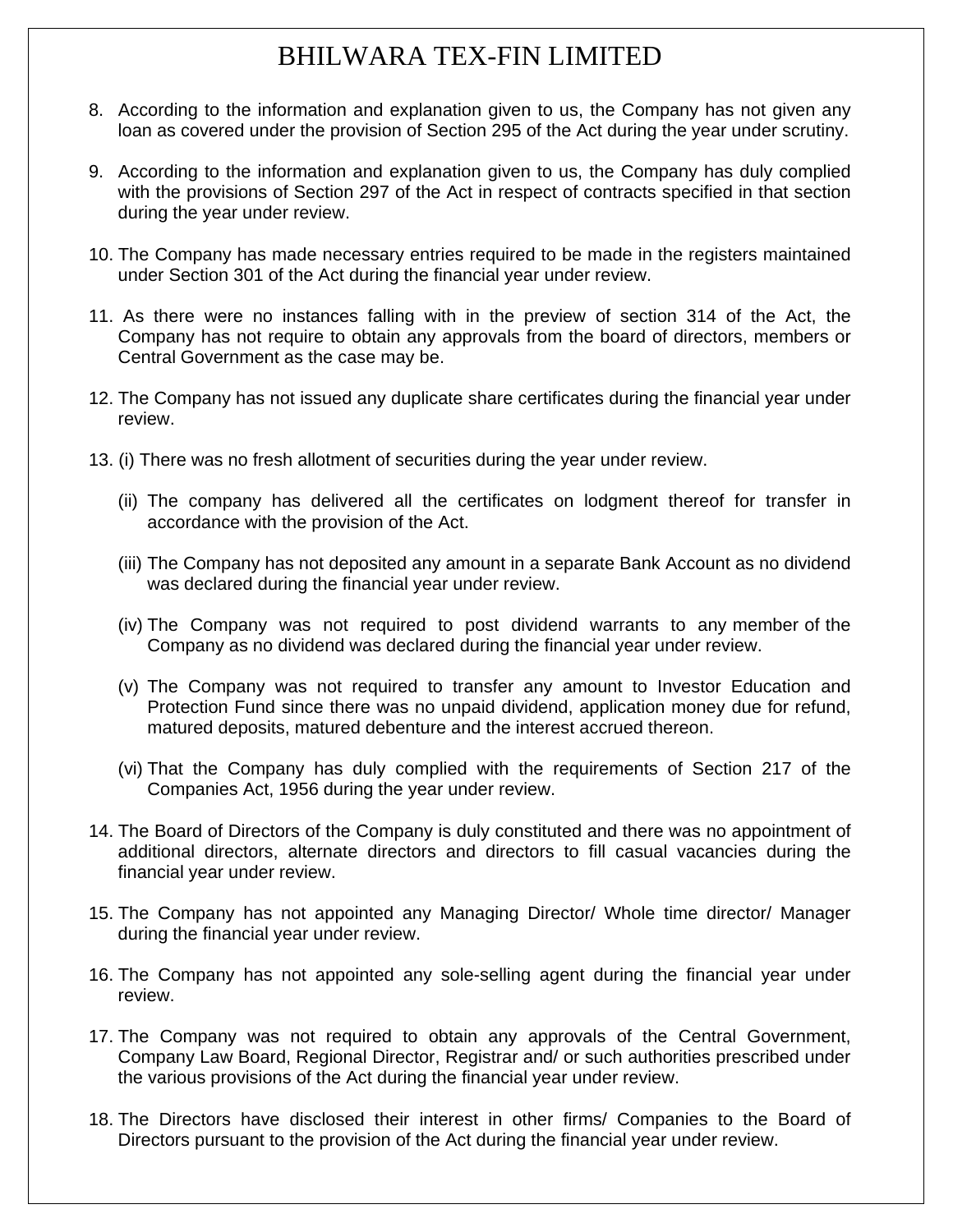- 19. The Company has not issued any Shares, Debentures or other securities during the financial year under review.
- 20. The Company has not bought back any shares during the financial year under review.
- 21. There was no redemption of preference shares during the financial year under review.
- 22. There were no transactions necessitating the Company to keep in abeyance the rights to dividend, right shares, bonus shares pending registration of transfer of shares or debentures etc.
- 23. The Company has not invited / accepted any deposits falling within the purview of Section 58A & 58AA of the Companies Act, 1956 during the financial year under review.
- 24. According to the information and explanation given to us, the Company has borrowed amount from other bodies corporate and complied with the necessary provisions during the financial year ended under review.
- 25. According to information and explanation given to us, the Company has made loans and investment to other Bodies corporate in compliance with the provisions of the Act and has made necessary entries in the books during the year under review.
- 26. The Company has not altered the provisions of the Memorandum with respect to situation of the Company's registered office from one state to another during the year under scrutiny.
- 27. The Company has not altered the provisions of the Memorandum with respect to the objects of the Company during the year under scrutiny.
- 28. The Company has not altered the provisions of the Memorandum with respect to name of the Company during the year under scrutiny.
- 29. The Company has not altered the provisions of the Memorandum with respect to share capital of the Company during the year under scrutiny.
- 30. The Company has not altered its Articles of Association during the financial year under review.
- 31. There were no prosecution initiated against or show cause notices received by the Company and no fines and penalties or any other punishment was imposed on the Company during the financial year for the offences under the Act.
- 32. The Company has not received any money as security from its employees during the financial year as per provisions of section 417 (1) of the Act.
- 33. According to the information and explanations given to me, the provisions of Employee's Provident Fund do not apply to the Company.

Sd/- **Date:** 25.08.2011 **PAYAL SHARMA Place:** Noida *Company Secretaries*  **C.P. No. 8116**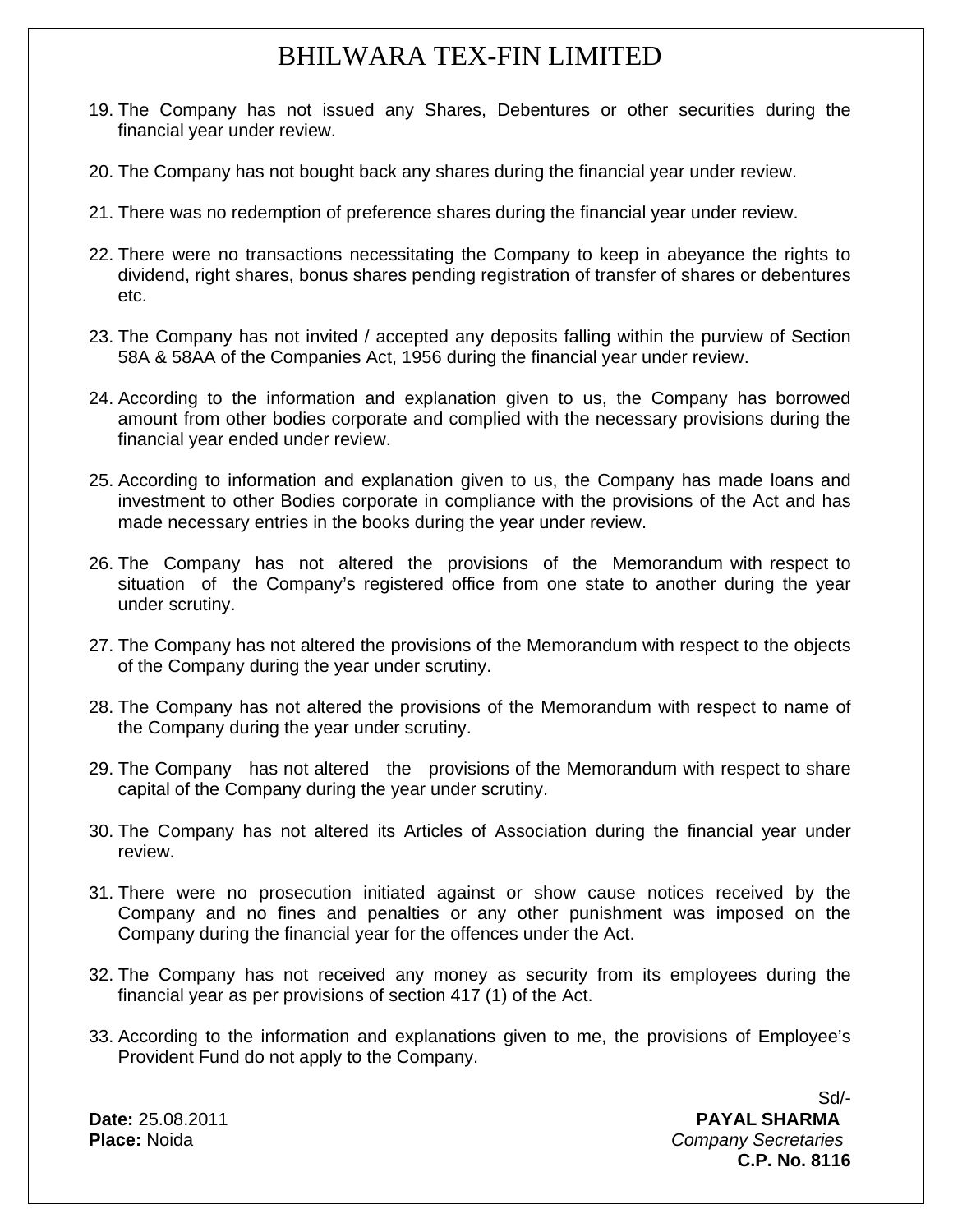### **Annexure A: Registers as maintained by the Company**

- 1. Register of Members u/s 150.
- 2. Minutes Book of Board of Directors meeting.
- 3. Minutes Book of the proceeding of the General Meeting
- 4. Registers of particulars of contracts in which directors are interested u/s 301
- 5. Registers of Directors, Managing Directors, Manager and Secretary u/s 303
- 6. Registers of Directors Share holding u/s 307
- 7. Registers of Share Transfers.
- 8. Registers of Investment
- 9. Registers of Share Application and Allotment.

### **Annexure B: Forms and Returns as filed by the Company with Registrar of Companies during the financial year ended 31st March, 2011**

| <b>S. N.</b> | <b>Form</b><br>No/<br><b>Return</b> | <b>Filed</b><br>u/s | For                                                          | Date of<br><b>Filling</b> | <b>Whether</b><br>filed within<br>prescribe<br>time Yes/<br><b>No</b> | If delay in filing<br>whether<br>requisite<br>additional fee<br>paid<br>Yes/No |
|--------------|-------------------------------------|---------------------|--------------------------------------------------------------|---------------------------|-----------------------------------------------------------------------|--------------------------------------------------------------------------------|
| 1            | 23 AC<br>&<br>23ACA                 | 220                 | <b>Financial Year</b><br>ended 31/03/2010<br>AGM-30/09/2010  | 28/10/2010                | Yes                                                                   | <b>No</b>                                                                      |
| 2            | 20B                                 | 159                 | <b>Annual General</b><br>Meeting held on<br>30/09/2010       | 17/11/2010                | Yes                                                                   | <b>No</b>                                                                      |
| 3            | 66                                  | 383A                | Compliance<br>Certificate for<br>theyear ended<br>31.03.2010 | 25/10/2010                | Yes                                                                   | <b>No</b>                                                                      |
| 4            | 23B                                 | 224(1A)             | For the financial<br>year 2010-11                            | 28/10/2010                | Yes                                                                   | <b>No</b>                                                                      |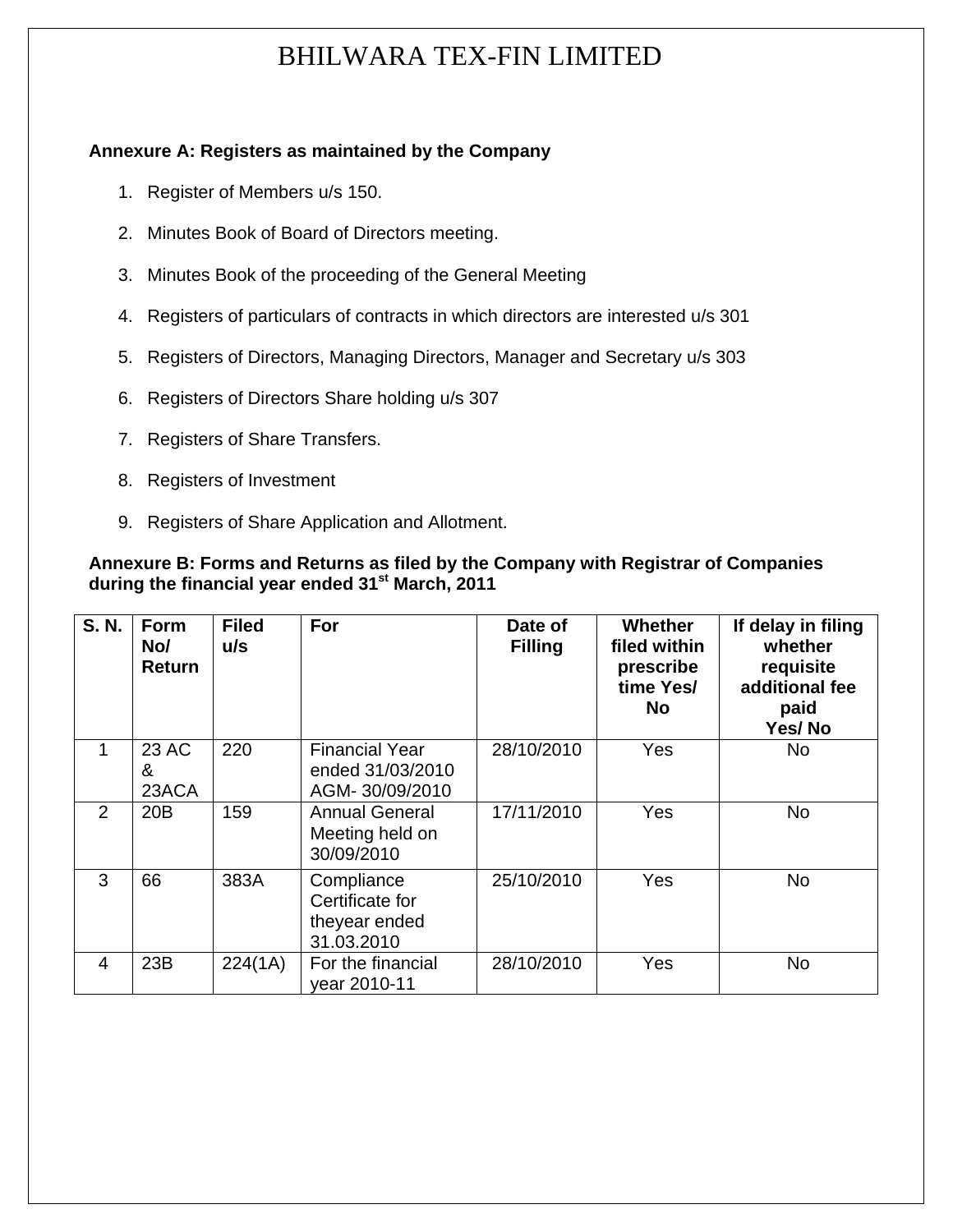### **AUDITORS' CERTIFICATE ON CORPORATE GOVERNANCE**

### To **The Members of Bhilwara Tex-Fin Limited**

We have examined the compliance of conditions of Corporate Governance by Bhilwara Tex-Fin Limited, for the year ended 31<sup>st</sup> March, 2011 as stipulated in Clause 49 of the Listing Agreement of the said Company with the Stock Exchanges.

The compliance of conditions of Corporate Governance is the responsibility of the Management. Our examination was limited to procedures and implementation thereof, adopted by the Company for ensuring the compliance of the conditions of Corporate Governance. It is neither an audit nor an expression of opinion on the financial statements of the Company.

In our opinion and to the best of our information and according to the explanations given to us, we certify that the Company has complied in all material respects with the conditions of corporate governance as stipulated in the above mentioned Listing Agreements entered into by the said Company with the stock exchanges.

We certify that no investor grievances are pending for a period exceeding one month against the Company as per the records maintained by the shareholders/ investors' Grievance Committee.

We further certify that such compliance is neither an assurance as to the future viability of the Company nor the efficiency or effectiveness with which the management has conducted the affairs of the Company.

**For Nagar Goel & Chawla**  Chartered Accountants **Firm Regn.No: 009933N**  Sd/- **(Deepak Nagar)**  Partner **M.No: 087456** 

Place: New Delhi Date: 25.08.2011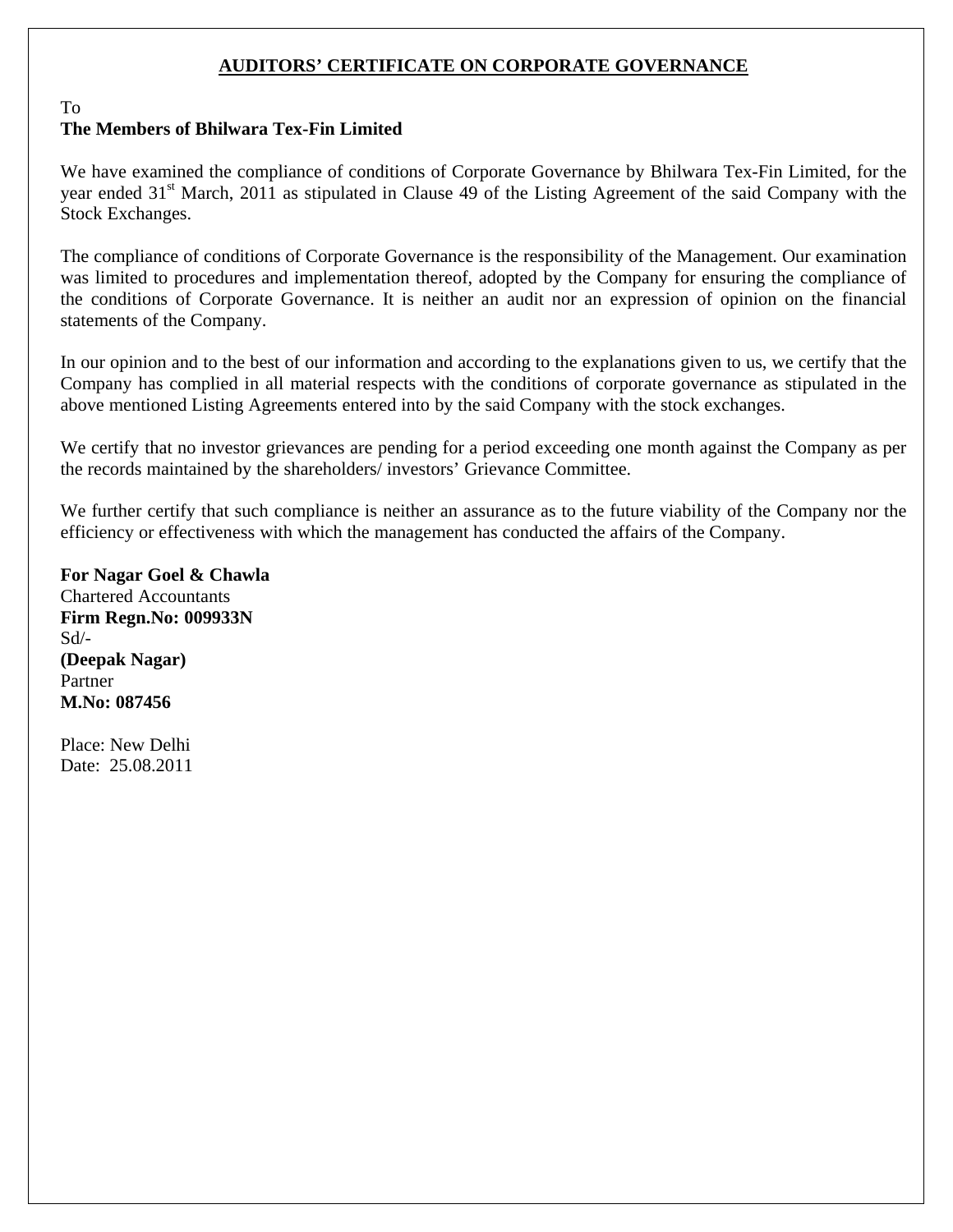### **AUDITOR'S REPORT**

### The Members,

### **Bhilwara Tex-Fin Limited**

- 1. We have audited the attached Balance Sheet of **M/s Bhilwara Tex-Fin Limited** as at 31st March 2011, the Profit & Loss Account and Cash Flow Statement for the year ended on that date annexed thereto. These financial statements are the responsibility of the Company's management. Our responsibility is to express an opinion on these financial statements based on our audits.
- 2. We conducted our audit in accordance with auditing standards generally accepted in India. Those Standards require that we plan and perform the audit to obtain reasonable assurance about whether the financial statements are free of material misstatement. An Audit includes examining, on a test basis, evidence supporting the amounts and disclosers in the financial statements. An audit also includes assessing the accounting principles used and significant estimates made by management, as well as evaluating the overall financial statement presentation. We believe that our audit provides a reasonable basis for our opinion.
- 3. As required by the Companies (Auditor's Report) Order 2003, as amended by the companies (Auditor's Report) (Amendment) Order, 2004 (together the 'Order') issued by the Central Govt. of India in terms of the section (4A) of section 227 of the Companies Act, 1956, of India (the 'Act') and on the basis of such checks of the books and records of the company as we give in the Annexure a statement on the matters specified in paragraphs 4 and 5 of the Order.
- 4. Subject to above and further to our comment in the Annexure referred to above, we report that:
	- i) We have obtained all the information and explanations, which to the best of our knowledge and belief were necessary for the purposes of our audit;
	- ii) In our opinion, proper books of account as required by law have been kept by the company as far as appears from our examination of those books.
	- iii) The Balance Sheet, Profit & Loss Account and Cash Flow Statement dealt with by this report are in agreement with the books of accounts.
	- iv) In our opinion, the Balance Sheet, Profit & Loss Account and Cash Flow Statement dealt with by this report comply with the Accounting standard referred to in sub-section 3(C) of section 211 of Companies Act, 1956.
	- v) On the basis of the written representations received from the Directors, and taken on the records by the Board of Directors, we report that none of the Directors is disqualified as on 31st March 2011 from being appointed as a Director in the terms of Clause (g) of Subsection (1) of Section274 of the companies Act, 1956.
	- vi) In our opinion and to the best of our information and according to the explanations given to us, the said accounts give the information required by the Companies Act, 1956, in the manner so required and give a true and fair view in conformity with the accounting principles generally accepted in India :
		- a) in the case of the balance sheet, of the state of affairs of the company as at  $31<sup>st</sup>$  March 2011;
		- b) in the case of the profit and loss account, of the Profit for the year ended on that date.
		- c) in the case of Cash Flow Statement, of the cash flows for the year ended on that date.

### **For Nagar Goel & Chawla**

Chartered Accountants Firm Regn.No: 009933N Sd/- **(Deepak Nagar)**  Partner M.No: 087456

Place: New Delhi Date: 25.08.2011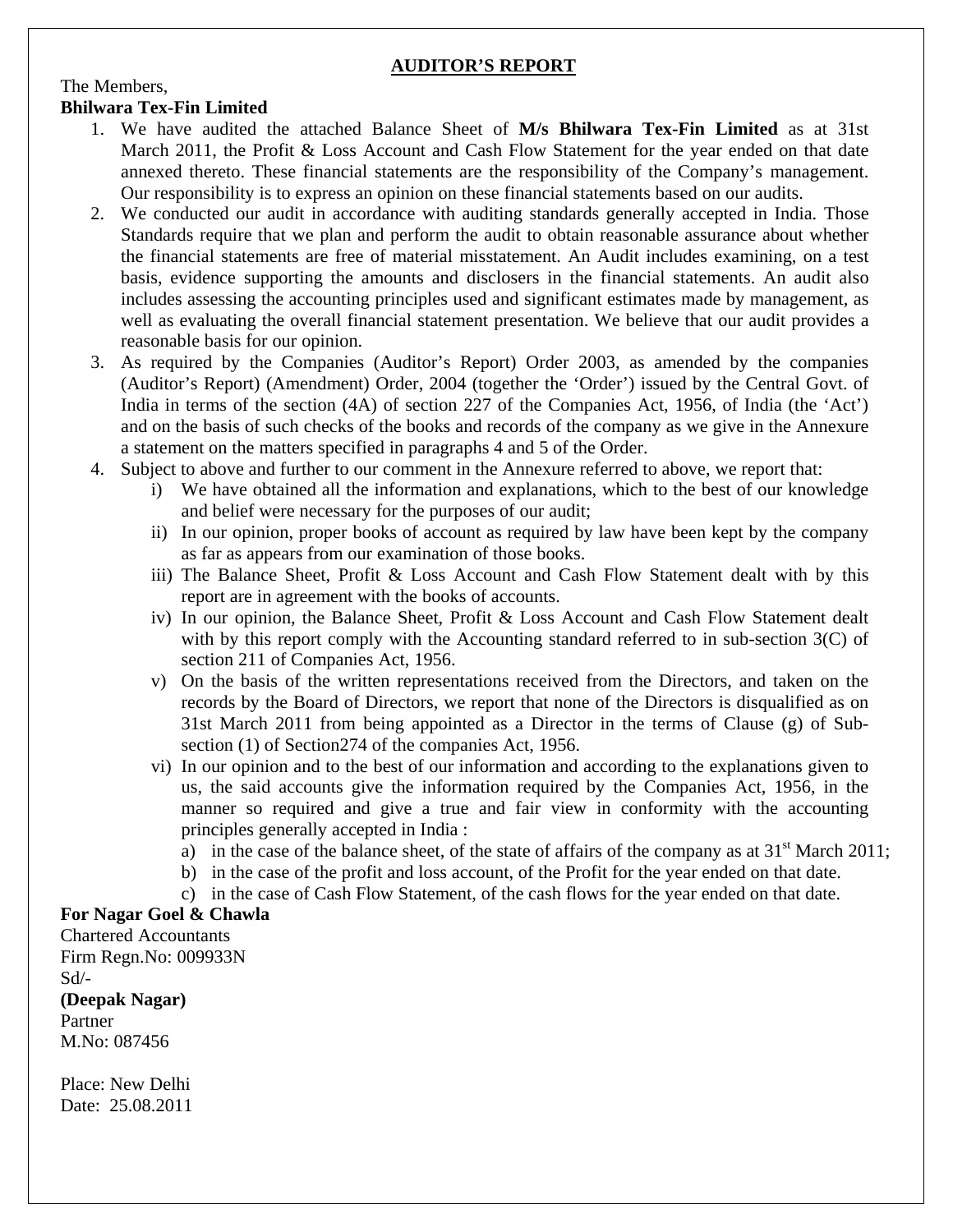### **ANNEXURE TO THE AUDITOR'S REPORT FOR THE YEAR ENDED 31ST MARCH 2011**

### **Re: Bhilwara Tex-Fin Ltd.**

- I. (a) The Company does not own any fixed assets. Hence, this clause becomes in applicable.
	- (b) Not applicable in view of (a) above.
	- (c) Not applicable in view of (b) above.
- II. (a) The Company does not own any inventory. Hence, this clause becomes in applicable. (b) Not applicable in view of (a) above.
- III. Not applicable in view of (a) above.

(a) The company has not given loans to any parties covered in the register maintained under section 301 of the Companies' Act, 1956.

- (b) Not applicable in view of (a) above.
- (c) Not applicable in view of (a) above
- Not applicable in view of (a) above

(d) During the year, company has not taken loans from party covered in the register maintained under section 301 of the Companies Act, 1956.

- (e) Not applicable in view of (e) above
- (f) Not applicable in view of (e) above
- IV. In our opinion and according to the information and explanation given to us there are adequate internal control procedures commensurate with the size of the company and the nature of its business with regards to the sale of shares. During the courses of our audit, no major weakness has been noticed in the internal controls.
- V. (a) Not applicable.

(b) Not applicable.

- VI. The company has not accepted any deposits from the public within the meaning of section 58A and 58AA of the companies Act, 1956 and Companies (Acceptance of Deposits) Rules, 1975
- VII. In our opinion, the company has an internal audit system commensurate with the size and nature of its business.
- VIII. The Company is not required to maintain the cost records under clause (d) of sub section (1) of Section 209 of the Act.
	- IX. (a) According to the records of the company, the company is regular in depositing with appropriate authorities undisputed statutory dues including provident fund, investor education protection fund, employees' state insurance, income tax, sales tax, wealth tax, custom duty, excise duty, cess and other statutory dues applicable to it.

 (b) According to the information and explanations given to us, no undisputed amounts payable in respect of income tax, wealth tax, sales tax, customs duty and excise duty were outstanding, as at 31st March 2010 for a period of more than six months from the date they became payable.

(c) According to the records of the company, there are no dues of sales tax, income tax, custom tax / wealth tax, excise duty / cess which have not been deposited on account of any dispute.

- X. In our opinion, the accumulated losses of the company are not more than fifty percent of its net worth. The company has not incurred cash losses during the financial year covered by our audit and the immediately preceding financial year.
- XI. In our opinion, and according to the information and explanations given to us, the Company has not availed any loan or credit from financial institution or banks.
- XII. The company has not granted loans and advances on the basis of security by the way of pledge of shares, debentures and other securities.
- XIII. In our opinion, and to the best of our information and according to the explanations provided by the management, we are of the opinion that the company is neither a Chit Fund nor a nidhi / mutual benefit society. Hence, in our opinion, the requirements of Clause 4 (xiii) of the order do not apply to the company.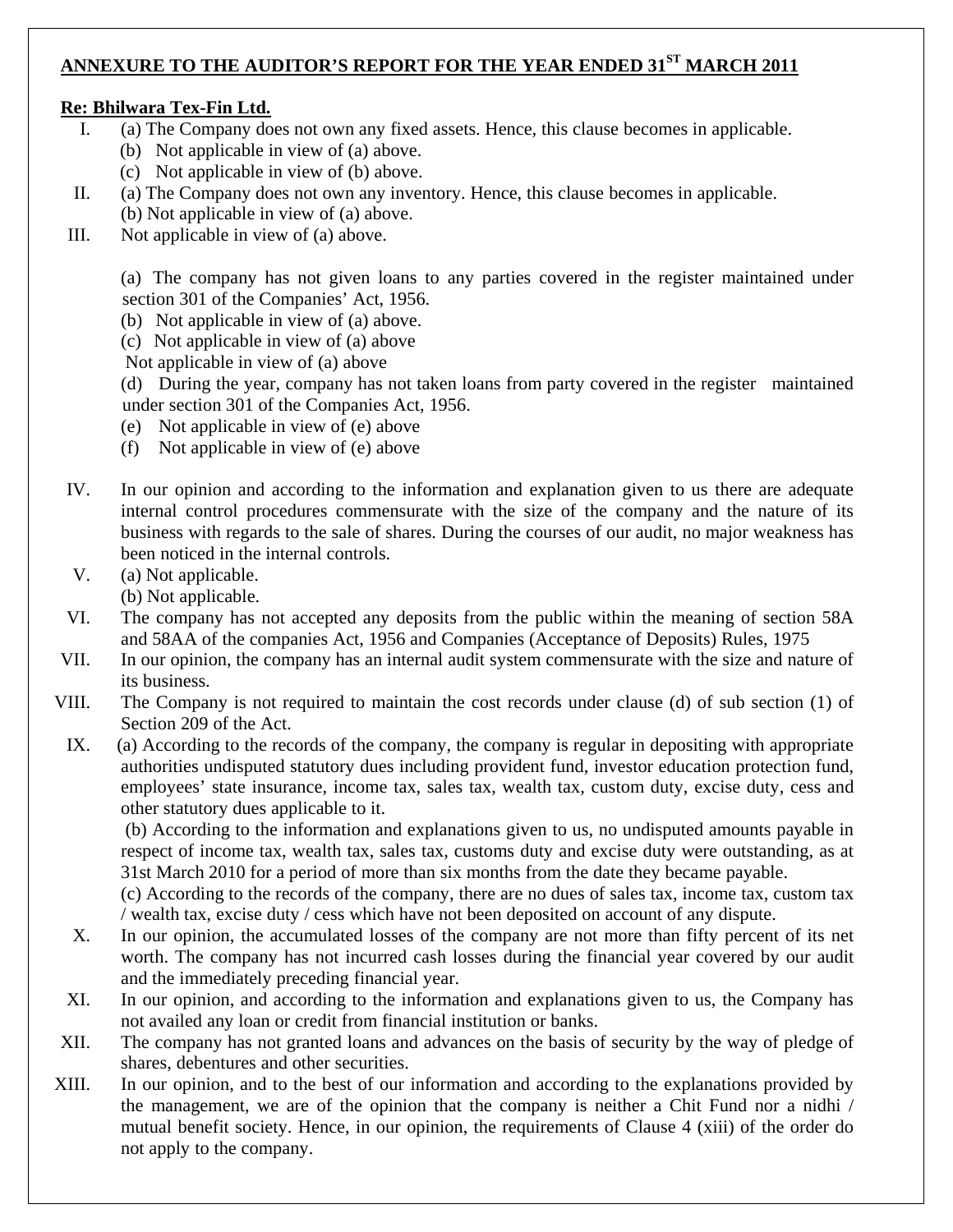- XIV. The company is maintaining proper records for all transaction related to dealing or trading in shares, securities, debentures and other investments. Timely entries have also been made in the said record. The shares, debentures and other securities have been held by the company in its own name except to the extent exemption u/s 49 of the Act.
- XV. According to the information and explanation given to us, the Company has not provided guarantee of any type for loan taken by others.
- XVI. According to the records of the company, the company has not obtained any term loan. Hence, comments under the clause are not called for.
- XVII. According to the information and explanation given to us, the fund raised by the company on long term basis has not been applied for short term purpose.
- XVIII. The Company has not made any preferential allotment of shares to parties covered in the register maintained under section 301 of the Act.
- XIX. The Company has not issued debenture of any type during the financial year.
- XX. The company has not raised any money by public issue during the financial year.
- XXI. Based on our examination of the books and records of the company and according to the information and explanation given to us, no fraud on or by the company has been noticed.

**For Nagar Goel & Chawla**  Chartered Accountants **Firm Regn.No: 009933N** 

Sd/- **(Deepak Nagar)**  Partner **M.No: 087456** 

Place: New Delhi Date: 25.08.2011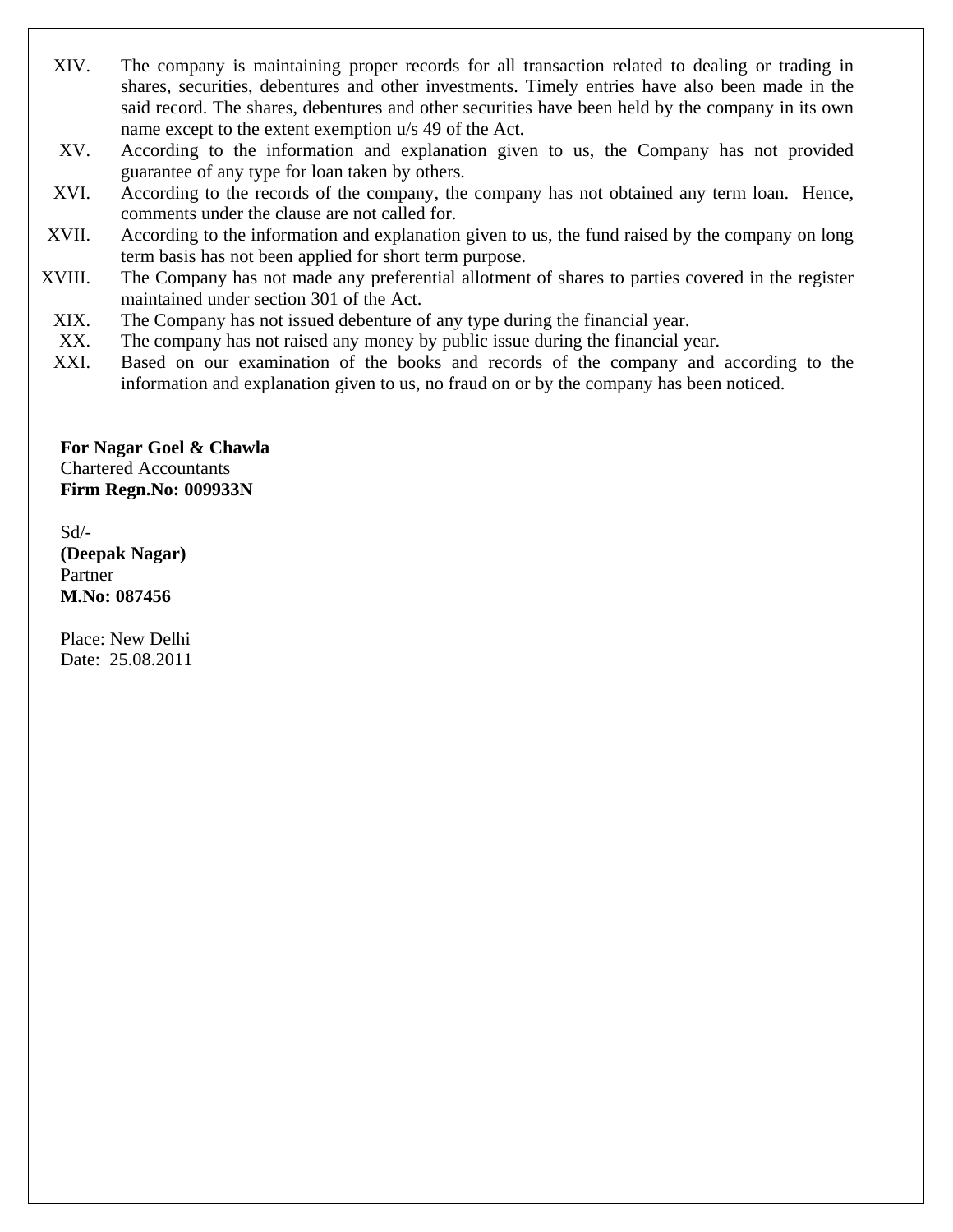### **BHILWARA TEX-FIN LIMITED BALANCE SHEET AS ON 31ST MARCH, 2011**

**(Amount in Rs.)**

|                                                                                                                                          | <b>SCHEDULE</b> | As at 31st March 2011                                                  | As at 31st March 2010                              |
|------------------------------------------------------------------------------------------------------------------------------------------|-----------------|------------------------------------------------------------------------|----------------------------------------------------|
| <b>SOURCES OF FUNDS</b>                                                                                                                  |                 |                                                                        |                                                    |
| <b>Shareholders Funds</b>                                                                                                                |                 |                                                                        |                                                    |
| Share Capital                                                                                                                            | 1               | 35,027,000                                                             | 35,027,000                                         |
| Reserves & Surplus                                                                                                                       | $\overline{2}$  | 674,145                                                                | 640,336                                            |
| <b>Loan Funds</b>                                                                                                                        |                 |                                                                        |                                                    |
| <b>Unsecured Loan</b>                                                                                                                    | 3               | 50,078,000                                                             | 78,000                                             |
| <b>TOTAL</b>                                                                                                                             |                 | 85,779,145                                                             | 35,745,336                                         |
| <b>APPLICATION OF FUNDS</b>                                                                                                              |                 |                                                                        |                                                    |
| Investment                                                                                                                               | 4               | 28,712,970                                                             | 28,712,970                                         |
| <b>Current Assets, Loans &amp; Advances</b>                                                                                              | 5               | 54,068,681                                                             | 3,727,428                                          |
| <b>Less: Current Liabilities &amp; Provisions</b>                                                                                        | 6               | 491,744                                                                | 319,300                                            |
| <b>Net Current Assets</b>                                                                                                                |                 | 53,576,937                                                             | 3,408,127                                          |
|                                                                                                                                          |                 |                                                                        |                                                    |
| <b>Profit &amp; Loss Account</b>                                                                                                         |                 | 3,489,238                                                              | 3,624,239                                          |
| <b>Total</b>                                                                                                                             |                 | 85,779,145                                                             | 35,745,336                                         |
| <b>Significant Accounting Policies and</b><br><b>Notes to Accounts</b>                                                                   | 10              |                                                                        |                                                    |
| In terms of our Audit Report of Even Date<br><b>FOR NAGAR GOEL &amp; CHAWLA</b><br><b>Chartered Accountants</b><br>Firm Regn. No 009933N |                 | <b>On Behalf of Board of Directors</b><br>FOR BHILWARA TEX-FIN LIMITED |                                                    |
| $Sd$ /-<br><b>DEEPAK NAGAR</b><br><b>Partner</b><br>Mem. No 087456<br><b>Place: New Delhi</b><br>Date: 25.08.2011                        |                 | $Sd$ /-<br><b>SATISH KUMAR SHARMA</b><br><b>Director</b>               | $Sd$ /-<br><b>SANJAY HASIJA</b><br><b>Director</b> |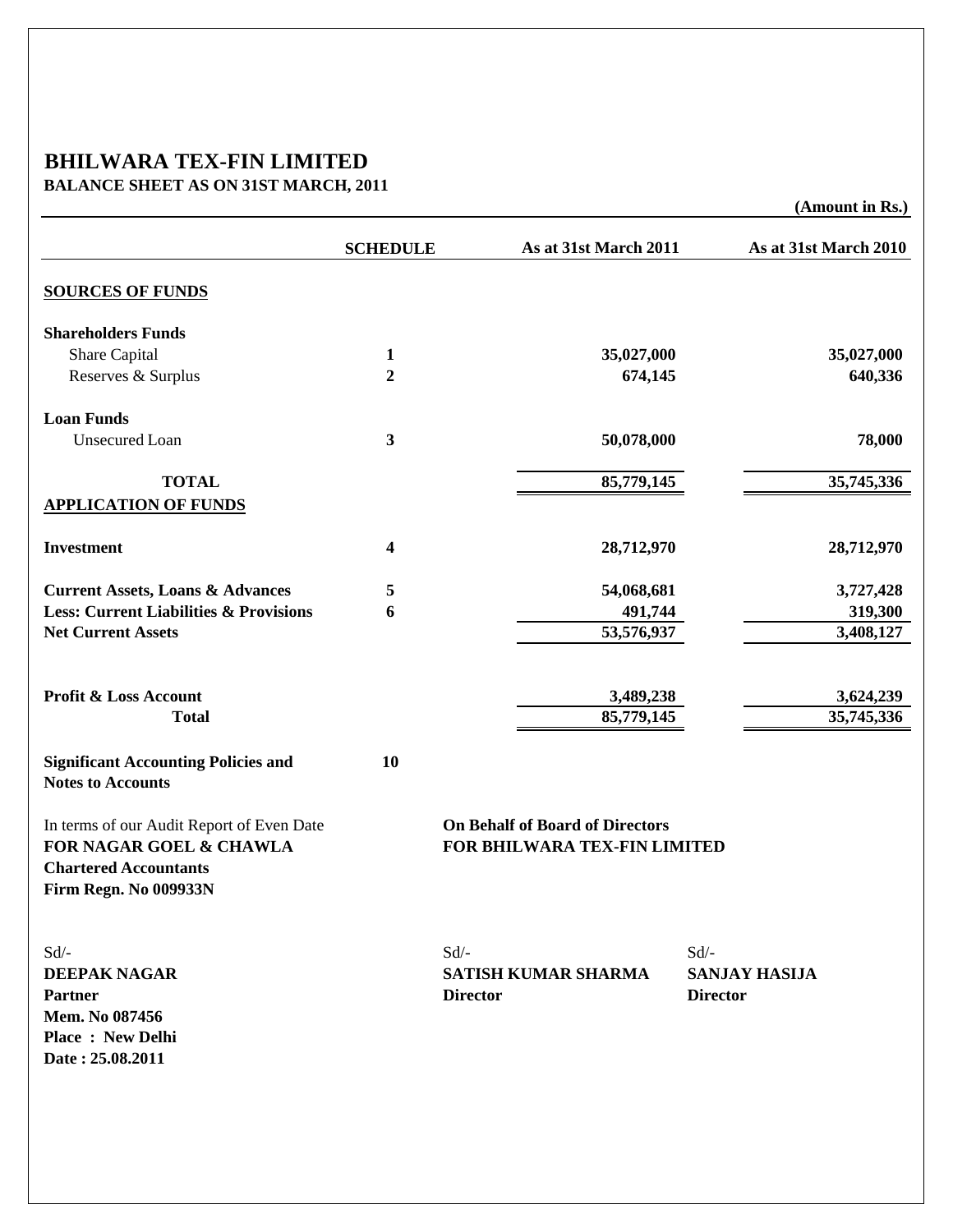### **BHILWARA TEX-FIN LIMITED PROFIT & LOSS ACCOUNT FOR THE YEAR ENDED 31ST MARCH, 2011**

|                                                                                                                               |                 |                                                                 |                      | (Amount in Rs.)         |
|-------------------------------------------------------------------------------------------------------------------------------|-----------------|-----------------------------------------------------------------|----------------------|-------------------------|
|                                                                                                                               |                 | For the year ended 31st                                         |                      | For the year ended 31st |
|                                                                                                                               | <b>SCHEDULE</b> | <b>March 2011</b>                                               |                      | <b>March 2010</b>       |
| <b>INCOME</b>                                                                                                                 |                 |                                                                 |                      |                         |
| Interest, Commission and Dividend                                                                                             | 7               | 4,136,653                                                       |                      | 215,821                 |
| <b>Total</b>                                                                                                                  |                 | 4,136,653                                                       |                      | 215,821                 |
| <b>EXPENDITURE</b>                                                                                                            |                 |                                                                 |                      |                         |
| Administrative Expenses                                                                                                       | 8               | 3,929,022                                                       |                      | 302,277                 |
| <b>Financial Expenses</b>                                                                                                     | 9               | 110                                                             |                      | 524                     |
| <b>Total</b>                                                                                                                  |                 | 3,929,132                                                       |                      | 302,801                 |
| <b>Profit (Loss) Before Taxation</b>                                                                                          |                 | 207,520                                                         |                      | (86,980)                |
| Less: Provision for Income Tax- Current                                                                                       |                 | 38,474                                                          |                      | 9,506                   |
| <b>Profit (Loss) After Taxation</b><br>Add: Balance in Profit & Loss Appropriation A/c                                        |                 | 169,046                                                         |                      | (96, 486)               |
| brought forward from previous year                                                                                            |                 | (3,624,239)                                                     |                      | (3,527,753)             |
| Less: Transfer to Special Reserve                                                                                             |                 | 33,809                                                          |                      |                         |
| Less: Short Provision of FBT of earlier Years                                                                                 |                 | 236                                                             |                      |                         |
| <b>Balance Carried to Balance Sheet</b>                                                                                       |                 | (3,489,238)                                                     |                      | (3,624,239)             |
| <b>Earning Per Share</b>                                                                                                      |                 | 0.05                                                            |                      | <b>Nil</b>              |
| In terms of our Audit Report of Even Date<br>FOR NAGAR GOEL & CHAWLA<br><b>Chartered Accountants</b><br>Firm Regn. No 009933N |                 | On Behalf of Board of Directors<br>FOR BHILWARA TEX-FIN LIMITED |                      |                         |
| $Sd/-$                                                                                                                        | Sd/-            |                                                                 | $Sd$ /-              |                         |
| <b>DEEPAK NAGAR</b>                                                                                                           |                 | <b>SATISH KUMAR SHARMA</b>                                      | <b>SANJAY HASIJA</b> |                         |
| <b>Partner</b><br>Mem. No 087456                                                                                              | <b>Director</b> |                                                                 | <b>Director</b>      |                         |
| <b>Place: New Delhi</b><br>Date: 25.08.2011                                                                                   |                 |                                                                 |                      |                         |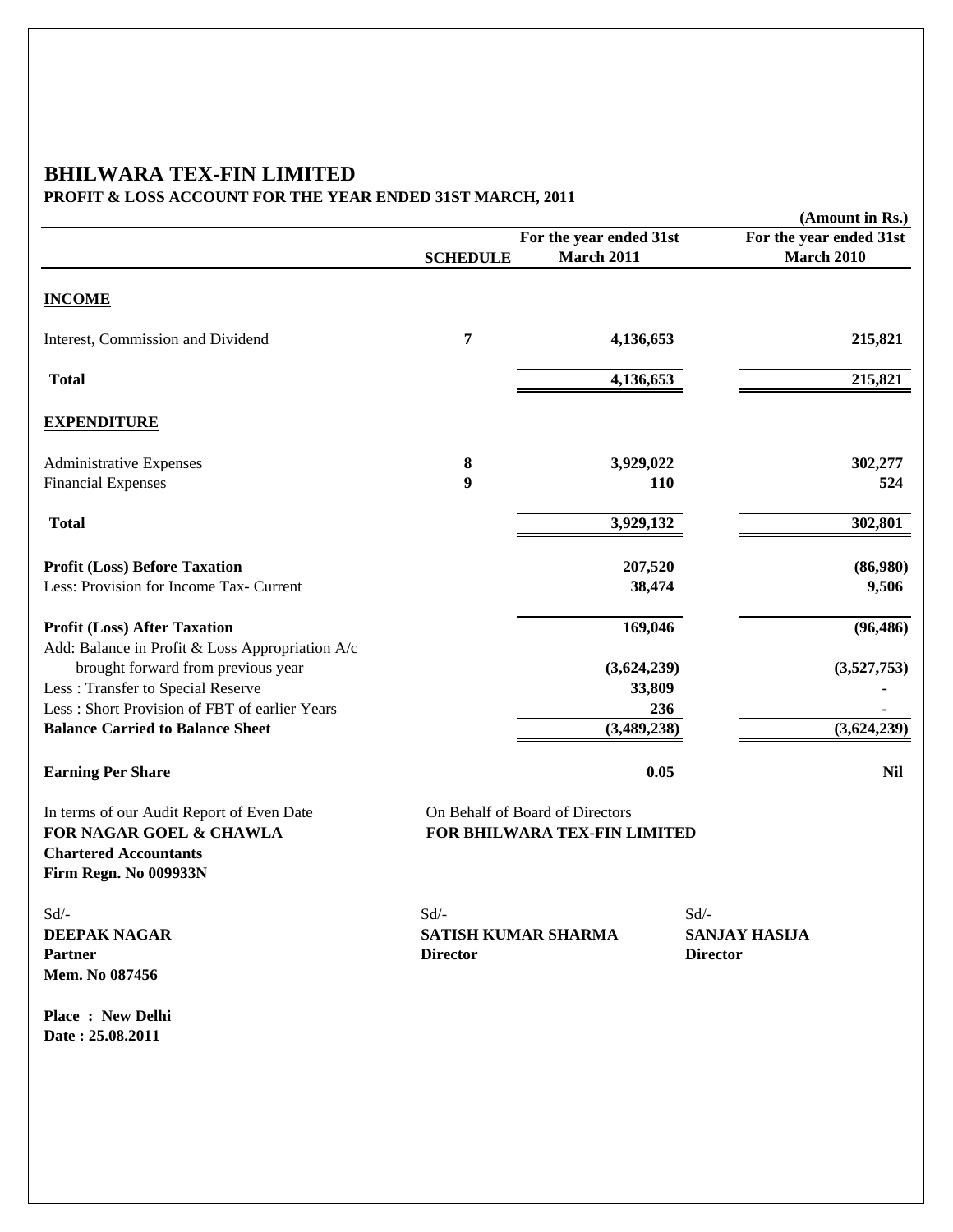#### **BHILWARA TEX-FIN LIMITED AS AT 31ST MARCH 2011**

|                                                                                                       |                      | (Amount in Rs.)    |
|-------------------------------------------------------------------------------------------------------|----------------------|--------------------|
|                                                                                                       | As at 31st March     | As at 31st March   |
|                                                                                                       | 2011                 | 2010               |
| <b>SCHEDULE 1</b>                                                                                     |                      |                    |
| <b>SHARE CAPITAL</b>                                                                                  |                      |                    |
| <b>Authorised Capital</b>                                                                             |                      |                    |
| 40,00,000 Equity Shares of Rs. 10/- each                                                              | 40,000,000           | 40,000,000         |
| <b>Issued, Subscribed &amp; Paid Up Capital</b>                                                       |                      |                    |
| 35,02,700 equity shares of Rs. 10 /- each                                                             |                      |                    |
| (Previous Year 35,02,700 equity shares of Rs. 10/- Each)                                              | 35,027,000           | 35,027,000         |
| <b>Total</b>                                                                                          | 35,027,000           | 35,027,000         |
| <b>SCHEDULE 2</b><br><b>RESERVES &amp; SURPLUS</b><br><b>General Reserve</b><br>Special Reserve Fund  | 176,099<br>498,046   | 176,099<br>464,237 |
| <b>Total</b>                                                                                          | 674,145              | 640,336            |
|                                                                                                       |                      |                    |
| <b>SCHEDULE 3</b><br><b>UNSECURED LOANS</b><br>Shri R.P.Baldwa<br>Sainik Finance & Industries Limited | 78,000<br>50,000,000 | 78,000             |
| <b>Total</b>                                                                                          | 50,078,000           | 78,000             |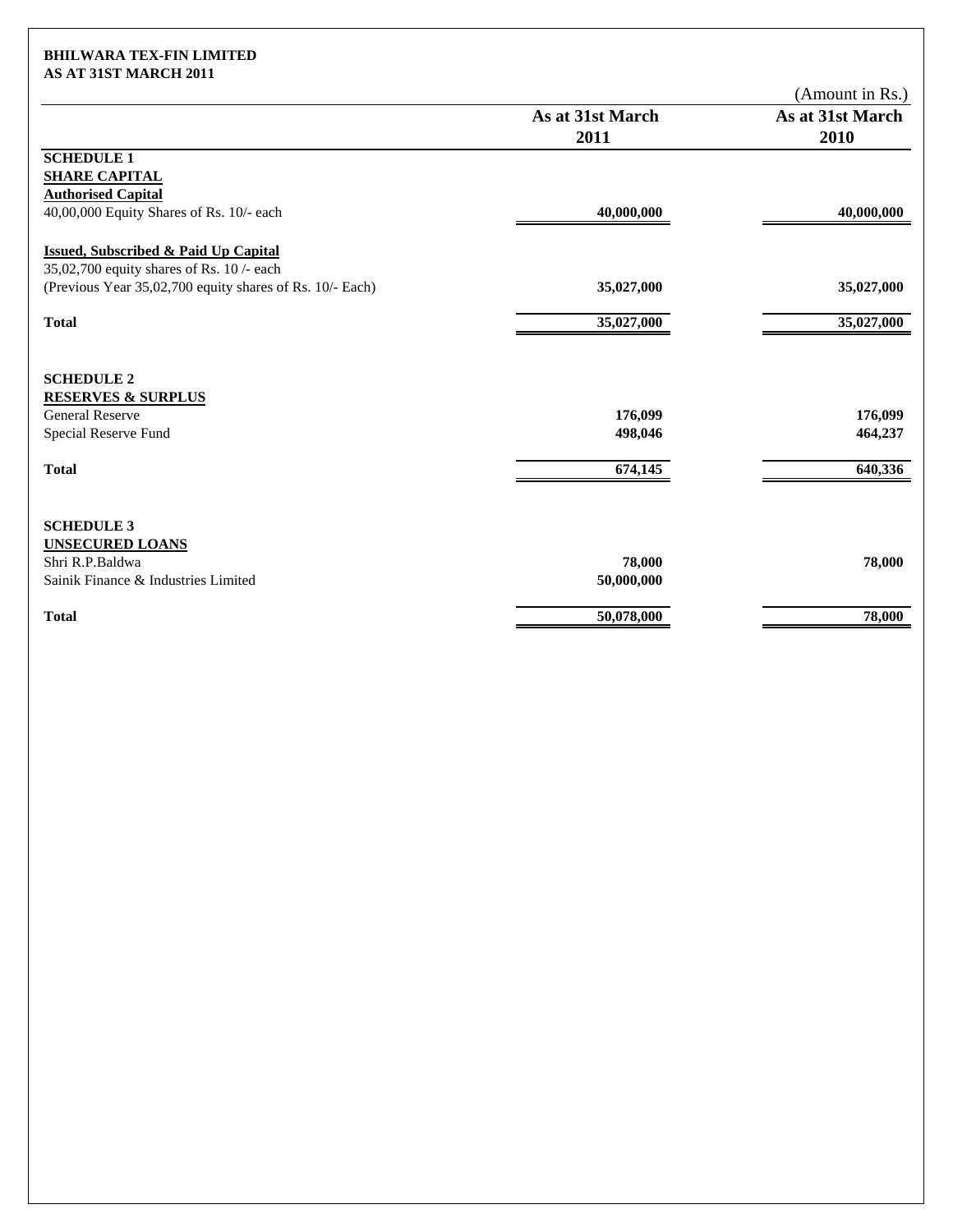#### **BHILWARA TEX-FIN LIMITED AS AT 31ST MARCH 2011**

|                                                                        |         |                  | (Amount in Rs.)   |
|------------------------------------------------------------------------|---------|------------------|-------------------|
|                                                                        |         | As at 31st March | As at 31st March  |
|                                                                        |         | 2011             | 2010              |
|                                                                        |         |                  |                   |
| <b>SCHEDULE 4</b><br><b>INVESTMENT</b>                                 |         |                  |                   |
| <b>Long Term Investment in Unquoted Securities</b>                     |         |                  |                   |
| 1067 @ Rs 26910/- per share of Sainik Mining & Allied Services Limited |         | 28,712,970       | 28,712,970        |
|                                                                        |         |                  |                   |
| <b>Total</b>                                                           |         | 28,712,970       | 28,712,970        |
|                                                                        |         |                  |                   |
| <b>SCHEDULE 5</b>                                                      |         |                  |                   |
| <b>CURRENT ASSETS, LOANS &amp; ADVANCES</b>                            |         |                  |                   |
| (Unsecured but Considered Good)                                        |         |                  |                   |
| More than Six Month Old<br>Less than Six Month Old                     | 651,500 |                  |                   |
|                                                                        |         | 651,500          | 651,500           |
| ii) Cash in hand                                                       |         | 28,375           | 11,994            |
| iii) Balance with Scheduled banks:                                     |         |                  |                   |
| In Current Account -                                                   |         | 389,873          | 2,218,646         |
| iv) FDR with Yes Bank Limited                                          |         | 2,512,205        |                   |
|                                                                        |         |                  |                   |
| <b>Total A</b>                                                         |         | 3,581,954        | 2,882,140         |
|                                                                        |         |                  |                   |
| <b>B. LOANS &amp; ADVANCES</b>                                         |         |                  |                   |
| (Unsecured but Considered Good)                                        |         |                  |                   |
| ICD Given-Sainik Mining & Allied Services Limited                      |         | 50,366,166       |                   |
| Advance Income Tax & TDS:                                              |         |                  |                   |
| AY 2007-08                                                             |         |                  | 531,069           |
| AY 2008-09<br>AY 2009-10                                               |         | 40,330           | 238,695<br>40,330 |
| AY 2010-11                                                             |         | 32,133           | 32,133            |
| AY 2011-12                                                             |         | 48,098           |                   |
| Fringe Benefit Tax                                                     |         |                  |                   |
| AY 2007-08                                                             |         |                  | 3,061             |
| <b>Total B</b>                                                         |         | 50,486,727       | 845,288           |
| Total A+B                                                              |         | 54,068,681       | 3,727,428         |
|                                                                        |         |                  |                   |
| <b>SCHEDULE 6</b>                                                      |         |                  |                   |
| <b>CURRENT LIABILITIES &amp; PROVISIONS</b>                            |         |                  |                   |
| <b>A. Current Liabilities</b>                                          |         |                  |                   |
| <b>Sundry Creditors</b><br><b>Expenses Payable</b>                     |         | 22,448           | 22,448            |
| Audit Fees Payable                                                     |         | 49,635           | 49,635            |
| TDS Payable                                                            |         | 371,680          | 5,515             |
| <b>Total A</b>                                                         |         | 443,763          | 77,598            |
|                                                                        |         |                  |                   |
| <b>B. Provisions</b><br>Provision for Income Tax                       |         |                  |                   |
| A.Y. 2007-08                                                           |         |                  | 229,371           |
| A.Y. 2010-11                                                           |         | 9,506            | 9,506             |
| A.Y. 2011-12                                                           |         | 38,474           |                   |
| Provision for Fringe Benefit Tax                                       |         |                  |                   |
| A.Y. 2007-08                                                           |         |                  | 2,825             |
| <b>Total B</b><br>Total A+B                                            |         | 47,981           | 241,702           |
|                                                                        |         | 491,744          | 319,300           |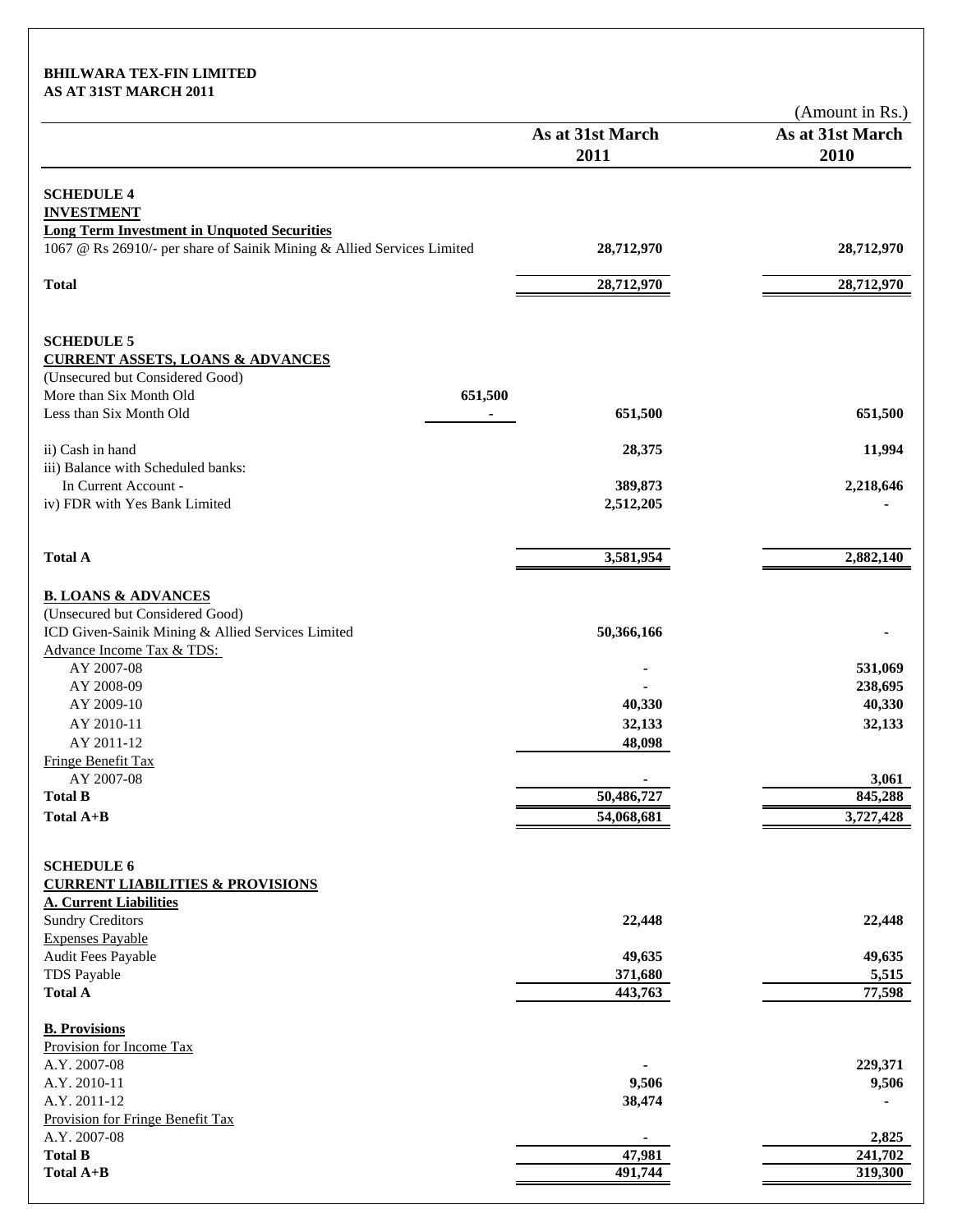#### **BHILWARA TEX-FIN LIMITED YEAR ENDED 31ST MARCH 2011**

| I LAK LIYDLD 3131 MAKUN 4011                                                                                                                                                                                                                                                                         |                                                                                   | (Amount in Rs.)                                                        |
|------------------------------------------------------------------------------------------------------------------------------------------------------------------------------------------------------------------------------------------------------------------------------------------------------|-----------------------------------------------------------------------------------|------------------------------------------------------------------------|
|                                                                                                                                                                                                                                                                                                      | As at 31st March                                                                  | As at 31st March                                                       |
|                                                                                                                                                                                                                                                                                                      | 2011                                                                              | 2010                                                                   |
| <b>SCHEDULE 7</b>                                                                                                                                                                                                                                                                                    |                                                                                   |                                                                        |
| <b>INTEREST, COMMISSION &amp; DIVIDEND</b>                                                                                                                                                                                                                                                           |                                                                                   |                                                                        |
| Interest income                                                                                                                                                                                                                                                                                      |                                                                                   |                                                                        |
| - on bank deposits [Gross of tax deducted at source Rs. 8,152/-                                                                                                                                                                                                                                      |                                                                                   |                                                                        |
| (previous year Nil)]                                                                                                                                                                                                                                                                                 | 81,521                                                                            |                                                                        |
| - on income tax refund                                                                                                                                                                                                                                                                               | 60,077                                                                            |                                                                        |
| - from others [Gross of tax deducted at source Rs. 39,946/-                                                                                                                                                                                                                                          |                                                                                   |                                                                        |
| (previous year Rs.32,133/-)]                                                                                                                                                                                                                                                                         | 3,994,521                                                                         | 215,287                                                                |
| Dividend Income                                                                                                                                                                                                                                                                                      | 534                                                                               | 534                                                                    |
| <b>Total</b>                                                                                                                                                                                                                                                                                         | 4,136,653                                                                         | 215,821                                                                |
| <b>SCHEDULE 8</b><br><b>ADMINISTRATIVE EXPENSES</b><br><b>Sitting Fees</b><br>Travelling & Conveyance<br>Printing & Stationary<br>Postage & Telegram<br>Advertisement<br>Misc. Expenses<br><b>Auditors Remuneration</b><br>Rate Fees & taxes<br><b>Listing Fees</b><br>Legal & Professional Expenses | 5,000<br>21,520<br>115<br>5,059<br>123,779<br>55,150<br>18,966<br>32,539<br>5,250 | 140<br>5,505<br>117,745<br>325<br>55,150<br>14,734<br>42,836<br>12,750 |
| <b>Interest Paid</b>                                                                                                                                                                                                                                                                                 | 3,661,644                                                                         | 53,092                                                                 |
| <b>Total</b>                                                                                                                                                                                                                                                                                         | 3,929,022                                                                         | 302,277                                                                |
| <b>SCHEDULE 9</b><br><b>FINANCIAL EXPENSES</b>                                                                                                                                                                                                                                                       |                                                                                   |                                                                        |
| <b>Bank Charges</b>                                                                                                                                                                                                                                                                                  | 110                                                                               | 524                                                                    |
| <b>Total</b>                                                                                                                                                                                                                                                                                         | 110                                                                               | $\overline{524}$                                                       |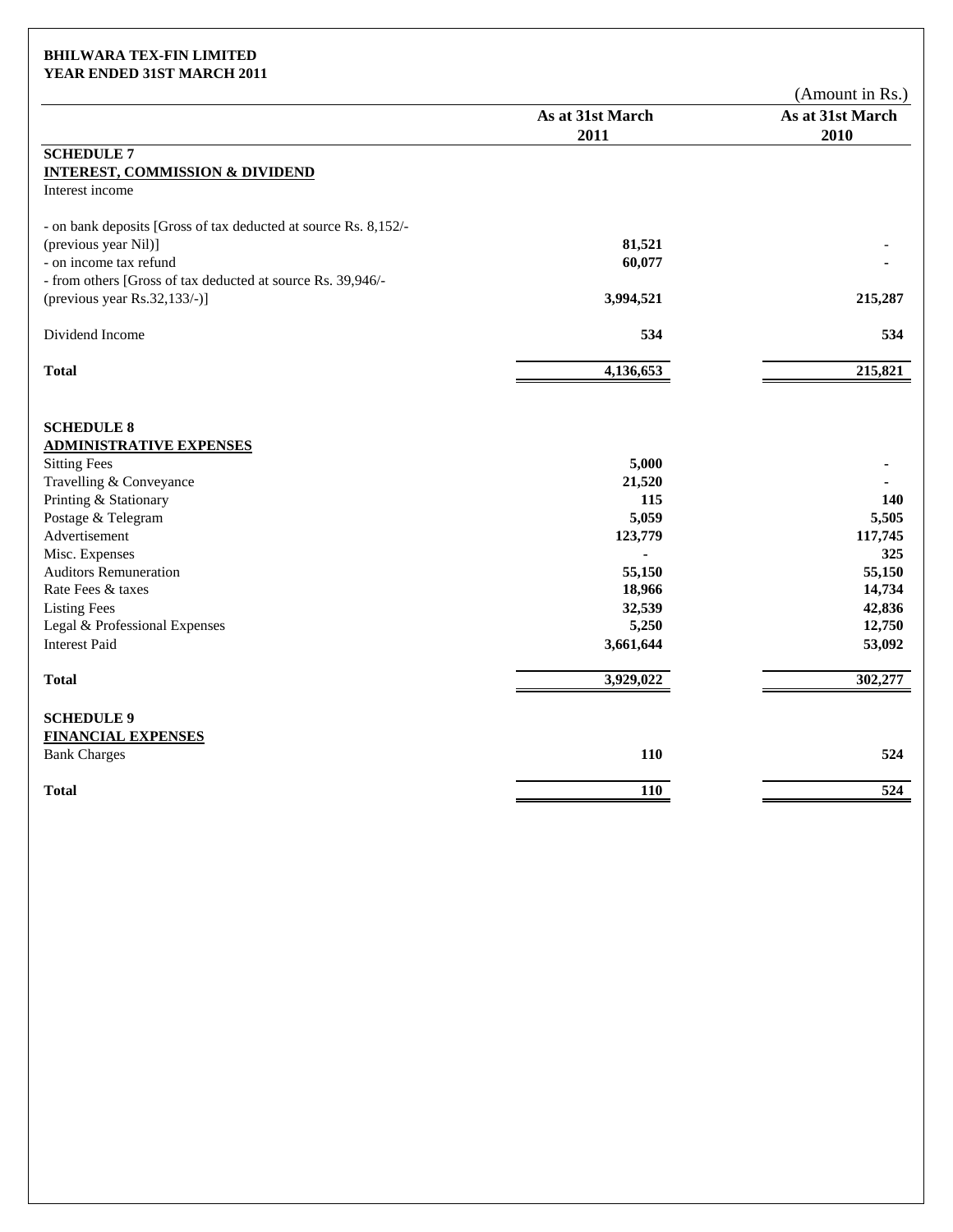### **BHILWARA TEX-FIN LIMITED YEAR ENDED 31ST MARCH 2011** (Amount in Rs.)  **For the Year ended**

|                                                                                                                                | For the Year ended<br>31st March, 2011 | For the Year ended<br>31st March, 2010 |
|--------------------------------------------------------------------------------------------------------------------------------|----------------------------------------|----------------------------------------|
| <b>SCHEDULE 7</b>                                                                                                              |                                        |                                        |
| <b>INTEREST, COMMISSION &amp; DIVIDEND</b>                                                                                     |                                        |                                        |
| Interest income                                                                                                                |                                        |                                        |
| - on bank deposits [Gross of tax deducted at source Rs. 8,152/-                                                                |                                        |                                        |
| (previous year Nil)]                                                                                                           | 81,521                                 |                                        |
| - on income tax refund                                                                                                         | 60,077                                 |                                        |
| - from others [Gross of tax deducted at source Rs. 39,946/-                                                                    |                                        |                                        |
| (previous year Rs.32,133/-)]                                                                                                   | 3,994,521                              | 215,287                                |
| Dividend Income                                                                                                                | 534                                    | 534                                    |
| <b>Total</b>                                                                                                                   | 4,136,653                              | 215,821                                |
| <b>SCHEDULE 8</b><br><b>ADMINISTRATIVE EXPENSES</b><br><b>Sitting Fees</b><br>Travelling & Conveyance<br>Printing & Stationary | 5,000<br>21,520<br>115<br>5,059        | <b>140</b>                             |
| Postage & Telegram<br>Advertisement                                                                                            | 123,779                                | 5,505<br>117,745                       |
| Misc. Expenses                                                                                                                 |                                        | 325                                    |
| <b>Auditors Remuneration</b>                                                                                                   | 55,150                                 | 55,150                                 |
| Rate Fees & taxes                                                                                                              | 18,966                                 | 14,734                                 |
| <b>Listing Fees</b>                                                                                                            | 32,539                                 | 42,836                                 |
| Legal & Professional Expenses                                                                                                  | 5,250                                  | 12,750                                 |
| <b>Interest Paid</b>                                                                                                           | 3,661,644                              | 53,092                                 |
| <b>Total</b>                                                                                                                   | 3,929,022                              | 302,277                                |
| <b>SCHEDULE 9</b>                                                                                                              |                                        |                                        |
| <b>FINANCIAL EXPENSES</b>                                                                                                      |                                        |                                        |
| <b>Bank Charges</b>                                                                                                            | 110                                    | 524                                    |
| <b>Total</b>                                                                                                                   | 110                                    | 524                                    |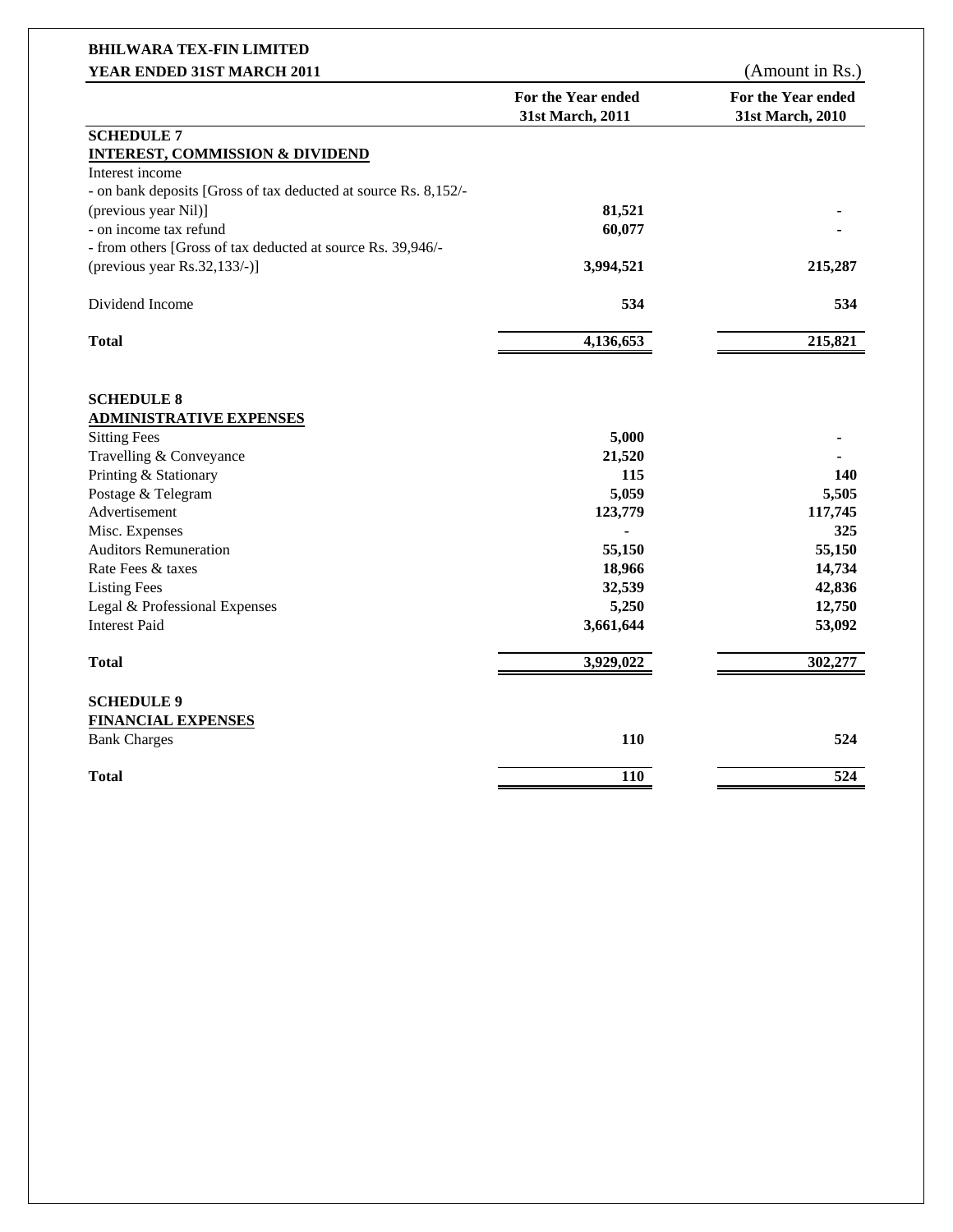### **SCHEDULE – 10**

### **SIGNIFICANT ACCOUNTING POLICIES AND NOTES TO ACCOUNTS (Forming Part of Balance Sheet as at 31st March, 2011)**

### **A. SIGNIFICANT ACCOUNTING POLICIES**

#### **1. SYSTEM OF ACCOUNTING**

The financial statement are prepared under the historical cost convention on an accrual basis and are in accordance with the requirement of the companies Act, 1956

#### **2. REVENUE RECOGNITION**

- a) Interest income is recognized on accrual basis except in case of nonperforming assets where it is recognized upon realization as per RBI Guidelines.
- b) Penal interest is recognized as income on realization.
- c) Dividend income is accounted on an accrual basis when the company's right to receive the dividend is established.

#### **3. INVESTMENTS**

Investment is long term in nature and is valued at cost.

#### **4. FIXED ASSETS**

The company does not possess any Fixed Assets.

#### **5. TAXATION**

Income Taxes are accounted for in accordance with Accounting Standard 22 on "Accounting for Taxes on Income" (AS-22) issued by the Institute of Chartered Accountants of India. Tax expenses comprise both current and deferred tax.

Current Tax is determined as the amount of tax payable in respect of taxable income for the period using the applicable tax rates and tax laws. Deferred tax assets and liabilities are recognized, subject to consideration of prudence, on timing differences, being the difference between taxable incomes and accounting income, that originate in one period and are capable of reversal in one or more subsequent periods and are measured using tax rates enacted or substantively enacted as at the Balance Sheet date. The carrying amount of deferred tax assets and liabilities are reviewed at each Balance Sheet date.

#### **B. NOTES TO ACCOUNTS**

- 1. Foreign Currency converted into Indian Rupee is Nil.
- 2. Contingent Liability is Nil. (Previous Year Nil).
- 3. Debit balances of debtors are subjected to confirmation and reconciliation form respective parties. The final adjustment, if any, in the account of parties shall be known only after confirmation / reconciliation, the amount of which could not be ascertained.
- 4. In compliance of Sec. 45 IC of the Reserve Bank of India Act, 1934, the company has transferred a sum of Rs. 33,809/- to Special reserve Fund. The reserve fund so created is available for utilization for specified purposes as may be prescribed by the Reserve Bank from time to time.
- 5. Auditors' Remuneration:

| <b>Particulars</b> | 2010-2011   | 2009-2010 |
|--------------------|-------------|-----------|
| i) Audit Fee       | $50,000/$ - | 50,000/   |
| ii) Service Tax    | $5.150/-$   | $5.150/-$ |
| <b>Total</b>       | $55.150/-$  | 55.150/-  |

- 6. Remuneration and perquisites to the directors is Rs. Nil.
- 7. There are certain parties to whom advances in the nature of loans have been given by the company. As per management, principal and interest thereon is recoverable at a later date as per stipulations made with respective parties. As such, interest income is accounted for on yearly basis, but their recovery is deferred to a later date.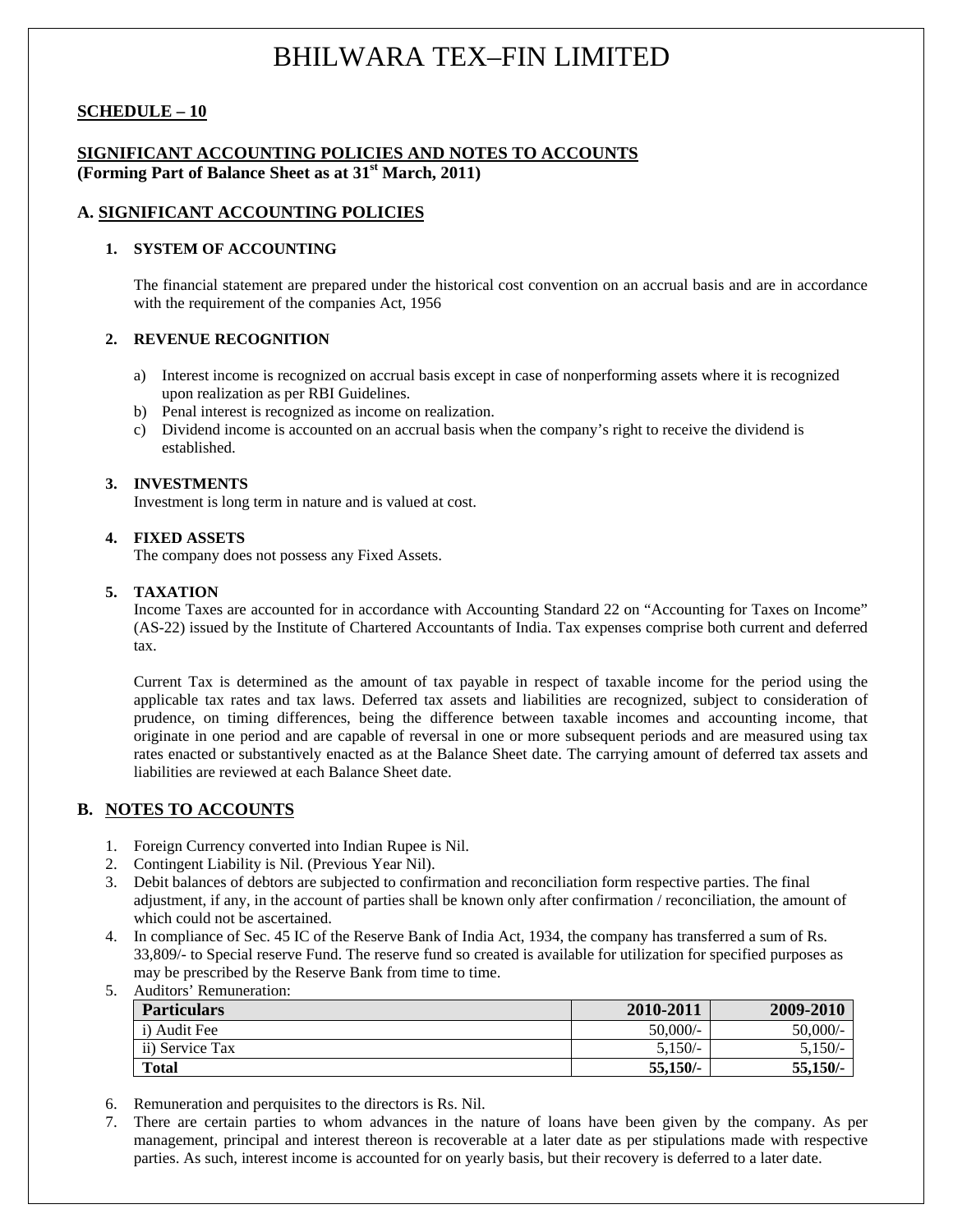8. There is no related party transaction as in accordance with Accounting Standard 18 issued by the institute of Chartered Accountants of India.

#### **9. Segment Reporting**

The Company operates in one segment only namely Finance & Investment and related consultancy. Therefore, information about segment reporting in line with AS – 17 of ICAI has not been given.

| 10. Earning Per Share                                           |           |           |
|-----------------------------------------------------------------|-----------|-----------|
| <b>Particulars</b>                                              | 2010-2011 | 2009-2010 |
| Profit /(Loss) After Taxation as per Profit & Loss Account (Rs) | 1,69,046  | (96, 486) |
| Number of Equity shares outstanding                             | 35,02,700 | 35,02,700 |
| Basic and Diluted Earnings per shares (Rs.)                     | 0.05      |           |
| (Face value Rs.10 per shares)                                   |           |           |

- 11. Previous years figures have been regrouped and rearranged wherever necessary.
- 12. Additional information pursuant to the provision of paragraphs 3, 4C & 4D of part II of schedule VI of the companies Act, 1956.

a) Particulars in respect of the opening Stock, Purchases, Sales & Closing Stock

| <b>Particulars</b>             | 2010-2011 | 2009-2010 |
|--------------------------------|-----------|-----------|
| <b>Opening Stock of Shares</b> | Nil       | Nil       |
| Purchases                      | Nil       | Nil       |
| <b>Sales</b>                   | Nil       | Nil       |
| <b>Closing Stock</b>           | Nil       | Nil       |

- b) CIF Value of Import of Raw Materials Components, Spare parts & Capital goods: Nil
- c) Expenditure in Foreign Currency : Nil
- d) Remittance in Foreign Currency : Nil
- e) Earning in Foreign currency : Nil
- 13. Schedule in terms of paragraph 13 of Non-Banking Financial (Non-Deposit Accepting or Holding) Companies Prudential Norms (Reserve Bank) Directions, 2007

|     |                                                             |                    | (in Lakhs)        |
|-----|-------------------------------------------------------------|--------------------|-------------------|
|     | <b>Particulars</b>                                          |                    |                   |
|     | Liabilities side:                                           |                    |                   |
| (1) | Loans and advances availed by the non-banking               | Amount<br>out-     | Amount            |
|     | financial company inclusive of                              | standing-          | overdue           |
|     | interest accrued thereon but not paid :                     |                    |                   |
|     | Debentures: Secured<br>(a)                                  | Nil                | Nil               |
|     | : Unsecured                                                 | Nil                | Nil               |
|     | (other than falling within the                              |                    |                   |
|     | meaning of public deposits*)                                | Nil                | <b>Nil</b>        |
|     | Deferred Credits<br>(b)                                     | Nil                | Nil               |
|     | Term Loans<br>(c)                                           | Nil                | Nil               |
|     | (d)<br>Inter-corporate loans and borrowing                  | 500                | Nil               |
|     | <b>Commercial Paper</b><br>(e)                              | Nil                | Nil               |
|     | Other Loans<br>(Non<br>Convertible<br>Debenture-<br>(f)     | .78                | 0.78              |
|     | <b>Application Money</b> )                                  |                    |                   |
|     | * Please see Note 1 below                                   |                    |                   |
|     | Assets side:                                                |                    |                   |
|     |                                                             | Amount outstanding |                   |
| (2) | of Loans and Advances including<br>bills<br><b>Break-up</b> |                    |                   |
|     | receivables [other than those included in (4) below]:       |                    |                   |
|     | (a) Secured                                                 |                    | Nil               |
|     | Unsecured<br>(b)                                            |                    | 510.18            |
|     |                                                             |                    | (See Note Below)* |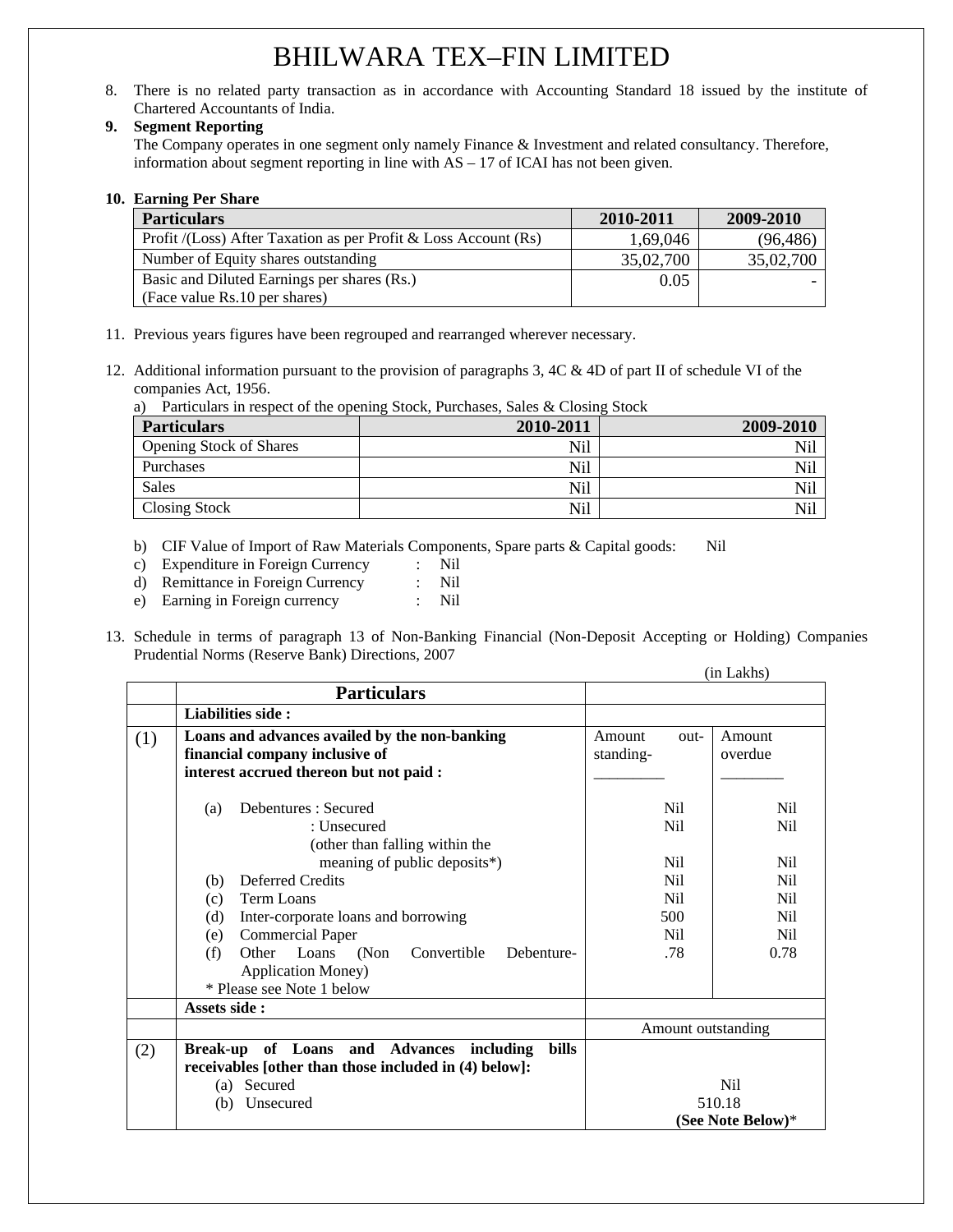|     | <b>BHILWARA TEX-FIN LIMITED</b>                                                                                            |                          |            |            |
|-----|----------------------------------------------------------------------------------------------------------------------------|--------------------------|------------|------------|
| (3) | Break up of Leased Assets and stock on hire and other<br>Assets counting towards AFC activities.                           |                          |            |            |
|     |                                                                                                                            |                          |            |            |
|     | (i) Lease assets including lease rentals under sundry                                                                      |                          |            |            |
|     | debtors :                                                                                                                  |                          |            |            |
|     | (a) Financial lease                                                                                                        |                          |            | Nil        |
|     | (b) Operating lease                                                                                                        |                          |            | Nil        |
|     | (ii) Stock on hire including hire charges under sundry                                                                     |                          |            |            |
|     | debtors:<br>Assets on hire<br>(a)                                                                                          |                          |            | <b>Nil</b> |
|     | <b>Repossessed Assets</b><br>(b)                                                                                           |                          |            | Nil        |
|     | (iii) Other loans towards AFC activities                                                                                   |                          |            |            |
|     | (a) Loans where assets have been repossessed                                                                               |                          |            | <b>Nil</b> |
|     | (b) Loans other than (a) above                                                                                             |                          |            |            |
|     |                                                                                                                            |                          |            | <b>Nil</b> |
|     | *The above amount represents Sundry Debtors outstanding for more than 6 months                                             |                          |            |            |
| (4) | <b>Break-up of Investments:</b>                                                                                            |                          |            |            |
|     | <b>Current Investments:</b>                                                                                                |                          |            |            |
|     | Quoted<br>1.<br>(i) Shares : (a) Equity                                                                                    |                          |            | <b>Nil</b> |
|     | (b) Preference                                                                                                             |                          |            | Nil        |
|     | (ii) Debentures and Bonds                                                                                                  |                          |            | <b>Nil</b> |
|     | (iii) Units of mutual funds                                                                                                |                          |            | <b>Nil</b> |
|     | (iv) Government Securities                                                                                                 |                          |            | <b>Nil</b> |
|     | (v) Others (please specify)                                                                                                |                          |            | Nil        |
|     | 2.<br>Unquoted:                                                                                                            |                          |            |            |
|     | Shares :(a) Equity<br>(i)                                                                                                  |                          |            | Nil        |
|     | (b) Preference                                                                                                             |                          |            | Nil        |
|     | (ii) Debentures and Bonds                                                                                                  |                          |            | Nil        |
|     | (iii) Units of mutual funds                                                                                                |                          |            | <b>Nil</b> |
|     | (iv) Government Securities                                                                                                 |                          |            | Nil        |
|     | Others (Please specify)<br>(v)                                                                                             |                          |            | Nil        |
|     | <b>Long Term investments:</b>                                                                                              |                          |            |            |
|     | 1.<br>Quoted:                                                                                                              |                          |            |            |
|     | (i)<br>Share: (a) Equity                                                                                                   |                          |            | Nil        |
|     | (b) Preference                                                                                                             |                          |            | Nil        |
|     | Debentures and Bonds<br>(ii)                                                                                               |                          |            | Nil        |
|     | (iii) Units of mutual funds                                                                                                |                          |            | Nil        |
|     | (iv) Government Securities                                                                                                 |                          |            | Nil        |
|     | Others (Please specify)<br>(v)                                                                                             |                          |            | <b>Nil</b> |
|     | Unquoted:<br>2.                                                                                                            |                          |            |            |
|     | Shares: (a) Equity<br>(i)                                                                                                  |                          |            | 287.13     |
|     | (b) Preference                                                                                                             |                          |            | Nil        |
|     | (ii) Debentures and Bonds                                                                                                  |                          |            | Nil        |
|     | (iii) Units of mutual funds                                                                                                |                          |            | Nil        |
|     | (iv) Government Securities                                                                                                 |                          |            | Nil        |
|     | (v) Others (Please specify)                                                                                                |                          |            | Nil        |
| (5) | Borrower group-wise classification of all leased assets, stock-on-hire and loans and advances :<br>Please see Note 2 below |                          |            |            |
|     | Category                                                                                                                   | Amount net of provisions |            |            |
|     |                                                                                                                            |                          |            |            |
|     |                                                                                                                            | Secured                  | Unsecured  | Total      |
|     | 1. Related Parties **                                                                                                      |                          |            |            |
|     | (a) Subsidiaries                                                                                                           | Nil                      | <b>Nil</b> | Nil        |
|     |                                                                                                                            |                          |            |            |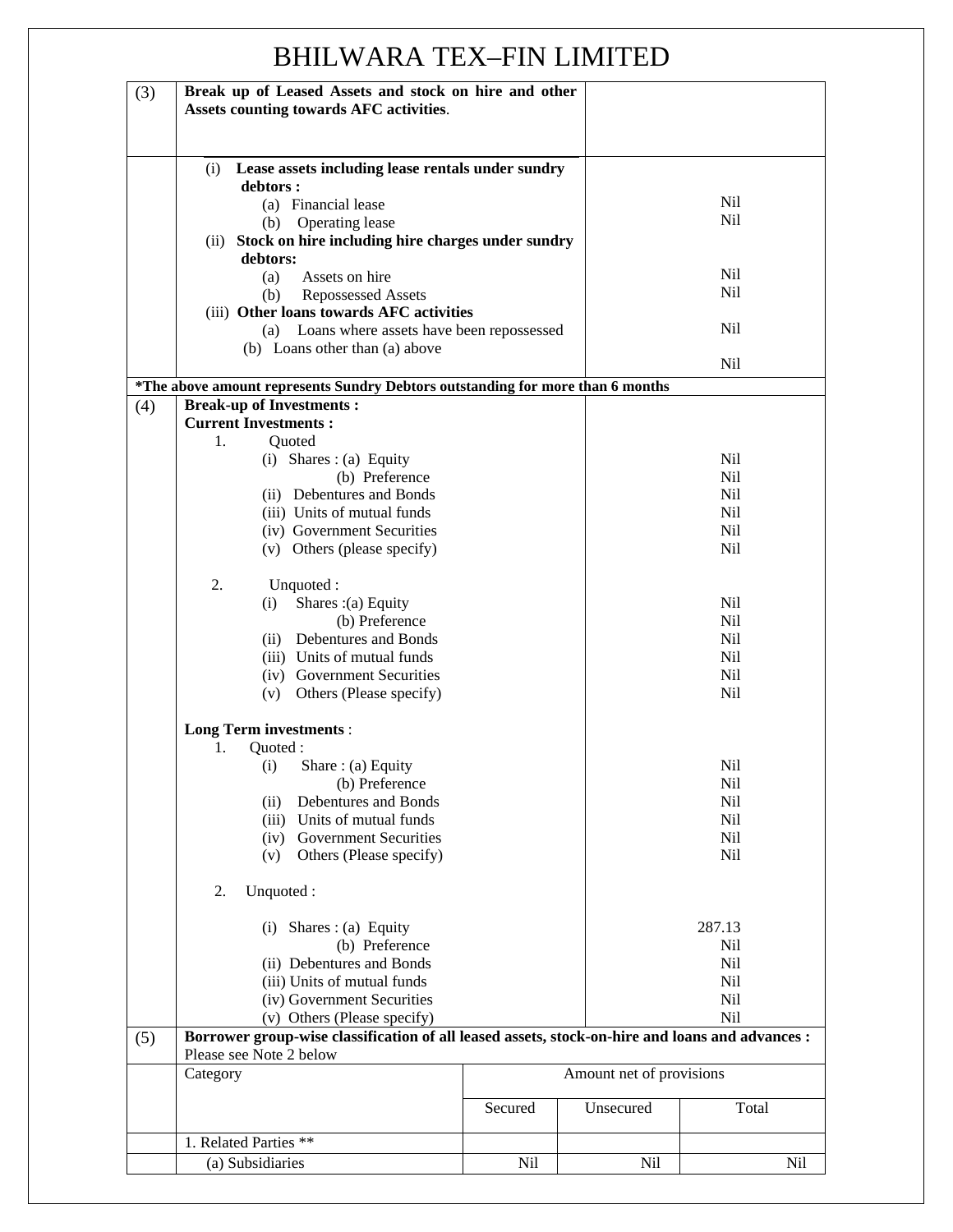|     | (b) Companies in the same group                                                             | Nil        | Nil                        | Nil.               |
|-----|---------------------------------------------------------------------------------------------|------------|----------------------------|--------------------|
|     | (c) Other related parties                                                                   | <b>Nil</b> | Nil                        | Nil                |
|     | 2. Other than related parties                                                               | Nil        | 510.18                     | 6.51               |
|     | Total                                                                                       | Nil        | 510.18                     | 6.51               |
| (6) | Investor group-wise classification of all investments (current and long term) in shares and |            |                            |                    |
|     | securities (both quoted and unquoted):                                                      |            |                            |                    |
|     | Please see note 3 below                                                                     |            |                            |                    |
|     | Category                                                                                    |            | Market Value / Break up or | Book Value (Net of |
|     |                                                                                             |            | fair value or NAV          | Provisions)        |
|     | 1. Related Parties **                                                                       |            |                            |                    |
|     | (a) Subsidiaries                                                                            |            | Nil                        | Nil                |
|     | (b) Companies in the same group                                                             |            | 287.13                     | 287.13             |
|     | (c) Other related parties                                                                   |            | Nil                        | Nil                |
|     | 2. Other than related parties                                                               |            | Nil                        | Nil                |
|     | Total                                                                                       |            | 287.13                     | 287.13             |

\*\* As per Accounting Standard of ICAI (Please see Note 3)

| (7) | <b>Other information</b> |                                         |        |
|-----|--------------------------|-----------------------------------------|--------|
|     | <b>Particulars</b>       |                                         | Amount |
|     | (i)                      | Gross Non-Performing Assets             |        |
|     |                          | (a) Related parties                     | Nil    |
|     |                          | Other than related parties              | Nil    |
|     | (i)                      | Net Non-Performing Assets               |        |
|     |                          | (a) Related parties                     | Nil    |
|     |                          | (b) Other than related parties          | Nil    |
|     | (iii)                    | Assets acquired in satisfaction of debt | Nil    |

#### **Notes:**

- 1) As defined in Paragraph 2(1) (xii) of the Non-Banking Financial Companies Acceptance of Public Deposits (Reserve Bank) Directions, 1998.
- 2) Provisioning norms shall be applicable as prescribed in the Non-Banking Financial Companies Prudential Norms (Reserve Bank) Directions, 2007.
- 3) All Accounting Standards and Guidance Notes issued by ICAI are applicable including for valuation of investments and other assets as also assets acquired in satisfaction of debt. However, market value in respect of quoted investments and break up/fair value/NAV in respect of unquoted investments should be disclosed irrespective of whether they are classified as long term or current in column (4) above.
- 14. None of the employees of the company was in receipt of remuneration exceeding Rs. 5,00,000/- per month where employed for part of the year or Rs.60,00,000/- p.a. where employed throughout the year.
- 15. The Requirements of Accounting Standard (AS29) "Provisions, Contingent Liabilities and Contingent Assets" have been compiled while compiling the accounts.
- 16. Balance Sheet abstract & general business profile of the company pursuant to Part IV of Schedule VI of Companies Act, 1956 are given in the annexure attached to the notes to accounts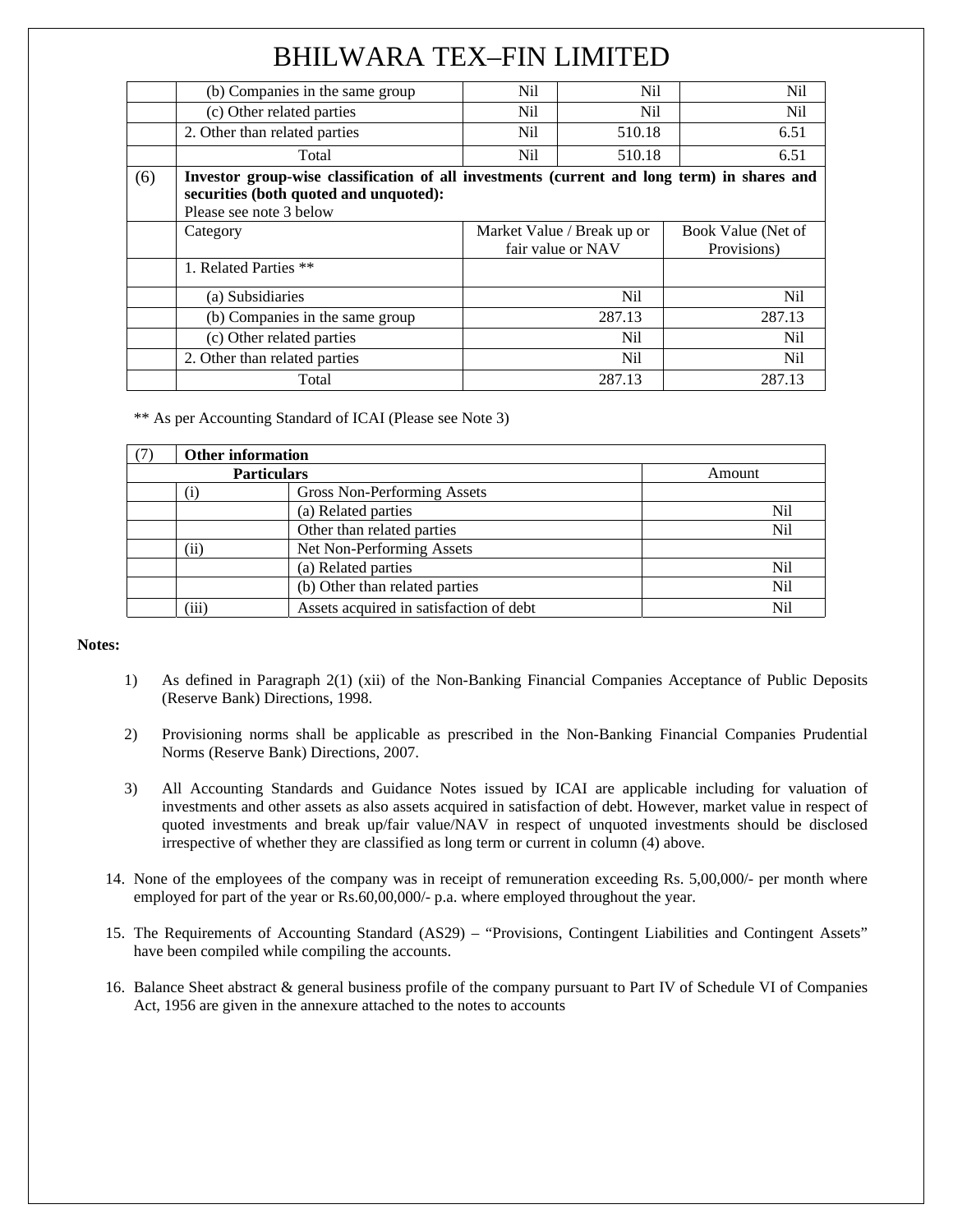#### **Balance Sheet Abstract and Company's General Business Profile**

| i) | <b>Registration Details</b> |  |
|----|-----------------------------|--|
|    |                             |  |

| - 1                       |            |
|---------------------------|------------|
| <b>Registration No.</b>   | 09037      |
| <b>State Code</b>         | IJ         |
| <b>Balance Sheet Date</b> | 31/03/2011 |

#### **ii) Capital Raised During the year (Amount in Rs. Thousand)**

| <b>Public Issue</b> | Nil        |
|---------------------|------------|
| Nil                 | Nil        |
| <b>Bonus Share</b>  | <b>Nil</b> |
| Nil                 | Nil        |

#### **iii) Position of Mobilisation and Deployment of funds (Amount in Rs. Thousand)**

| <b>Total Liabilities</b> | <b>Total Assets</b> |
|--------------------------|---------------------|
| 85779                    | 057770<br>$\circ$   |

#### **SOURCE OF FUNDS**

| Paid Up Capital               | <b>Reserve &amp; Surplus</b> |
|-------------------------------|------------------------------|
| 35027                         | 674                          |
| <b>Secured Loans</b>          | <b>Unsecured Loans</b>       |
| Nil                           | 50078                        |
| <b>Deferred Tax Liability</b> | Nil                          |

#### **APPLICATION OF FUNDS**

| <b>Net Fixed Assets</b>   | Investments              |
|---------------------------|--------------------------|
| <b>NIL</b>                | 28713                    |
| <b>Net Current Assets</b> | <b>Misc. Expenditure</b> |
| 53577                     | NIL                      |
| <b>Accumulated Losses</b> | 3488                     |

#### **iv) Performance of Company (Amount in Rs. Thousand)**

| <b>Turnover</b>                  | <b>Total Expenditure</b>        |
|----------------------------------|---------------------------------|
| 4136                             | 3929                            |
| <b>Profit /(Loss) Before Tax</b> | <b>Profit /(Loss) After Tax</b> |
| 208                              | 170                             |
| <b>Earning Per share in Rs.</b>  | Dividend Rate %                 |
| 0.05                             | Nil                             |

#### v) **Generic Name of Three Principal Product/Services of Company (As per Monetary terms): NA**

17. Schedule 1 to 10 Annexed herewith forms integral part of Balance Sheet and Profit & Loss Accounts.

As per our Audit Report of Even Date Attached On behalf of Board of Directors For NAGAR GOEL & CHAWLA **FOR BHILWARA TEX-FIN LIMITED Chartered Accountants Firm Regn. No.: 009933N** 

M.No 087456

**Sd/- Sd/- Sd/- DEEPAK NAGAR SATISH KR SHARMA SANJAY HASIJA**  (Partner) (Director) (Director)

**Place: New Delhi Dated:25/08/2011**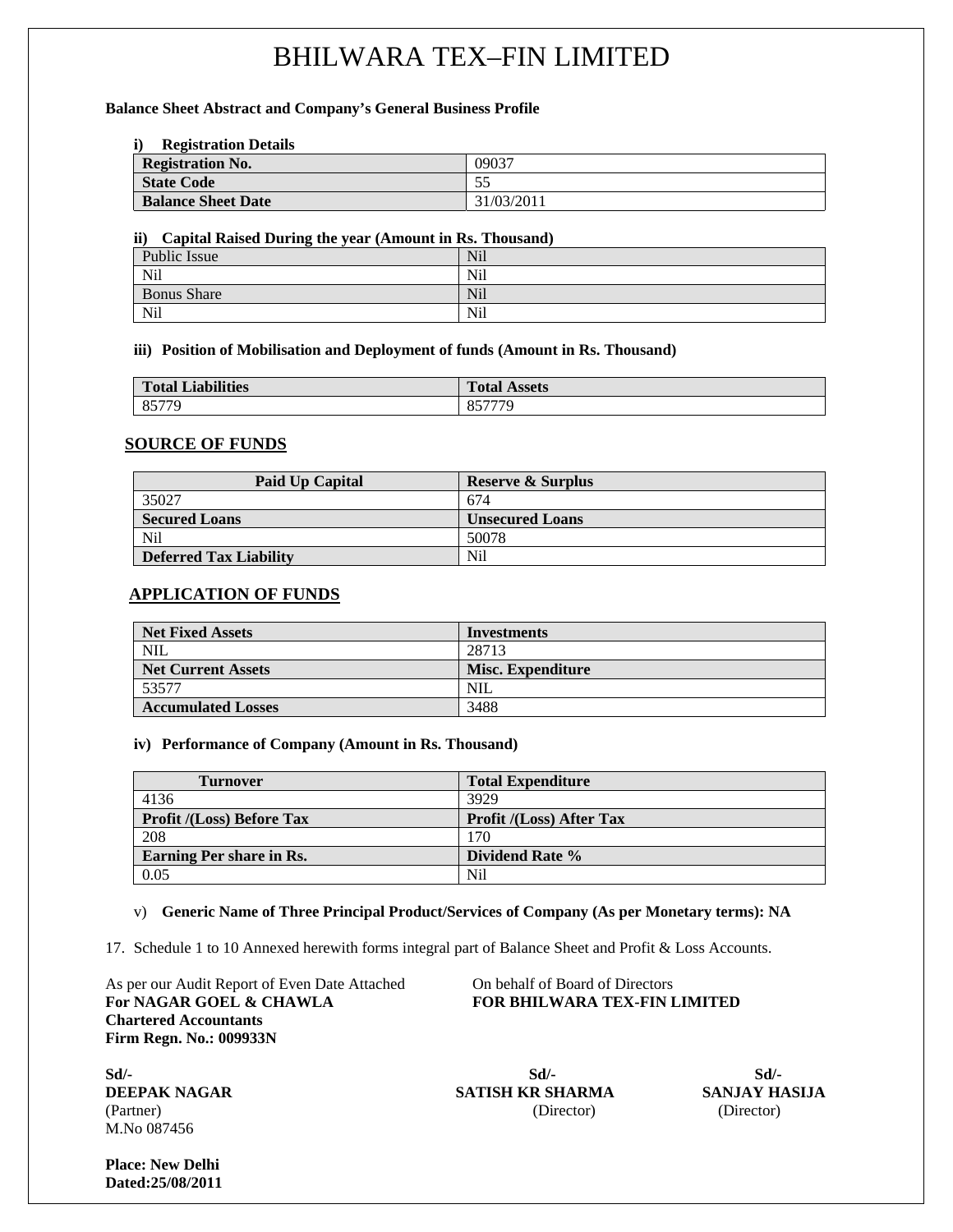**Cash Flow Statement**

**For the year ended 31.03.2011**

|              |                                                                  |                            | (Amount in Rs.)             |
|--------------|------------------------------------------------------------------|----------------------------|-----------------------------|
|              | <b>PARTICULARS</b>                                               | <b>Current Years (Rs.)</b> | <b>Prvious Year's (Rs.)</b> |
|              | A) CASH FROM OPERATING ACTIVITIES:-                              |                            |                             |
|              | Net profit before tax and extraordinary items Adjustments for :- | 207,520                    | (86,980)                    |
|              | Operating profit before working capital changes-                 | 207,520                    | (86,980)                    |
|              | Adjustments for changes in Working capital :-                    |                            |                             |
|              | Decrease in Inventory                                            |                            |                             |
|              | Decrease in Loans and Advances                                   | (49, 641, 439)             | (22,020)                    |
|              | Increase in Current Liab. & Provisions                           | 172,443                    | (580, 404)                  |
|              | Cash generated from operations-                                  | (49,261,476)               | (689, 403)                  |
|              | Direct taxes paid                                                | 38.710                     | 9,506                       |
|              | <b>CASH FLOW BEFORE EXTRAORDINARY ITEMS:-</b>                    | (49,300,186)               | (698, 910)                  |
|              | Extraordinary items                                              |                            |                             |
|              | Net Cash used in operating activities (A)                        | (49,300,186)               | (698, 910)                  |
| B)           | <b>CASH FROM INVESTING ACTIVITIES:</b>                           |                            |                             |
|              | Net Cash from investing activities (B)                           |                            |                             |
| $\mathbf{C}$ | CASH FLOW FROM FINANCING ACTIVITIES:                             |                            |                             |
|              | Short Term Loans Repaid                                          | 50,000,000                 |                             |
|              | Net cash generated from financing activities (C)                 | 50,000,000                 |                             |
|              | Net increase/ decrease in cash and cash equivalents $(A+B+C)$    | 699,814                    | (698, 910)                  |
|              | Cash and cash equivalents as at 31.03.2010 (Opening Balance)     | 2,230,640                  | 2,929,549                   |
|              | Cash and cash equivalents as at 31.03.2011 (Closing Balance)     | 2,930,454                  | 2,230,640                   |

#### **FOR NAGAR GOEL & CHAWLA** On Behalf of Board of Directors **Chartered Accountants FOR BHILWARA TEX-FIN LIMITED** Firm Regn. No 009933N

**DEEPAK NAGAR** SATISF SATISF AND SATISF SANDWARE SANDWARE SANDWARE SANDWARE SANDWARE SANDWARE SANDWARE SANDWARE SANDWARE SANDWARE SANDWARE SANDWARE SANDWARE SANDWARE SANDWARE SANDWARE SANDWARE SANDWARE SANDWARE SANDWARE SA

Mem. No 087456

Place : New Delhi Date : 25.08.2011

#### To,

The Board of Directors Bhilwara Tex-fin Limited New Delhi

We have examined the above cash flow statement of Bhilwara Tex-Fin Limited for the year ended 31st March 2011. The statement has been prepared by the company in accordance with the requirement of the listing agreement under Clause 32 with Stock Exchanges and is based on and in agreement with the corresponding Profit and Loss Account and Balance Sheet of the company covered by our report of even date to the members of the company.

FOR NAGAR GOEL & CHAWLA Chartered Accountants Firm Regn. No 009933N Sd/- DEEPAK NAGAR Partner Mem. No 087456

| Sd/-         | Sd/-                       | Sd/-            |
|--------------|----------------------------|-----------------|
| DEEPAK NAGAR | <b>SATISH KUMAR SHARMA</b> | SANJAY HASLJA   |
| Partner      | <b>Director</b>            | <b>Director</b> |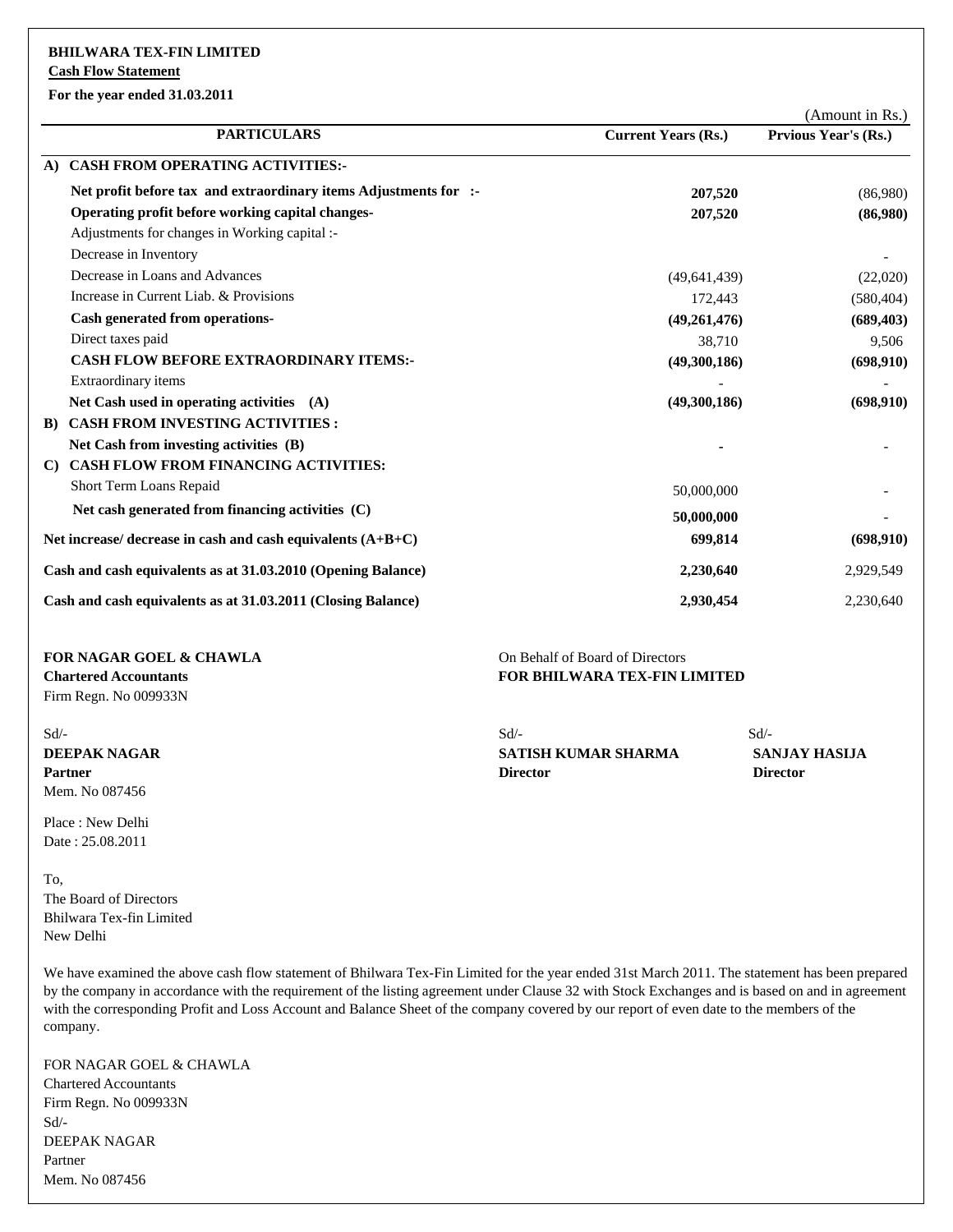### **Bhilwara Tex-Fin Limited**

**Registered Office :** 129, Transport Centre, New Rohtak Road, Punjabi Bagh, New Delhi-110035Phone No. : 011-28315036, Fax No. : 011-28315044

#### **ATTENDANCE SLIP**

#### **PLEASE FILL THE ATTENDANCE SLIP AND HAND IT OVER AT THE ENTRANCE OF THE MEETING VENUE**

| $\blacktriangleright$ DP. Id. |  |
|-------------------------------|--|
| <sup>*</sup> Client Id.       |  |

**Name and Address of the Shareholders** 

| Regd. Folio No.    |  |
|--------------------|--|
| No. of shares held |  |

I hereby record my presence at the 17th Annual General Meeting of the Company held on Friday, the 30th September, 2011 at 11:30 a.m. at the Farm House of M/s Kapil Constructions Private Limited, Kishangarh- Mehrauli Road, Near Maa Anandmai Ashram, New Delhi-110 057

**Signature of the shareholder/ proxy** 

|--|

### **Bhilwara Tex-Fin Limited**

**Registered Office :** 129, Transport Centre, New Rohtak Road, Punjabi Bagh, New Delhi-110035Phone No. : 011-28315036, Fax No. : 011-28315044

#### **PROXY FORM**

| * DP. Id.                                           |    | Regd. Folio No.    |         |
|-----------------------------------------------------|----|--------------------|---------|
| * Client Id.                                        |    | No. of shares held |         |
| I/We                                                |    |                    |         |
| of                                                  |    |                    | being   |
| Member/s of Bhilwara Tex-Fin Limited hereby appoint |    |                    | of      |
|                                                     | or |                    | failing |
| him                                                 |    | of                 | as      |

my/our proxy to vote for me/us and on my/our behalf at the 17th Annual General Meeting of the Company held at Farm House of M/s Kapil Constructions Private Limited, Kishangarh-Mehrauli Road, Near Maa Anandmai Ashram, New Delhi-110 057 on Friday, the 30th September, 2011 at 11:30 a.m. or at any adjournment thereof.

#### **Notes :**

1 The Proxy need not be a member of the Company.

2 The proxy form duly signed across revenue stamp should be deposited at the Registered Office of the Company at 129, Transport Centre, New Rohtak Road, Punjabi Bagh, New Delhi - 110035 not later than 48 hours before the time of the meeting.

**\* Applicable for holders of shares in electronic form**